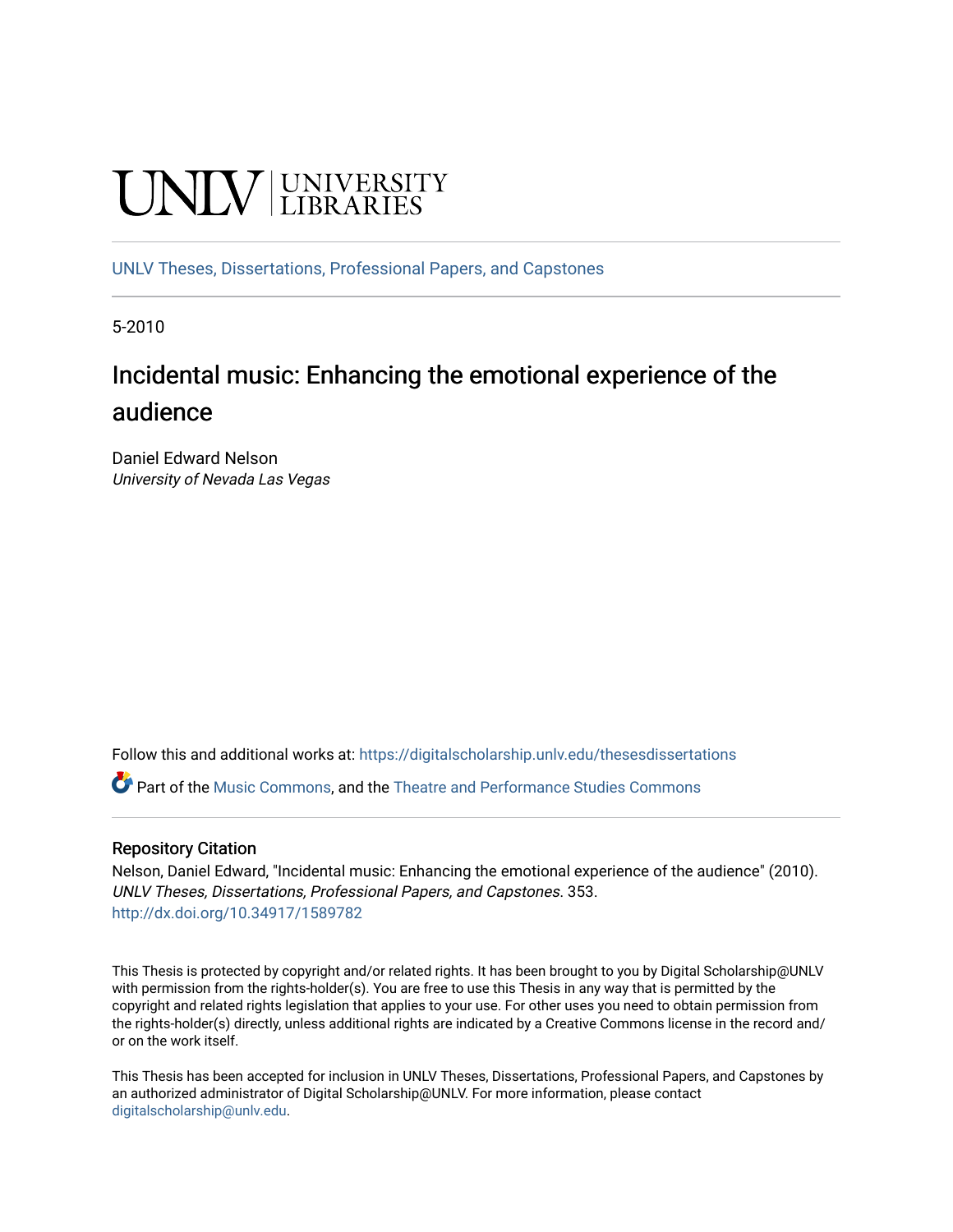## INCIDENTAL MUSIC: ENHANCING THE EMOTIONAL

#### EXPERIENCE OF THE AUDIENCE

by

Daniel Edward Nelson

Bachelor of Science University of Nevada, Las Vegas 2006

A thesis submitted in partial fulfillment of the requirements for the

**Master of Arts in Theatre Arts Department of Theatre Arts College of Fine Arts**

**Graduate College University of Nevada, Las Vegas May 2010**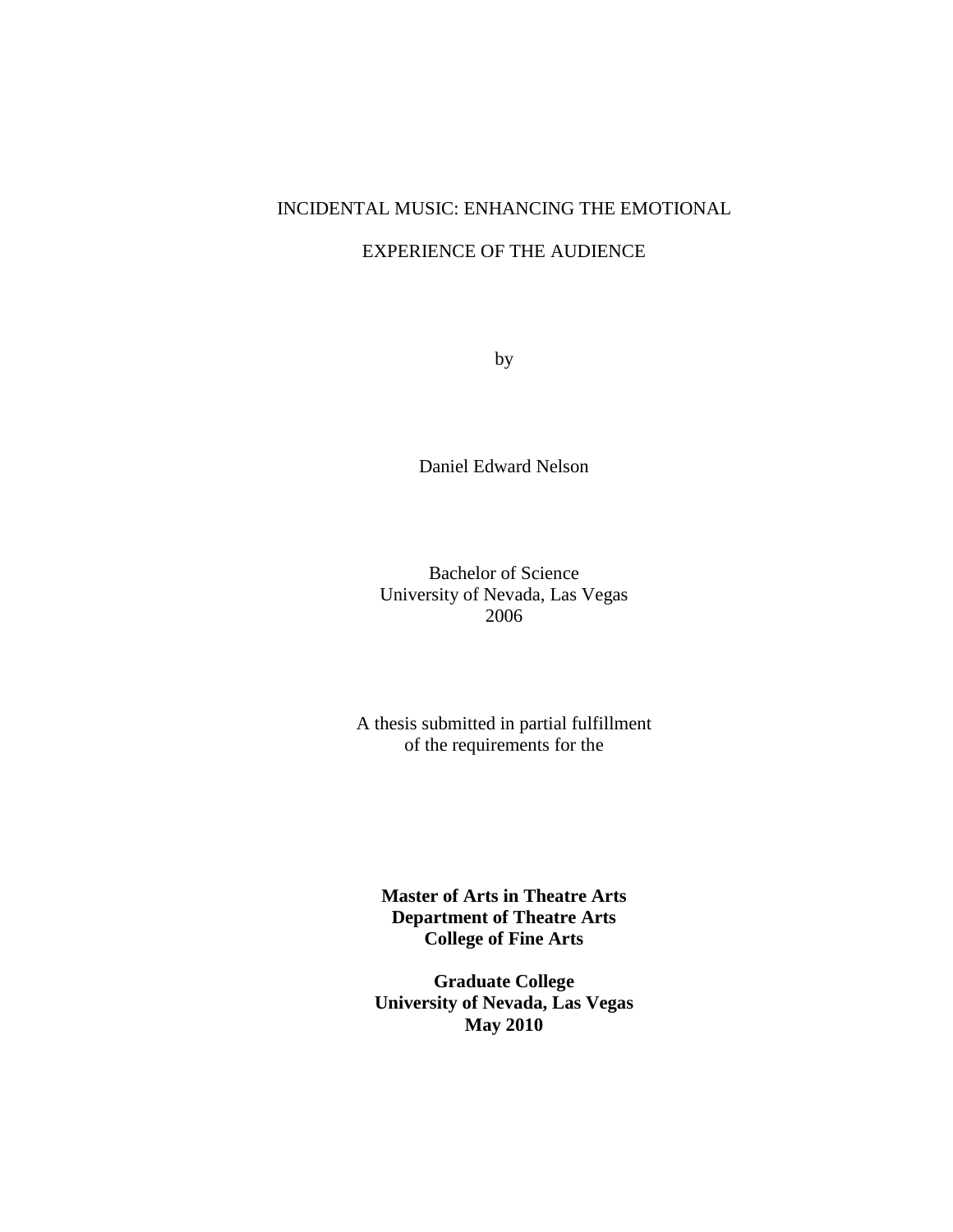Copyright 2010 Daniel Edward Nelson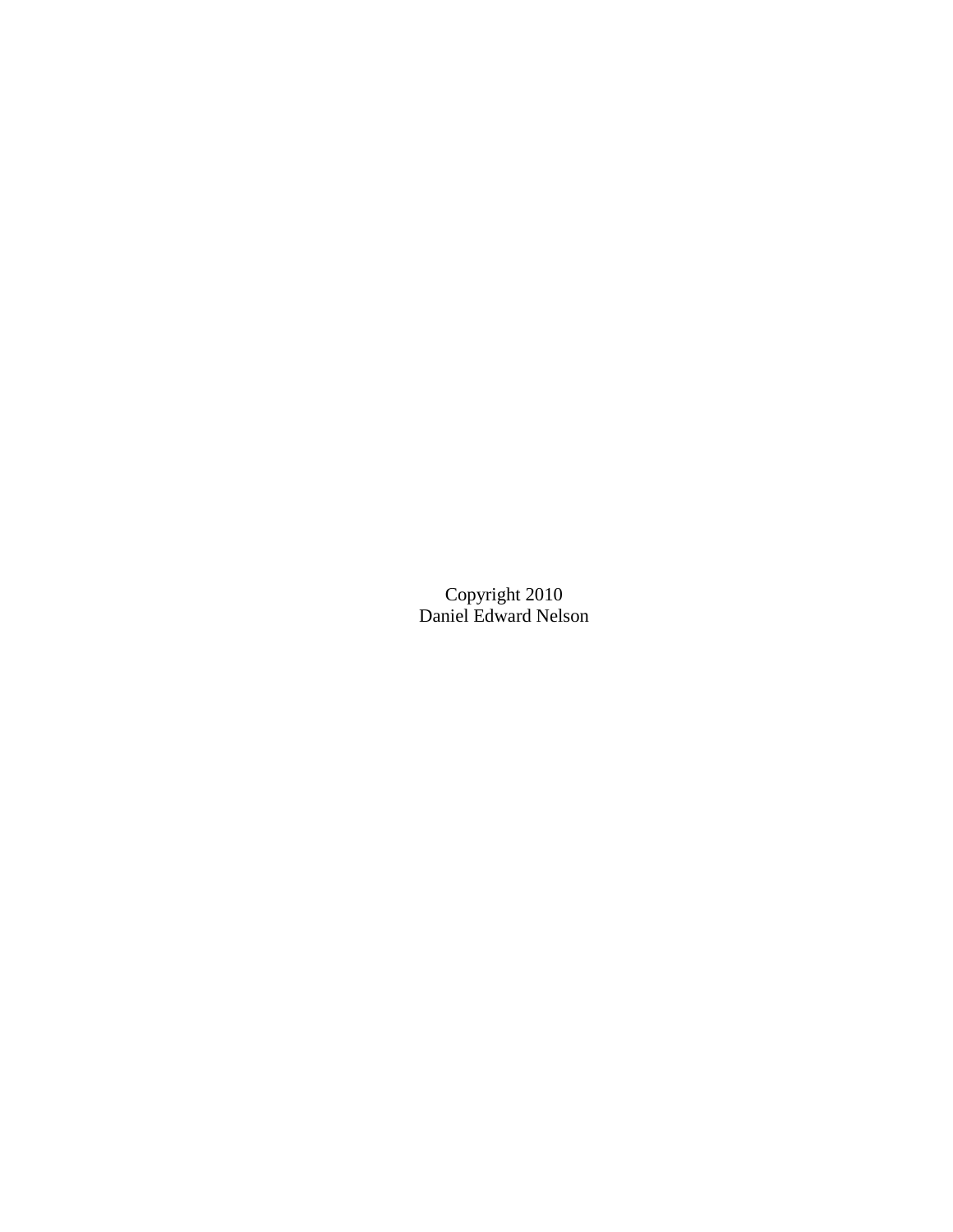

### THE GRADUATE COLLEGE

We recommend the thesis prepared under our supervision by

## **Daniel Edward Nelson**

entitled

## **Incidental Music Enhancing the Emotional Experience of the Audience**

be accepted in partial fulfillment of the requirements for the degree of

## **Master of Arts in Theatre Arts**

Jeffrey Koep, Committee Chair

Robert Brewer, Committee Member

Michael Tylo, Committee Member

Dean Gronemeier, Graduate Faculty Representative

Ronald Smith, Ph. D., Vice President for Research and Graduate Studies and Dean of the Graduate College

**May 2010**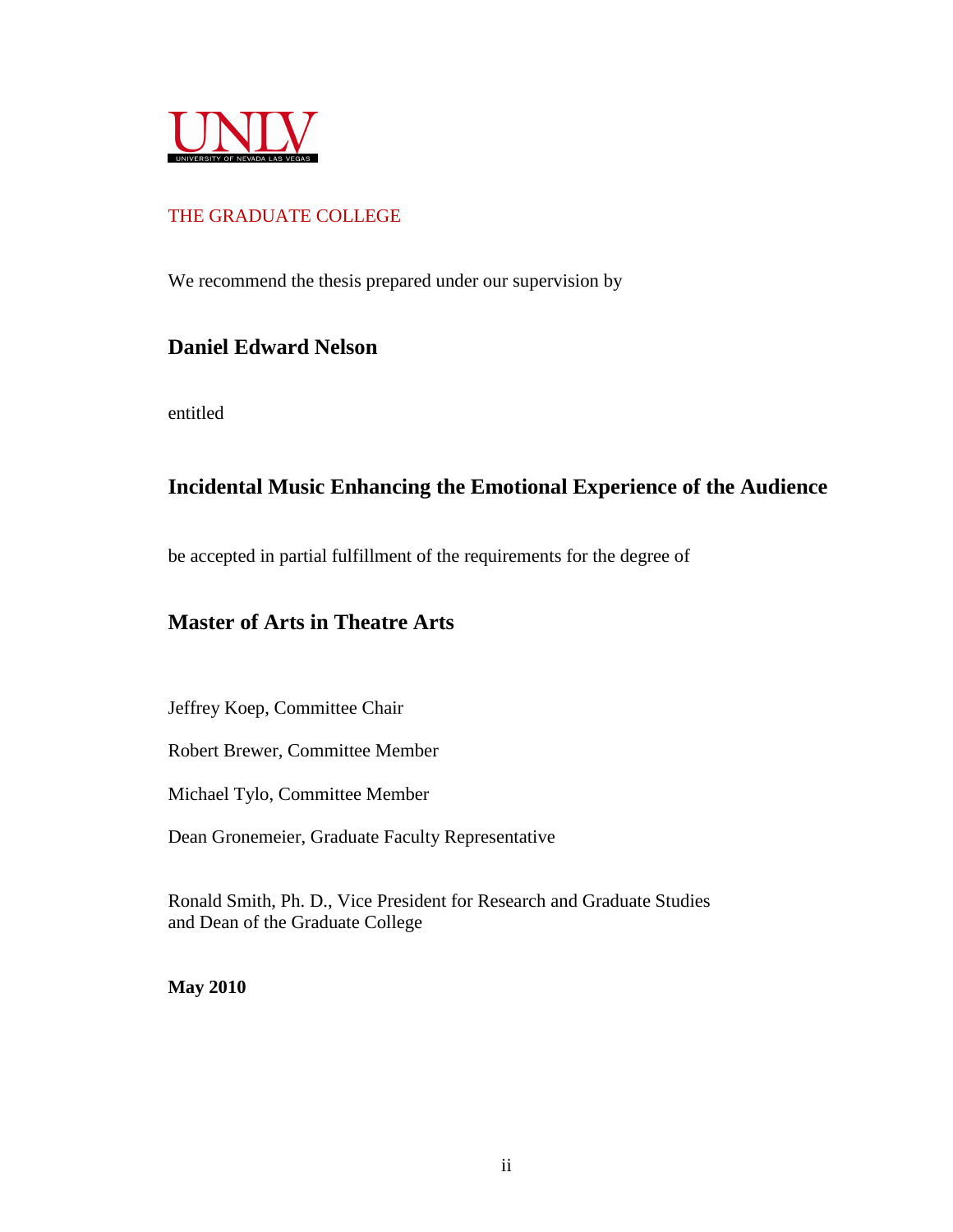#### ABSTRACT **Incidental Music: Enhancing the Emotional Experience of the Audience**

By

Daniel Edward Nelson

Dr. Jeffrey Koep, Examination Committee Chair Dean, College of Fine Arts University of Nevada, Las Vegas

 Environmental psychologists, like Robert Gifford who study transactions between individuals and their physical settings, maintain that as an individual's environment is changed, the environment also changes his/her behavior and experience. (Gifford, 2002) Like other segments of a theatrical setting, manipulation of the environment can enhance or constrain a broad range of audience actions from traditional theatre audiences to shoppers in a mall or guests at a wedding. Physical elements, as well as other ambient factors such as lighting, color, and quality of materials, set design, music, fragrance, and room temperature are a sample of the dramatic elements used to orchestrate the environment. This paper explores the relationship between the elements utilized to create enhanced experiences in these different types of theatres and audiences through the introduction of incidental music to dramatic performance.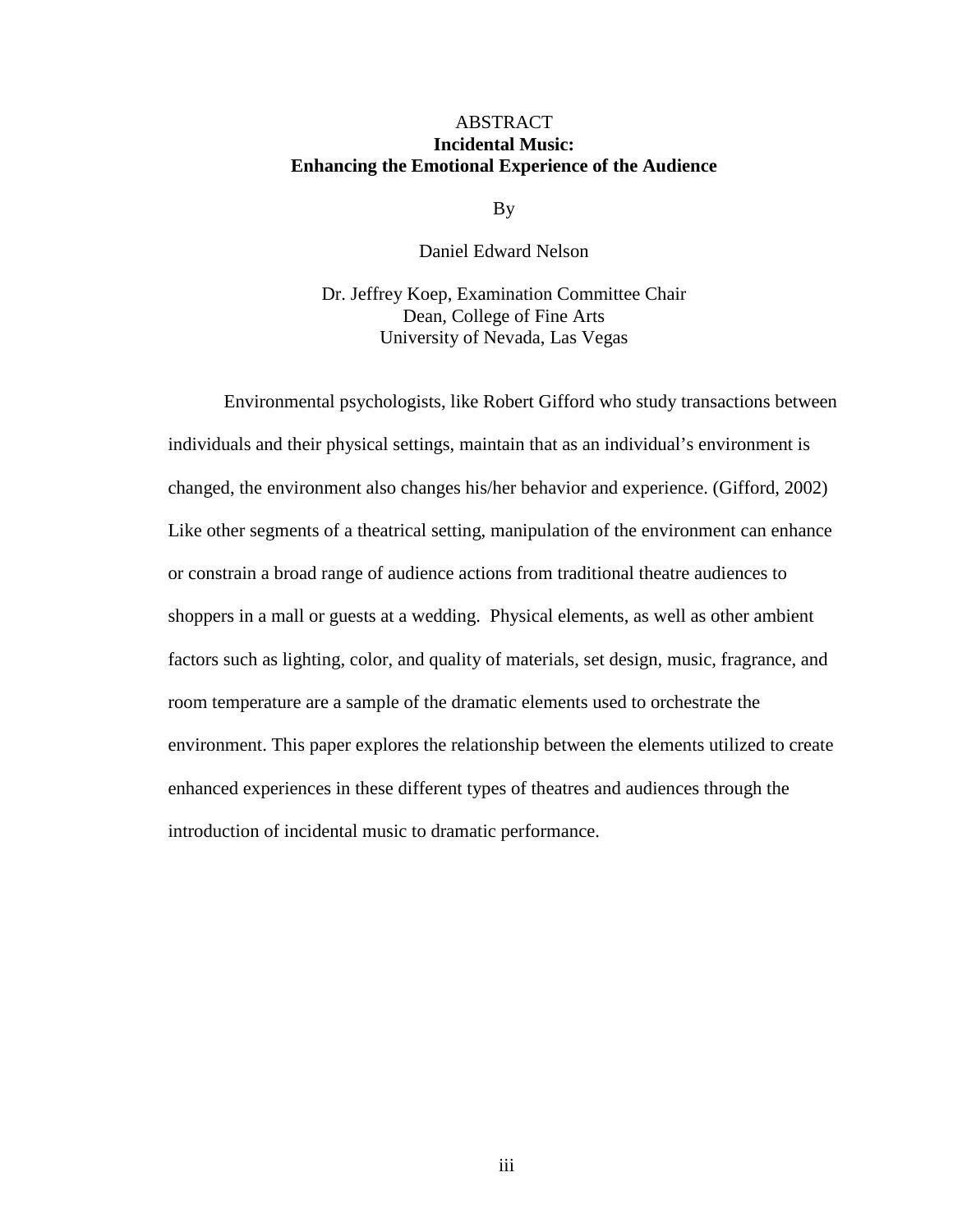| Ozier's Five Tenets of Experience Creation and Emotional Connection21 |  |
|-----------------------------------------------------------------------|--|
|                                                                       |  |
|                                                                       |  |
|                                                                       |  |
|                                                                       |  |
|                                                                       |  |
|                                                                       |  |
|                                                                       |  |
|                                                                       |  |
|                                                                       |  |
|                                                                       |  |
|                                                                       |  |
|                                                                       |  |
|                                                                       |  |
|                                                                       |  |
| CHAPTER 5 SUMMARY, CONCLUSIONS AND RECCOMMENDATIONS38                 |  |
|                                                                       |  |
|                                                                       |  |
|                                                                       |  |
|                                                                       |  |
|                                                                       |  |

## **TABLE OF CONTENTS**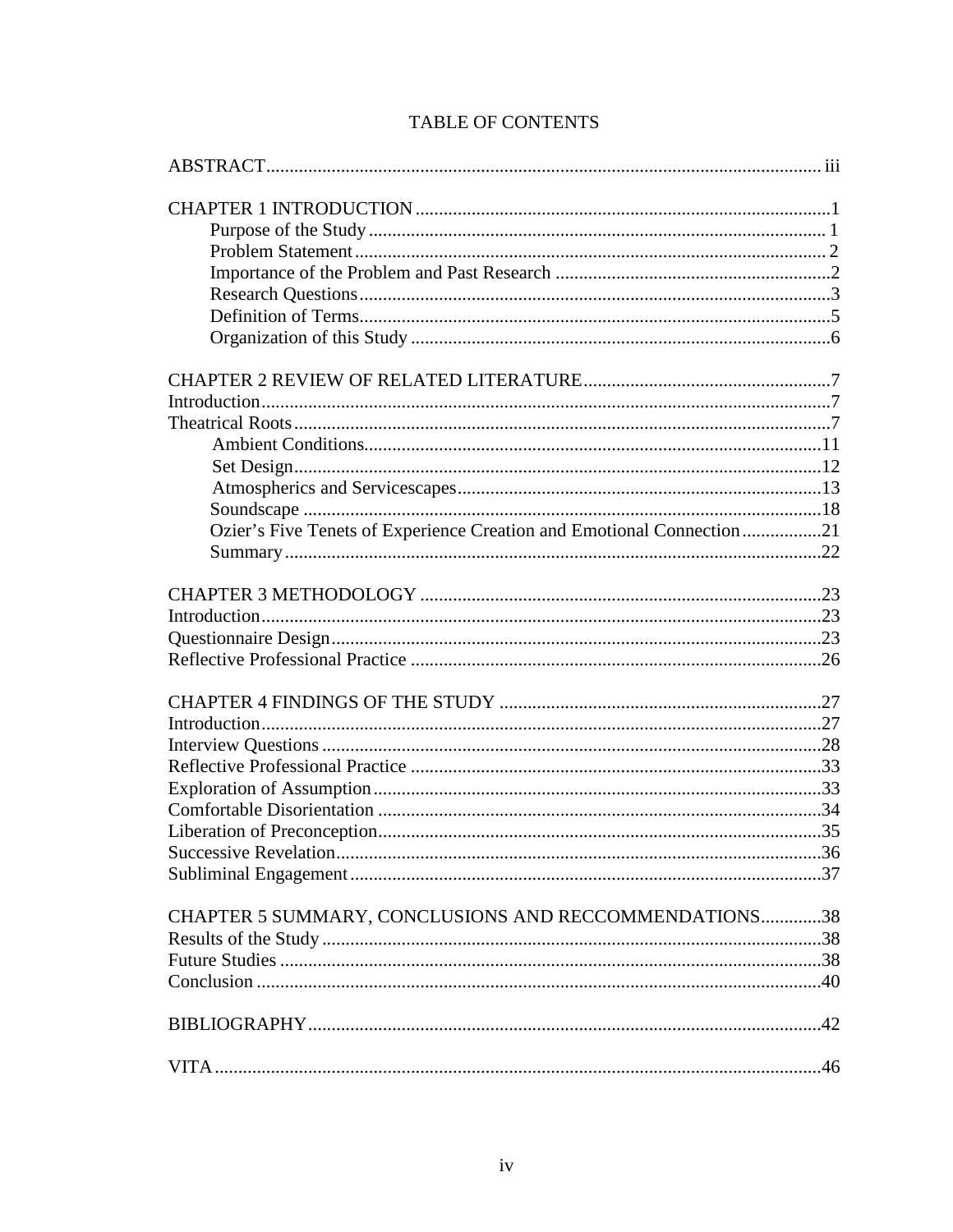#### CHAPTER 1

#### INTRODUCTION

*Charlotte Corday came to our town heard the people talking saw the banners wave Weariness had almost dragged her down weariness had dragged her down*  Marat / Sade, Peter Weiss (1965)

 All theatres, playwrights, directors, actors, and technical support professionals are striving for emotional connection across all contexts. Beyond simple theatre performance, film or grand spectacle, the goal is to connect audiences to a message and to create experiences that are both shared and intimately personal. This is accomplished by communicating with each audience member as individuals in a collective space. Audiences depart having been touched, moved or having had emotions and feelings that were nearly forgotten or efficiently intellectualized, rediscovered, re-ignited, and once again, made very real and immediate. This is important because without such engagement, communication between audience/attendee and the presentation of any theatrical presentation, special event, or other presentation, interaction and emotional interaction fails to take place.

#### Purpose of the Study

 The purpose of this study is to gain an understanding of the salient components of experience design in relation to theatrical performance and event environments, as well as those who utilize them: actors, designers, providers of experiences and services, as well as audience/attendees/patrons, in order to apply the existing models: Kotler's atmospherics (1973) Bitner's servicescape (1992) and Ozier's "Five Tenets of Experience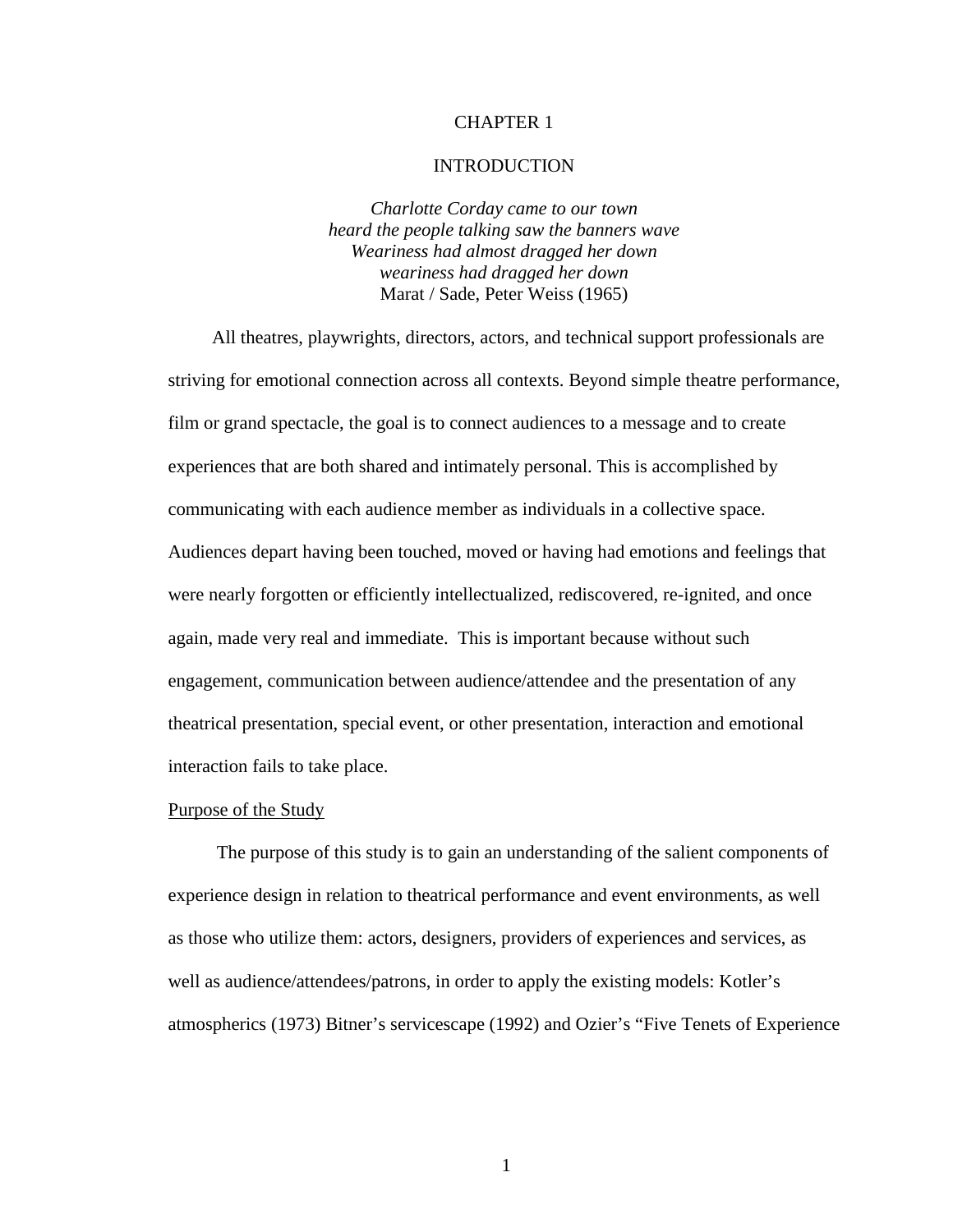Creation and Emotional Connection." (Nelson and Ozier, 2007) This paper specifically explores and emphasizes

the relationship between the incidental music utilized in theatrical performance, retail space, and special events, which creates enhanced experiences for the audience.

#### Problem Statement

 This study explores the utilization of incidental music. It examines where incidental music should be performed; when incidental music is most beneficial; and under what circumstances might it become a liability. It also analyzes how incidental music should be implemented to achieve optimum benefits.

#### Importance of the Problem and Past Research

 Previous studies of incidental music are focused on a single use and do not relate the similarities of purpose inherent in the use of incidental music to enhance personal experience. Much of the existing research thus far have foundations in marketing, studying ambient conditions referred to as "atmospherics" (Kotler, 48-64: Bitner, 57-71), as well as communications theory, and …"tends to be concerned with attitudes and messages reception rather than behavioral influence (Sullivan, 323)."

 Research indicates studies of incidental music have not been updated to match the technology available for transport and delivery systems. It is possible to have a surround sound multiple channel experience in nearly any venue. Control of sound and selection of music to be played has never been more flexible, useful, and readily accessible as a tool in the design of public spaces. Therefore, research of the literature available indicates a need for additional analysis on salient components of experience design in relation to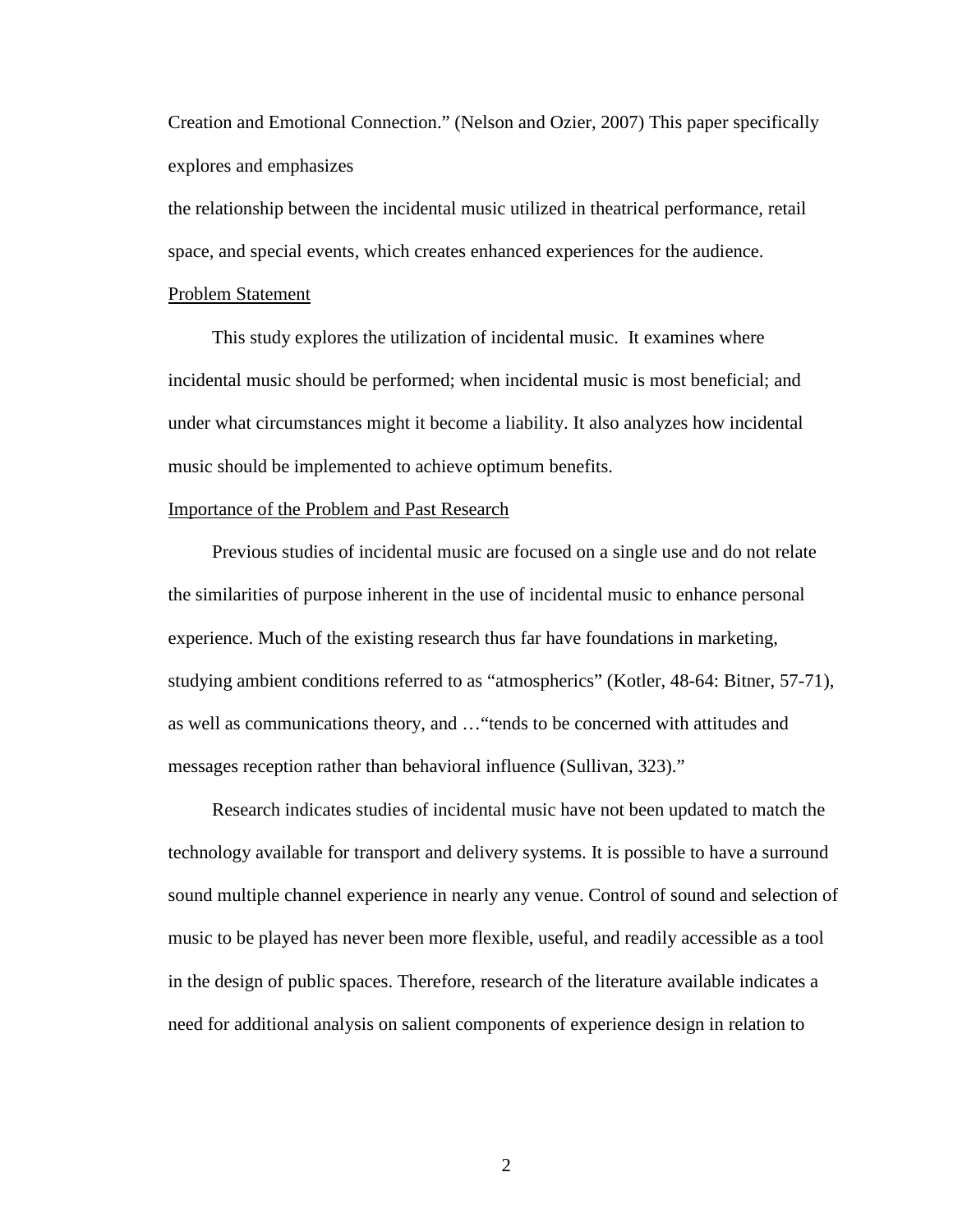theatrical performance, retail spaces, and event environments, to better serve the human interaction for which these spaces are designed.

#### Research Questions

 The following five questions were sent via email to directors, instructors, and playwrights who use or have used incidental music as an element of their work. Questions are structured, open-ended and were developed through research as to the intent behind application of incidental music beginning with the Greek chorus to melodrama, film, and television.

- 1. Do you prefer the use of incidental music in live stage performances?
- 2. What benefits are you hoping for through the use of music in plays?
- 3. What is your process for discovering the correct incidental music for your projects?
- 4. What are the challenges when using incidental music during live performance?
- 5. What advice would you offer to those who are just beginning to use incidental music?

 Through a combination of personal interviews, reflective professional practice by the researcher from thirty years of industry experience (Getz 354), and examining information found in journal articles, books, periodicals and on-line resources, research will be gathered to move the body of knowledge forward. Following the spirit of the study, expanded opportunities for the use of incidental music should find an increased diversity. New applications in the technique originating in theatre are utilized for myriad theatre, business, and event settings, connecting the event attendees and theatre audiences in a common experience.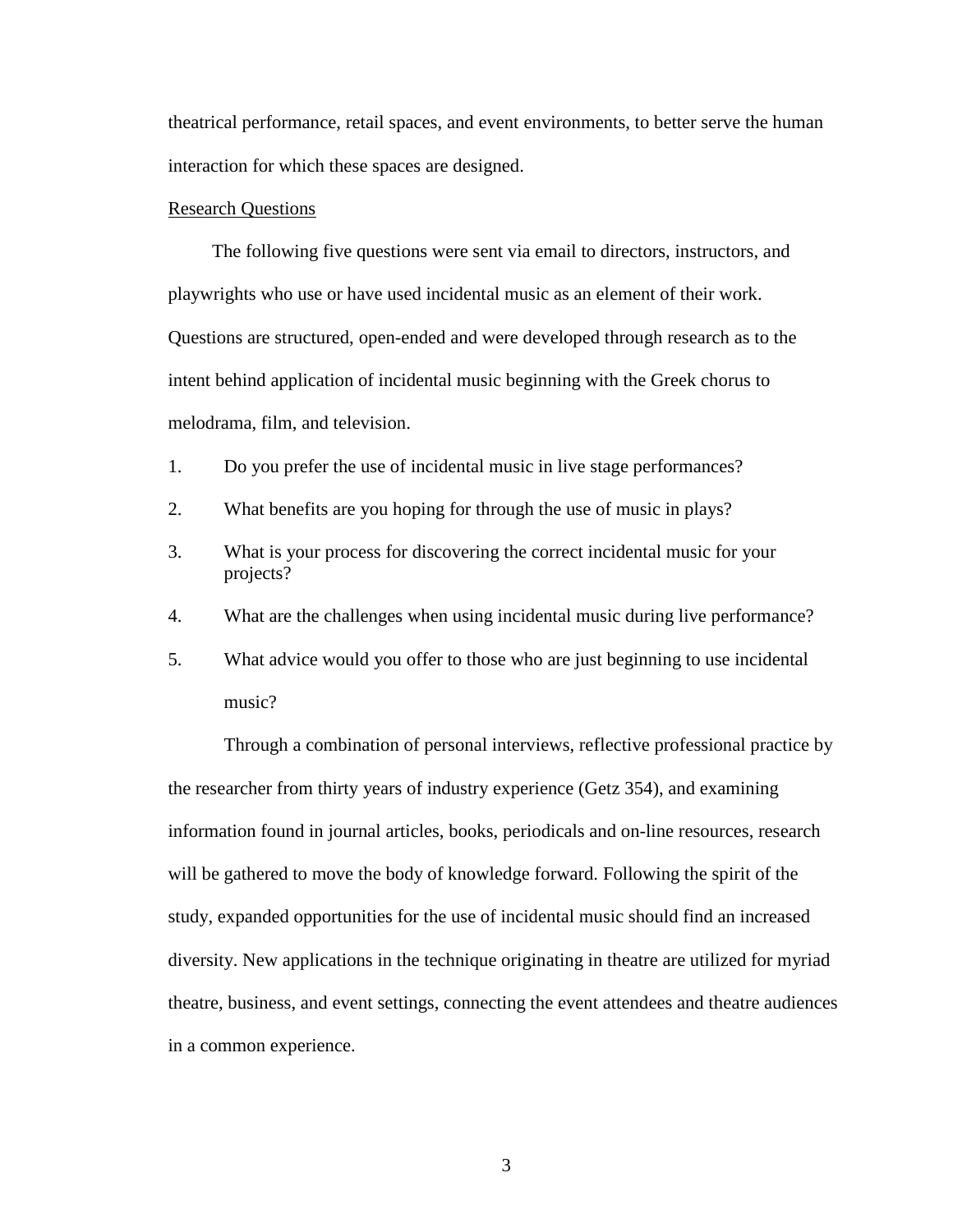This thesis will delve into materials and applications created specifically by composers and authors to enhance and frame the emotional experience of a group. Given the scope of applications and theories available to researchers, there is no limit to the discoveries yet to be made, advancing the art of creation.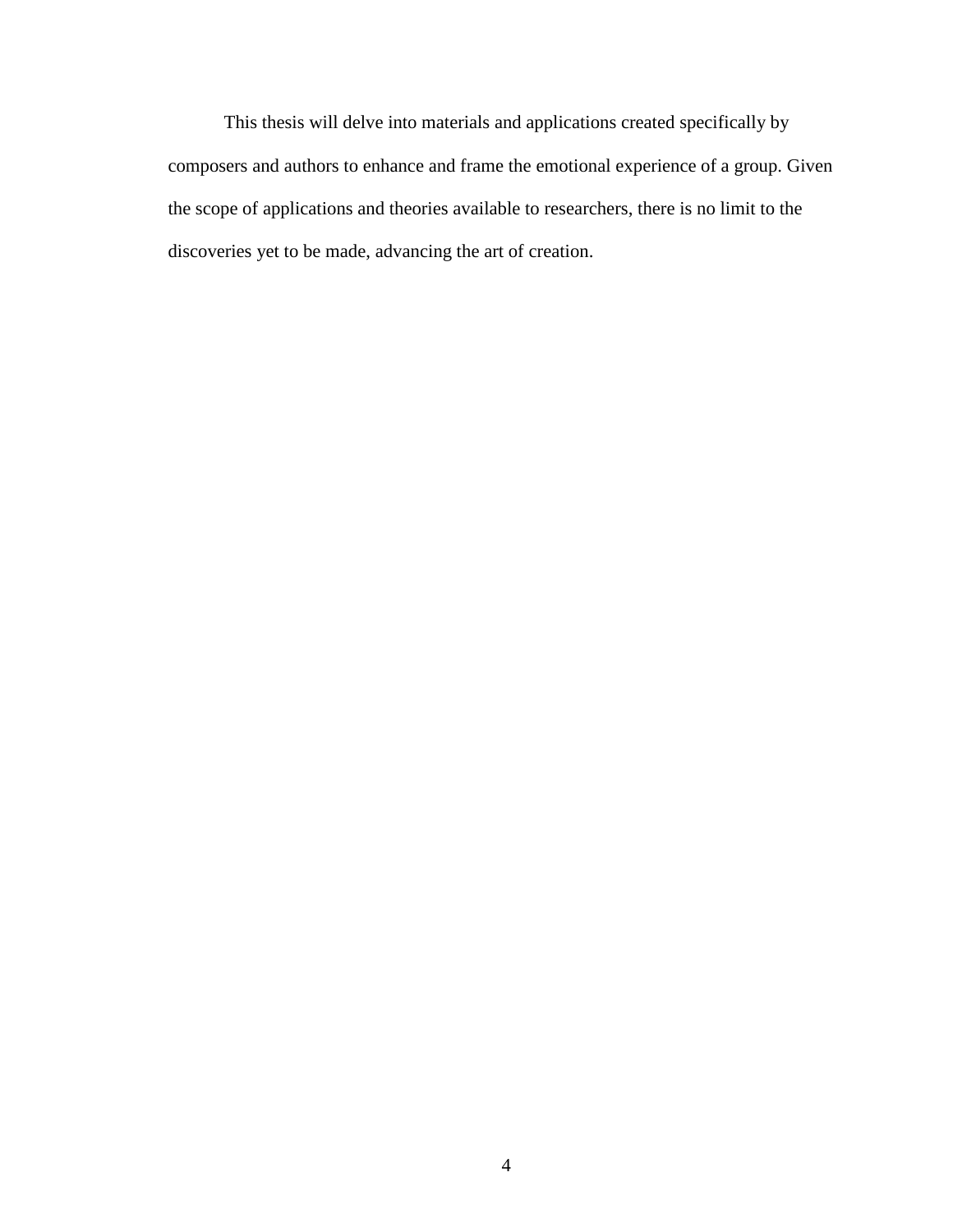#### Definition of Terms

- 1. Atmospherics effects intended to create a particular atmosphere or mood, especially in music. (The American Heritage® Dictionary of the English Language 2009)
- 2. Incidental music Music composed to accompany the action or dialogue of a drama or to fill intervals between scenes or acts.
- 3. Emotional connection the ability not just to recognize an emotion but to actually feel/experience it. (Cushnir 3)
- 4. Event environments to create specific environments that will satisfy guests individual needs; turning any conceivable space into a suitable theatrical environment for a special event. (Goldblatt 81-89)
- 5. Experience creation planning and orchestrating a theatrical entertainment or event for a specific purpose. (Nelson and Ozier 2007)
- 6. Experience design an approach to design that encompasses multiple senses and requirements and explores common characteristics in all media that make experiences successful.
- 7. Reflective professional practice to use this reflection (of an industry professional) in part to initiate research projects which are otherwise unattainable (Getz 354)
- 8. Servicescapes a term coined by: PetSmart Chair in Services Leadership Professor and Academic Director, Center for Services Leadership Professor of Arizona State University, to describe the physical surroundings of (what are generally thought of as) service providers. (Pine and Gilmore, 97-105).
- 9. Signifying Cultures cultures rich with authenticity, practice, or representation of different modes other than language, based on interpretation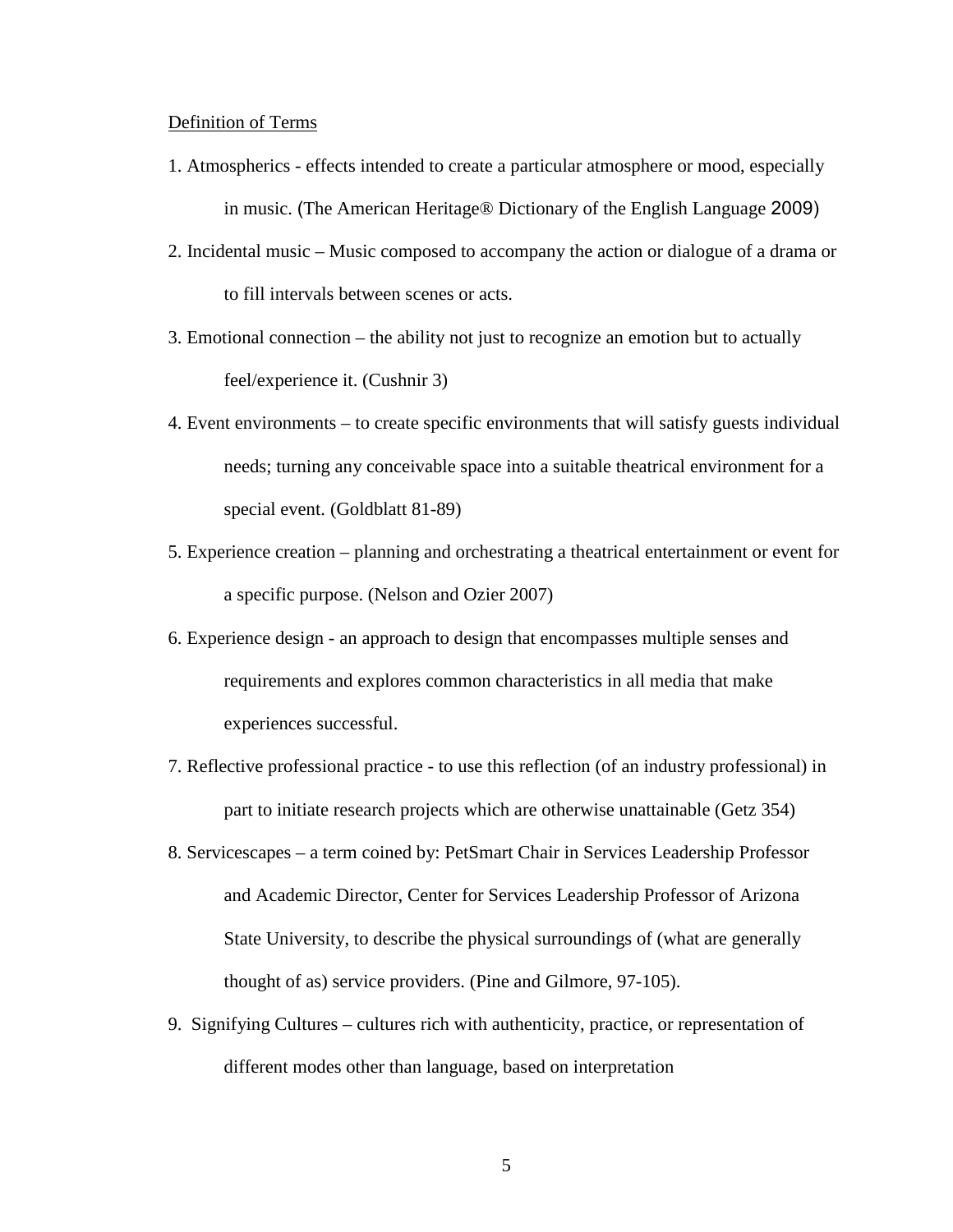#### Organization of this Study

Chapter One provided a framework for this study, which included research objectives as well as the research questions to be used in interviews. Chapter Two provides a review of the literature and research related to incidental music It followed Kotler's atmospherics in 1973 (48-64), Bitner's servicescapes in 1990 (57-71), and we will explore Ozier's "Five Tenants of Experience Creation and Emotional Creation" in 2007 (1). Chapter Three discusses the Research Methodology used in this study and also discusses how the data will be analyzed. Chapter Four offers data results and analyses. Chapter Five discusses implications of the results, indicating areas for future research, and summarizes the paper.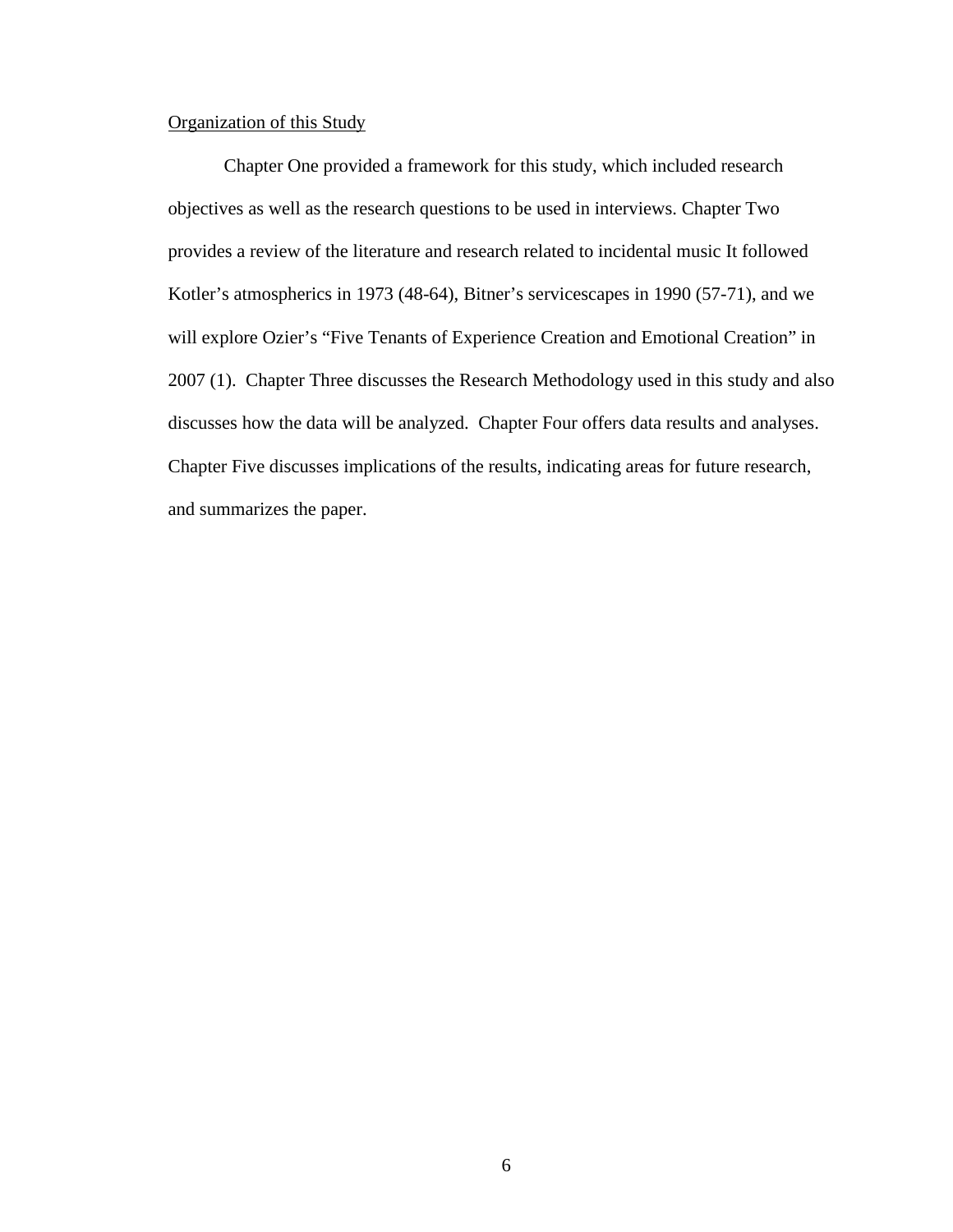#### CHAPTER 2

#### REVIEW OF RELATED LITERATURE

#### Introduction

 Literature from theatre, environmental psychology, sociology, marketing, as well as design was reviewed. These concepts were applied to the element of incidental music, the experience it creates; and the emotional connection felt while interacting in this environment.

#### Theatrical Roots

 Incidental music is music composed for, or used in, a dramatic production whether performed live, or on film, radio, or television. The earliest surviving secular play with significant music is Adam de la Halle's *Le jeu de Robin et Marion* (c 1283) (Falck 2008). John Eccles (1668 – 1735) was very active as a composer for the theatre and from the 1690s wrote a large amount of incidental music including music for William Congreve's *Love for Love*, John Dryden's *The Spanish Friar* and William Shakespeare's *Macbeth* Jointly with Henry Purcell he wrote incidental music for Thomas d'Urfrey's *"Don Quixote".* He became a composer to Drury Lane theatre in 1693 and when some of the actors broke off to form their own company at Lincoln's Inn Fields in 1695, he composed music for them as well. A quote from Oscar G. Brockett, History of the Theatre, Foundation Edition (Brockett 92): "Music was prominent in most medieval productions. Frequently it was played until the actors were ready to begin. …Most plays included a number of songs ranging from the popular secular tunes sung by individual actors to religious hymns sung by groups. The names and contents of songs, however, are seldom indicated on the scripts."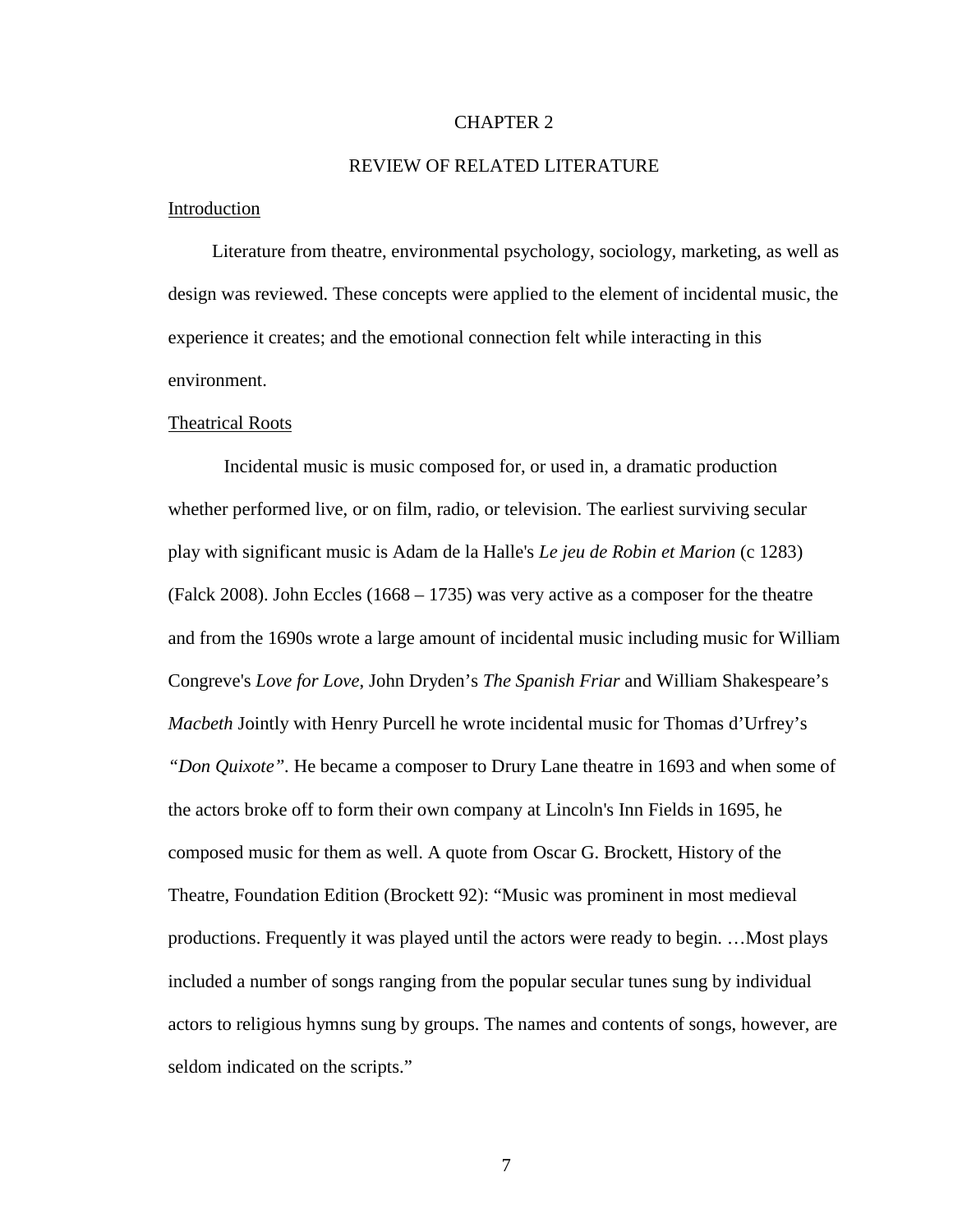The use of music by Shakespeare's example led to an increased use of music in plays performed in England, and the tradition increased during the Restoration. Michael Best in his book, *Shakespeare's Life and Times* says, "The singer himself, playing lute, would have performed many of these songs." In *Romeo and Juliet* musicians also appear before the Capulets' home for the ill-fated wedding with Paris (4.5. 96-106); in *Twelfth Night* there is a lot of "roistering" and singing on stage. Other examples are: From *As You Like It,* there is the lyric *It Was a Lover and His Lass* (2.3.112-144), set by *Thomas Morley;* from *The Tempest* there are two songs sung by Ariel: the haunting *Full Fathom Five* (1.3.18-22) and Ariel's delighted response to the promise of freedom, *Where the Bee Sucks* (Best, Michael 2001)

 The use of incidental music dates back to ritualistic Greek drama, and is thus connected to the use of music in other kinds of ritual, sometimes limited to the role of introduction or interlude. Simon Goldhill from his paper, *Aeschylus: The Oresteia* in which he wrote an analysis of *The Oresteia,* one of the most important and most influential of all Greek dramas, stated:

> …the chorus sings the choral odes that divide the different scenes of the drama. These were accompanied by music and dance (both these aspects of performance have been lost), and these songs contain the drama's densest lyric poetry that often comments on and reacts to the previous scene of the play. These choral odes often speak from a general and generalizing viewpoint. On the other hand, the chorus also takes part in the scenes of the play as a dramatic persona and engages from a specific point of view in the scenic action. (Goldhill 17)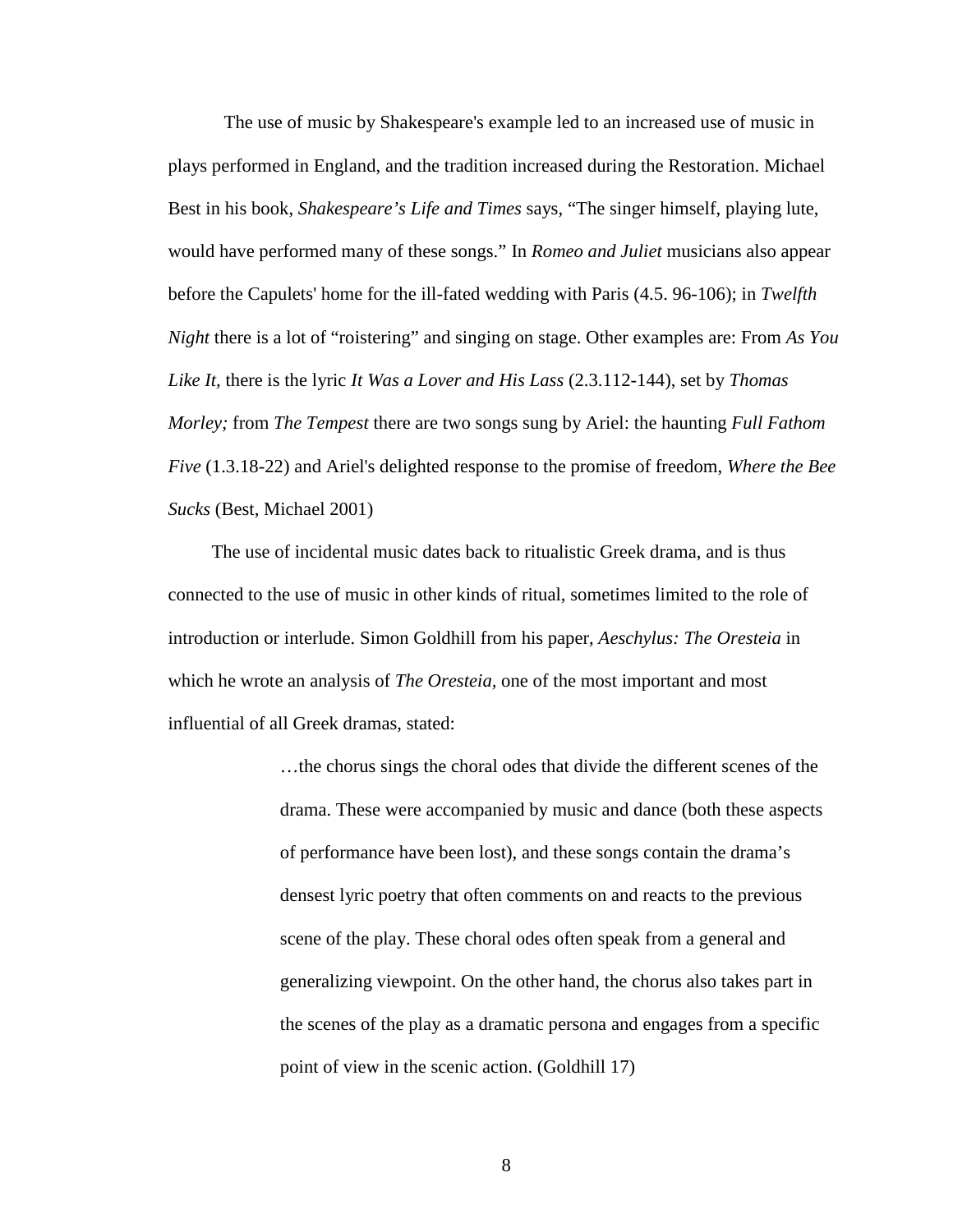Most of the plays from the ancient Greeks have been lost. Nearly all of the music no longer exists. There is, however, a constant referral to the use of music in this period and so the mention of music appears here in the spirit of due diligence.

 The following quote is from program notes by Richard Freed writing for the National Symphony Orchestra; Ivan Ficher, conductor, with an all Mendelssohn program at The Kennedy Center February 8-10, 2007. The note is a significant addition to this research because Freed's depth of knowledge brings gravitas and a thoughtful passion for the genre that is difficult to communicate through journal references alone.

> The category of" incidental music," which has been extended in the form of film and television scores, has accounted for some of the most popular works in the orchestral repertory (and, when we take into account Sibelius's several sets of theater music, some of the most splendid which are *not* as well known as they ought to be). We think of Beethoven's music for Goethe's *Egmont*, Grieg's for Ibsen's *Peer Gynt*, Bizet's for Daudet's *L'Arlésienne*, Schubert's for Helmine von Chézy's otherwise forgotten *Rosamunde*, Fauré's (and Sibelius's) for Maeterlinck's *Pelléas et Mélisande*—but by far the most beloved example of this species is the music Mendelssohn composed for Shakespeare's comedy *A Midsummer Night's Dream*. Surely no dramatic or descriptive music has ever fit its subject more ideally, and probably none has been more representative of its composer. (Freed 2007)

Although completed in 1842, two hundred forty seven years after Shakespeare wrote *A Midsummer Night's Dream,* Felix Mendelssohn felt moved to write specific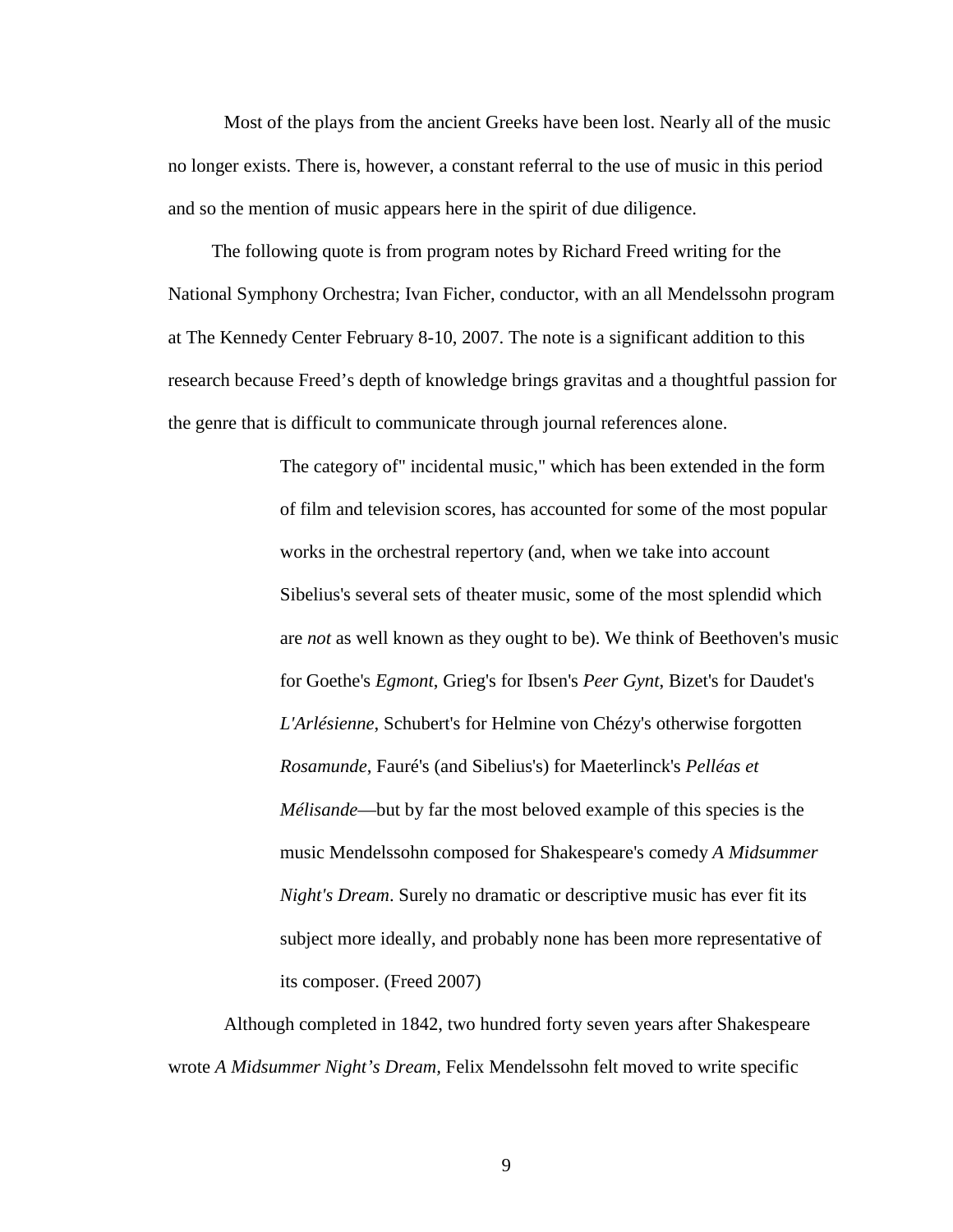incidental music for this classic play. The *A Midsummer Night's Dream* Overture, Op. 21, originally written as an independent piece 16 years earlier when Felix Mendelssohn was only seventeen years old in 1826, was incorporated into the Op. 61 incidental music as its overture, and the first of its 14 numbers. There are also vocal sections and other purely instrumental movements, including the Scherzo, Nocturne and the "Wedding March". The vocal numbers include the song "Ye spotted snakes" and the melodramas *Over hill, over dale, The Spells, What hempen homespuns,* and *The Removal of the Spells.* The melodramas served to enhance Shakespeare's text.

The theatre has been responsible for the creation of some fine music. The writer of this thesis found the most prevalent result, when searching the area of incidental music for theatre, is Mendelssohn's incidental music for *A Midsummer Night's Dream*. Although written Other notables composing music for theatrical production are: Beethoven - Overture and incidental music, op.84, (1810) for Goethe's *Faust*; Opus 80 *Pelléas et Mélisande* by Maeterlinck (1898); Sibelius - Opus 109 The Mermaids, *The Tempest* by William Shakespeare; Elgar - *The Sanguine Fan,* Opus 81*;* and Incidental Music From *'Grania & Diarmid',* Opus 42, All these composers have written incidental music for the theatre in an effort to inform the total theatrical experience.

 French poet and composer Adam de la Halle (*b* Arras, 1245-50; *d* Naples, 1285-8, or possibly in England, after 1306), wrote two plays *Jeu de la Feuillée* and the *Jeu de Robin et Marion.* The *Jeu de Robin et Marion* begins and ends with songs, and there are several other sung passages, which explains why this play is sometimes called the first musical. This apparently simple play revolves around who is laughing at whom? The *Jeu de Robin et Marion* by Adam de la Halle (760 lines, *c.*1283) was composed in Naples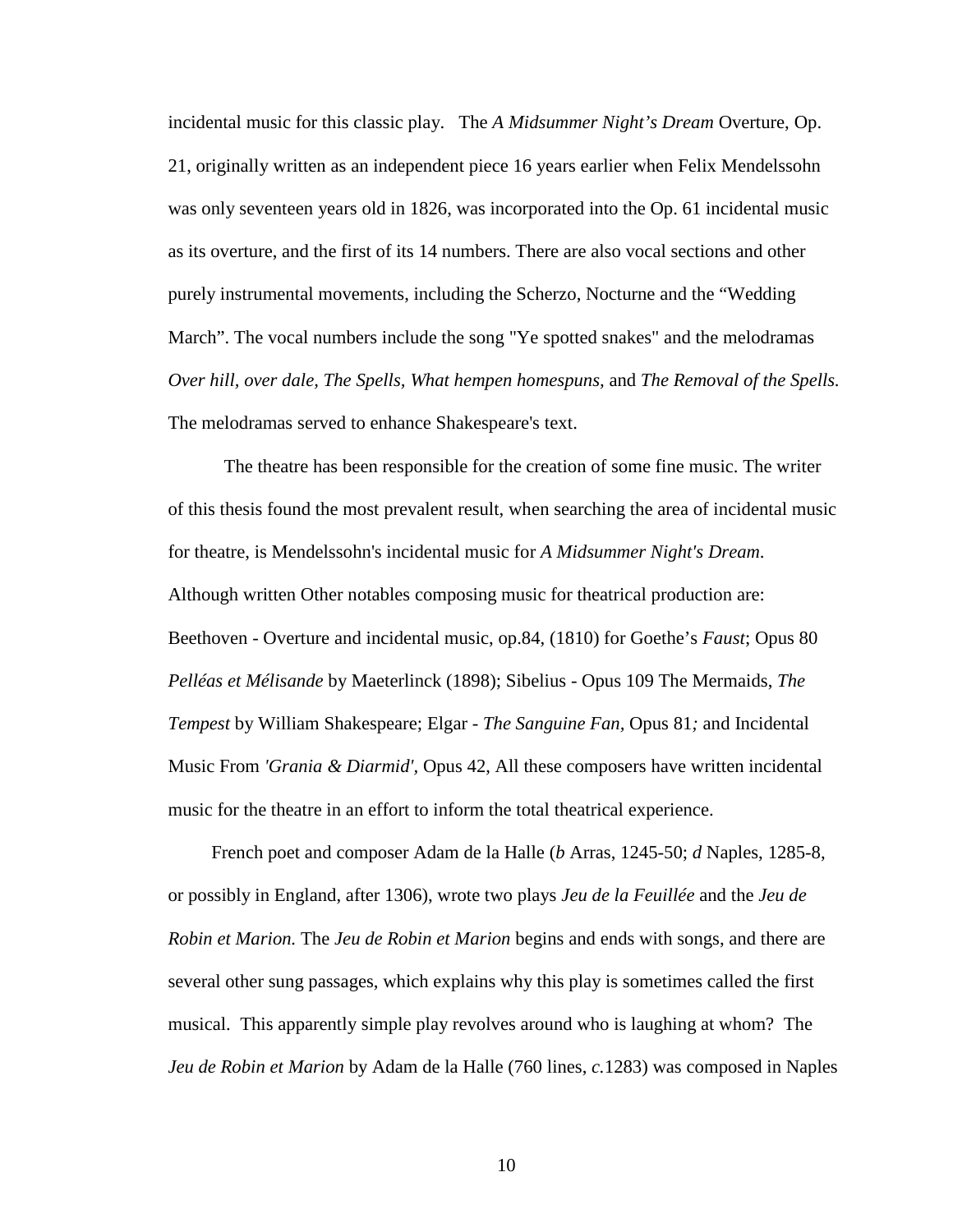to entertain the army of the count of Artois. It is a staging of the plots of two traditional lyric genres, the pastourelle and the pastoral *bergerie*. A knight Aubert meets the shepherdess Marion in the woods whereupon he tries to seduce her, but she resists and Aubert leaves. Robin, her peasant lover, arrives bringing food and drink and then goes off to fetch his friends. Aubert returns and tries again to carry off Marion, Robin and his friends are too cowardly to intervene. Marion does manage to get rid of Aubert. Robin chases off a wolf, and the play ends with a series of rustic games and dances. (The Concise Grove Dictionary of Music 1994)

#### Ambient Conditions

Erving Goffman is one of the most inventive of all American sociologists. His writings introduced a new way of thinking about the individual in the social world. As relating to this paper, his work "Social Life as Drama" from "The Presentation of Self in Everyday Life" (Goffman 1-12), Goffman breaks down the elements of Goffman's "dramaturgy;" Belief in the Part One is Playing, Front, Dramatic Realization, Misrepresentation, Idealization, and Reality and Contrivance. Sociologists researching in this area of human interaction relate most of their theories back to Goffman.

Today, in the world of creation of experiences, and experiential marketing, once again, all roads lead back to Goffman in the 1950's. Pine and Gilmore's work in the Experience Economy is based on Goffman, as is Kotler's Atmospherics (1973), and Bitner's Serivcescape (1992). Components of the performance include: front, dramatic realization, idealization, expressive control, misrepresentation, and mystification. This paper focuses on Goffman's "front" component of the performance, as the front is the point of the audience contact with the theatrical environment. (Goffman 1-12) As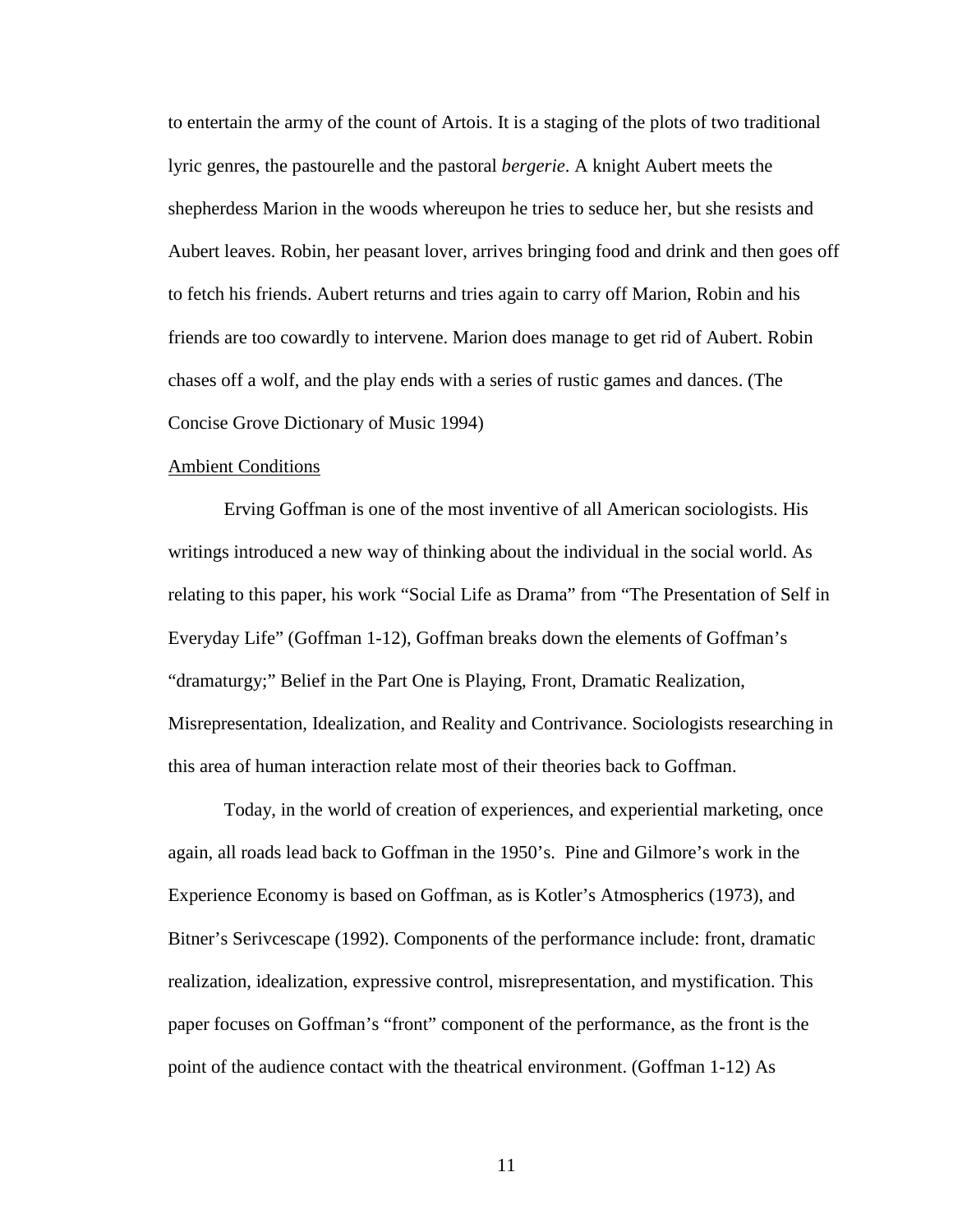experiential marketing becomes a stronger business tool in order to build and maintain customers, it is not unusual to hear those at the helm of corporations speak in terms of experiences:

The Chairman of Intel, Andrew Grove, gave a speech at the 1996 Comdex Tradeshow in Las Vegas where he declared, "We need to look at our business as more than simply the building and selling of personal computers. Our business is the delivery of information and lifelike interactive experiences." (Pine and Gilmore, 1998, p.99)

Pine and Gilmore continue to also build on Irving Goffman's dramaturgical principles in their book, *The Experience Economy*, in 1999 when they discuss staging business performances, equating work with theatre. They also encourage service personnel (*actors*) to "gain a better understanding of the impact their behaviors [*performances*] have on customers and to exert what Goffman calls 'expressive control' over actions in order to create sincere impressions" (p. 108). This is also extremely important because you are designing the theatrical environment, as you are creating the mood—carefully manipulating the physical surroundings—not just what is occurring on the stage throughout the evening to ensure the best experience for your audience. (p. 108) Set Design

According to Goffman, the *setting* involves the furniture, décor, physical layout, and other background items that supply the scenery and stage props. The setting can determine whether or not an audience member will want to stay, explore, or engage in the experience (Mehrabian and Russell 1-278). Bennett and Bennett (559-562) stated, "All social interaction is affected by the physical container in which it occurs."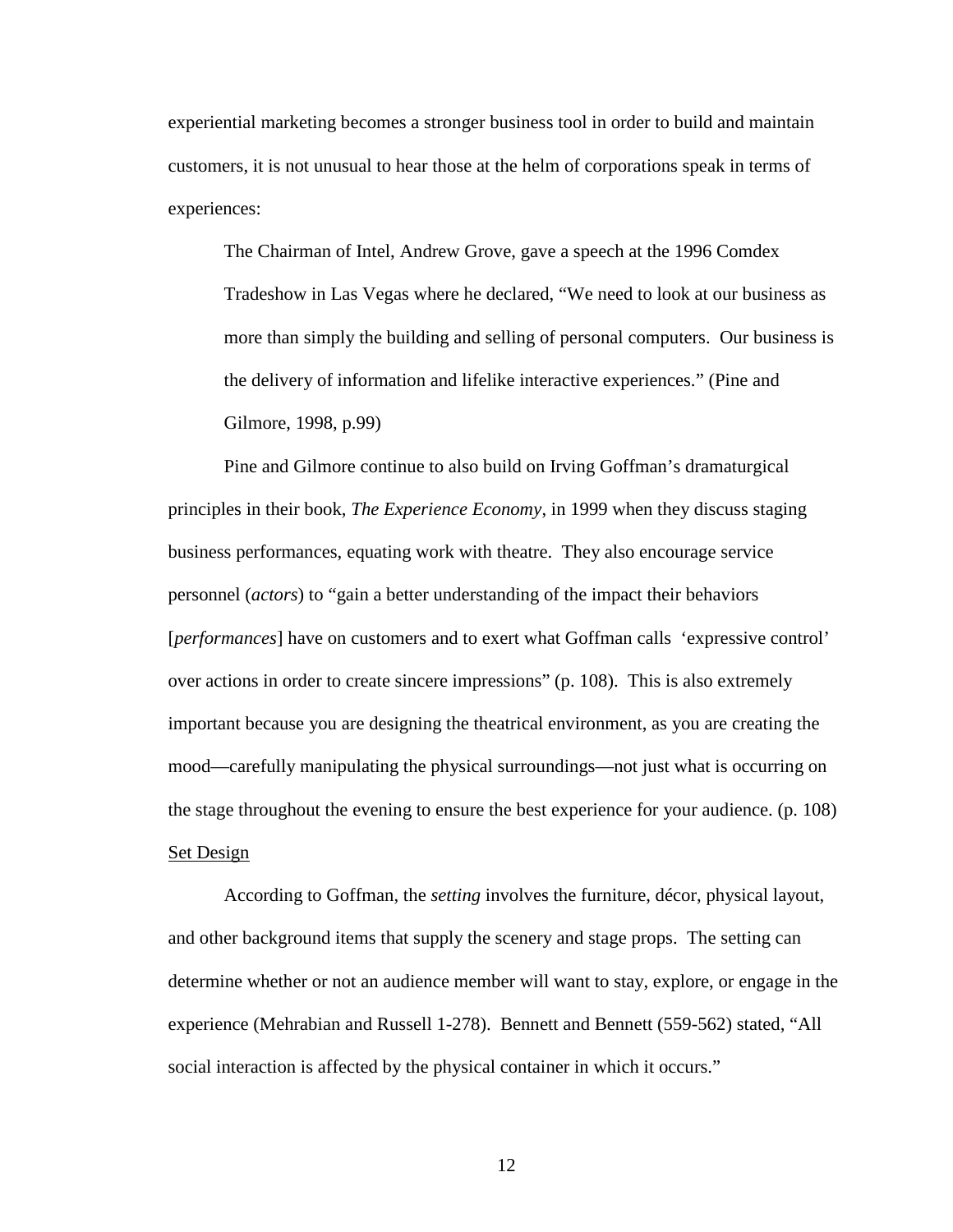The setting can also influence the nature of social interactions between the actor and the audience. Additionally, the audience tends to use extrinsic cues such as the physical surroundings to infer quality (Zeithaml 33-46). Ambient features such as noise, music, aroma (Matilla & Wirtz; Jacob, 716-720), and room temperature are also used to control the environment. For example, Milliman in a 1982 experiment found that the tempo (pacing) of background music in restaurants and supermarkets affected the pace of shopping, length of stay, and amount of money spent by customers. (86-91) Sullivan built on Milliman's work in the restaurant setting and added volume and pitch to pacing and a distinction was made between active and passive activities, suggesting that different mechanisms explained the atmospheric effects for each. Goffman's theoretical framework, combined with the field of environmental psychology, serves as the foundation for atmospherics and servicescape. (1-12)

#### Atmospherics and Servicescapes

We know from studying anthropology (Turner, 323-330) that all cultures can be signifying cultures: cultures rich with authenticity, practice, or representation of different modes other than language, based on interpretation (Hall et al 8). Bitner maintains, that the quality of materials used in construction and artwork, can all communicate symbolic meaning and create an overall aesthetic impression. (57-71)

 Kotler's "atmospherics" is applied to "artificial" (brick-and-mortar) environments—void of natural environments. Kotler coined the term "atmospherics" to describe the intentional control and manipulation of environmental cues. (48-64) Atmospherics can be defined as "those elements of the environment that influence affective reactions to place" (Foxall and Greenly 149).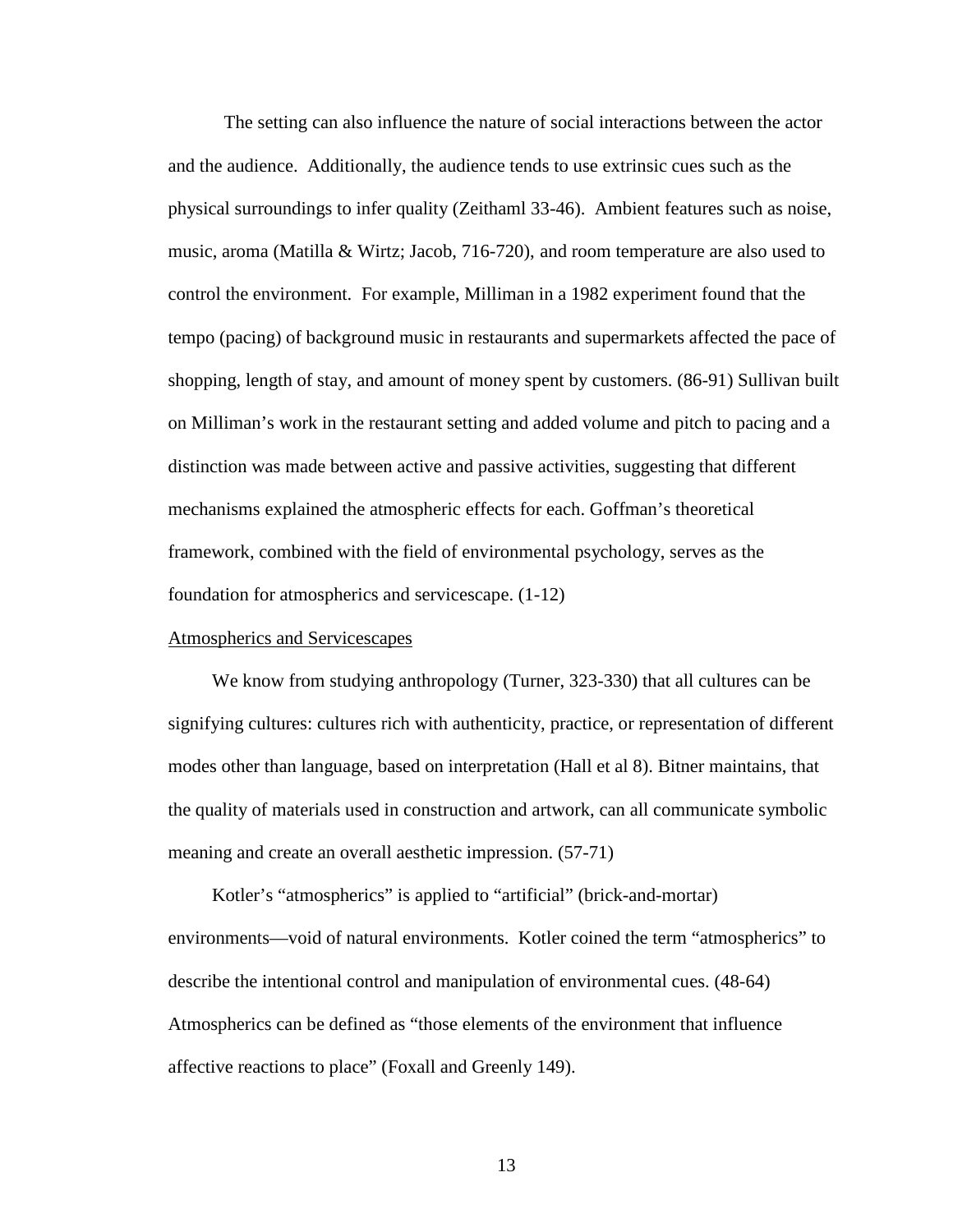Bitner, in 1992, defines servicescape as the "built environment (i.e., the manmade physical surrounding as opposed to the natural or social environment)" (p. 58). Physical elements, as well as other ambient factors such as lighting, color, quality of materials, layout, music, entertainment, fragrance, and room temperature are just a sample of the dramatic elements used to orchestrate the environment. According to Gael Hancock, during a presentation to Catersource Conference in Las Vegas, NV in 2008, stated that aroma is a manipulator of emotions and memories. This research proposes that music has similar effects.

 Service marketing literature recognizes the effects that front and backstage personnel (Pratten 120-125) along with audience members, can have on the overall audience experience (Langeard et al. 81-104). Also affected are the wider servicescapes within which the service is offered. This includes the elements of ambient conditions, spatial layout, functionality, signs, symbols and artifacts.

 Research conducted by Jacob in 2008 suggests that different music styles may also affect audience behavior. The effects of background music have been widely studied in the literature but few studies have tested effects of music in commercial settings. An experiment was carried out in a bar in France in 2005 to test influence of three different styles of music on patrons. According to a random assignment, patrons were exposed to Top 40 music, which was usually played in the bar, cartoon music (music from cartoon sound tracks) or drinking songs. The following quotes are from Jacob's study:

> The participants were 93 patrons (76 males and 17 females) who unknowingly participated in the study and were observed at random in a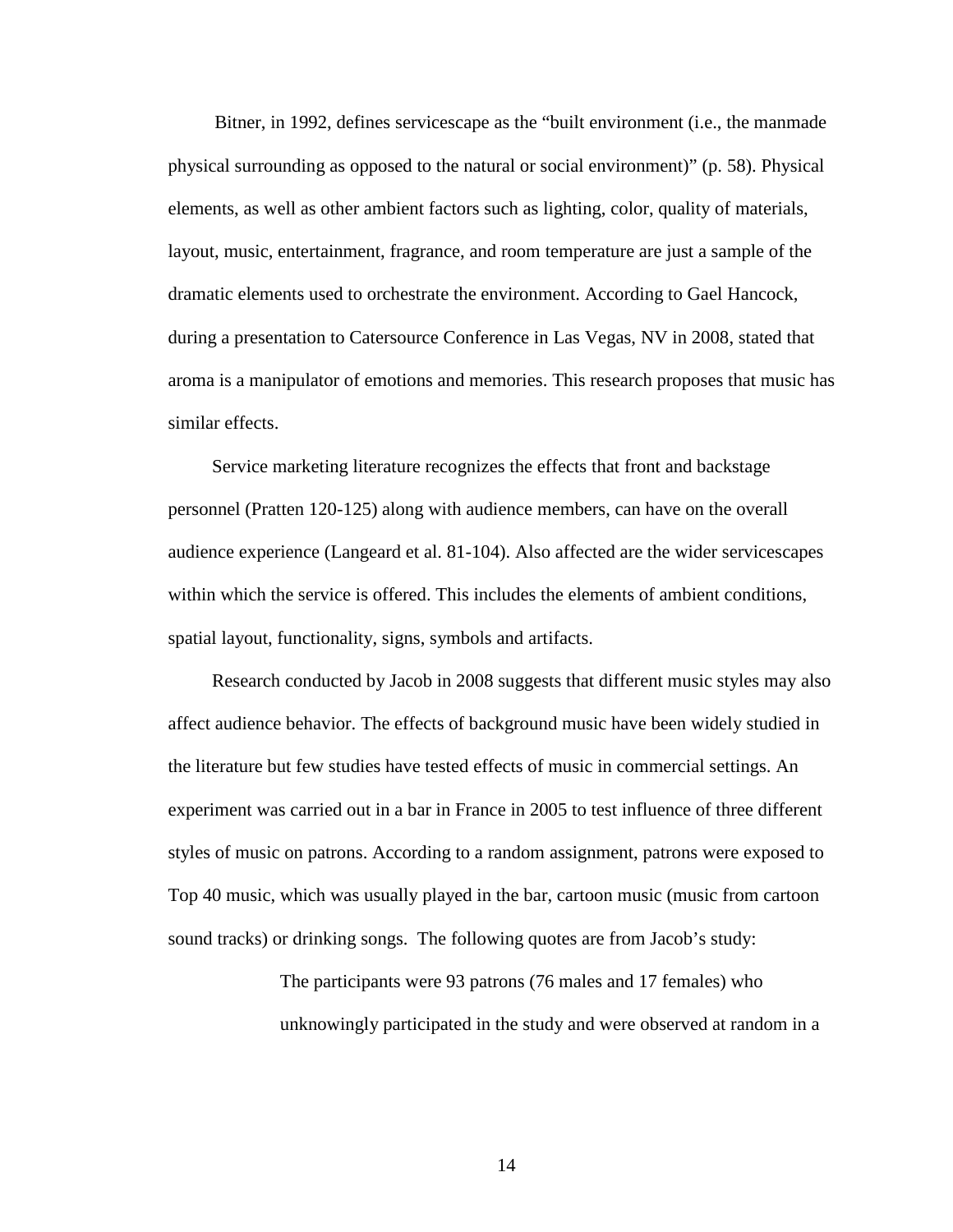bar of a middle-size seaside resort town (70,000 inhabitants) on the West Atlantic coast of France. The observations were made during 14 afternoons of three working weeks with the consent of the owner of the bar. Two observers were seated in two different locations in the bar. A period of 30 min was selected because the mean length of time spent by the patrons in the bar from 2 to 4 p.m. was approximately 15 min. It was then possible to begin a new music session and wait until a new patron entered in the bar. This patron was considered as a participant until he/she left the bar. …no patron was exposed to two different music styles. … The results showed that in the bar where this experiment was carried out, the style of background music had an effect on customers' behavior. Drinking songs were shown to increase the length of time and the amount of money spent by patrons. … music produced a priming effect.

 Drinking songs are traditionally associated with alcohol consumption and friendliness. These songs could prime positive feelings such conviviality and festivity that in return, increased the length of time and amount of alcohol consumed in the bar.

 Other studies conducted in assorted businesses revealed changes in customer behavior when volume and tempo were changed:

Cain-Smith and Curnow writing in their article on supermarkets and music titled: "Arousal hypothesis and the effects of music on purchasing behavior", (1966) varied the sound level in two supermarkets and found that customers spent significantly less time in markets during the loud session than during the soft one.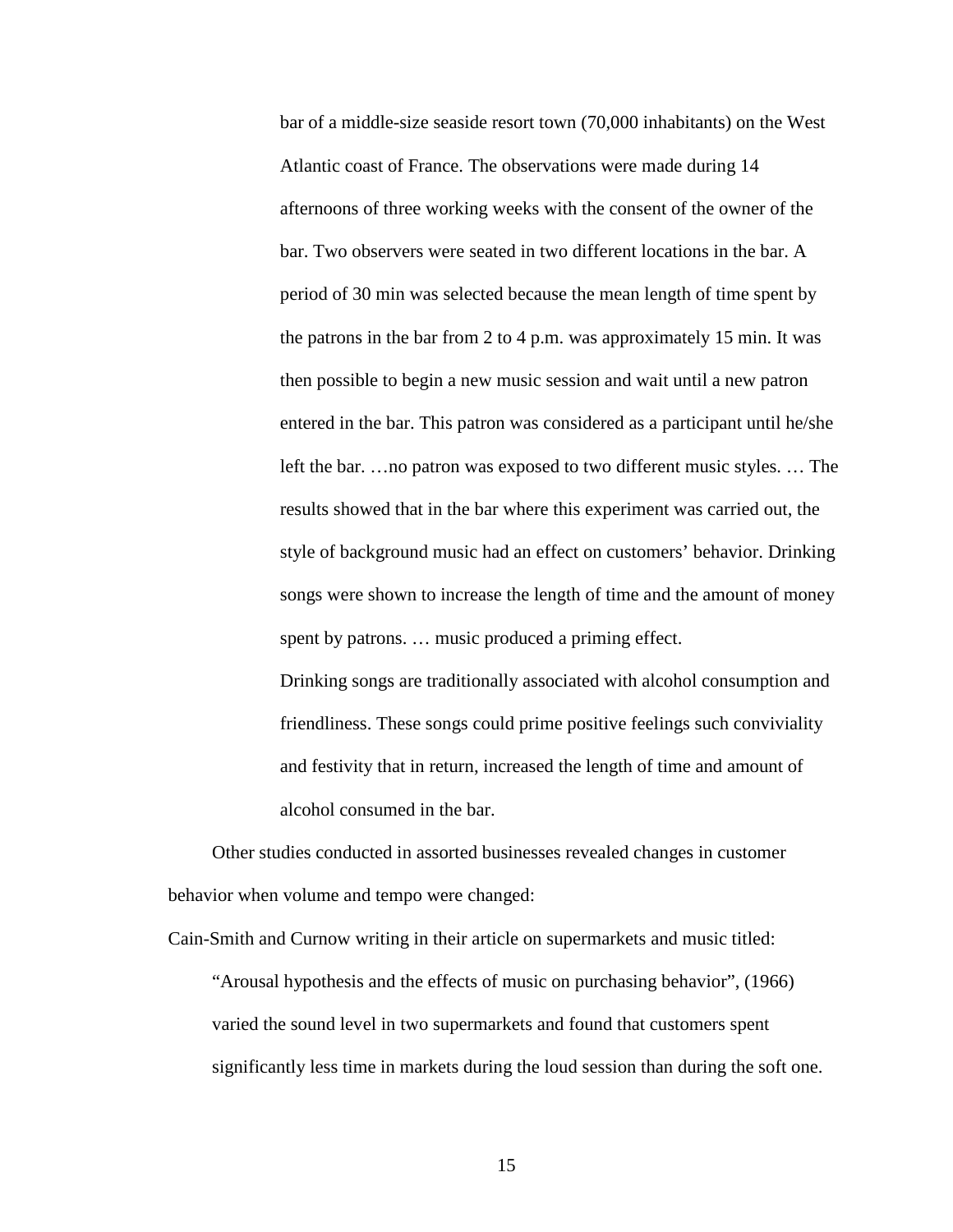- Ronald E. Milliman in his article: "Using Background Music to Affect the Behavior of Supermarket Shoppers" (Milliman 86-91) …tested the effects of tempo (of music played) in a supermarket. He found that a high tempo increased the in-store traffic flow (the pace at which patrons move throughout the store) but decreased sales volumes.
- Research entitled, "The effect of music on eating behavior" an article by T. Roballey (et al., 221-222) found a significant increase in the number of bites per minute when patrons in a cafeteria were exposed to fast tempo music, compared to a slow tempo or to a no-music condition.

 Malcolm Sullivan in 2002 conducted research demonstrating that in a particular setting, music can be used to affect the behavior of individuals. Two arguments are put forward to both explain these findings and give guidance for their application to a variety of settings. The research findings suggest that it is not the presence of music alone that is important to the environment, it is the perception of whether that type and tempo of music is normal for that environment. Changing reactions to the music will result from perceptions of what is considered to be normal and what may not be considered normal, and will it be individual and environment specific. The boredom alleviation argument suggests that for mainly passive activities such as waiting to be seated in a restaurant. The presence of music can distract the individual resulting in a reduction in the quality of the cognitive process of time evaluation. The passive activity will not, therefore, be perceived as taking as much time. A quote from Malcolm Sullivan's article titled "The impact of pitch, volume and tempo on the atmospheric effects of music": "The presence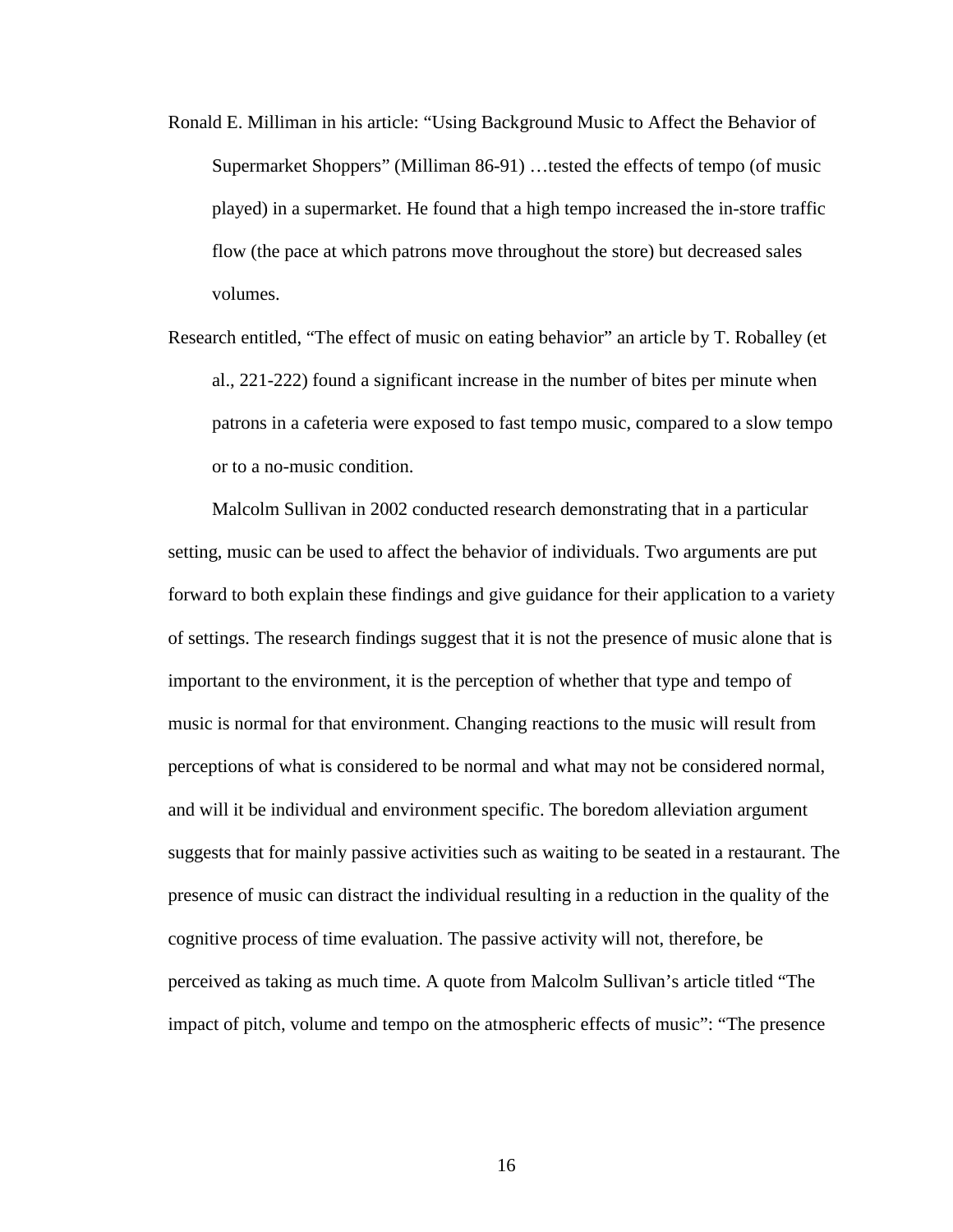of any type of music in the waiting area can affect the perceptions of time of those waiting (passive activity) and may make the wait seem more bearable (Sullivan 330)."

 A Study By Matilla & Wirtz (273) manipulated scent and music in a field setting and found that when ambient scent and music are congruent with each other, consumers rate the environment significantly more positive, exhibit higher levels of approach and impulse buying behaviors, and experience enhanced satisfaction than when these environmental cues were at odds with each other. In his "Theatre of the Blind" playwright, and "Theatre of the Blind" founder Nikolas Weir uses scent. When asked, in an article titled "Smell My Theatre" in www.epiloguemagazine.com February 23, 2010 "can you describe what a piece of Theatre for/of the Blind might look like?" he responded:

> We did *The Balcony* by Jean Genet. We included all the design elements you might see in a typical production, but we heightened the experience beyond the text. We do this by creating a constant soundscape that suggests mood and tone, one that has a dialogue of its own, even releasing certain scents into the audience. A friend of mine once called my shows "scratch and sniffs" *(laughs),* but it is all very specific. For *The Balcony* I found myself mixing a lot of industrial materials with spices. Like chlorine and curry. Or sulfur and lavender. Or my favorite, rubber and cinnamon. It was very strong, even harsh, I think – like a meal that's too big and you can't finish, but you want to leave it on the plate because the odor is so unique and off-putting in a very almost sensual way. Like staring at the sun. …These same conditions are not only applied, but are also tools that,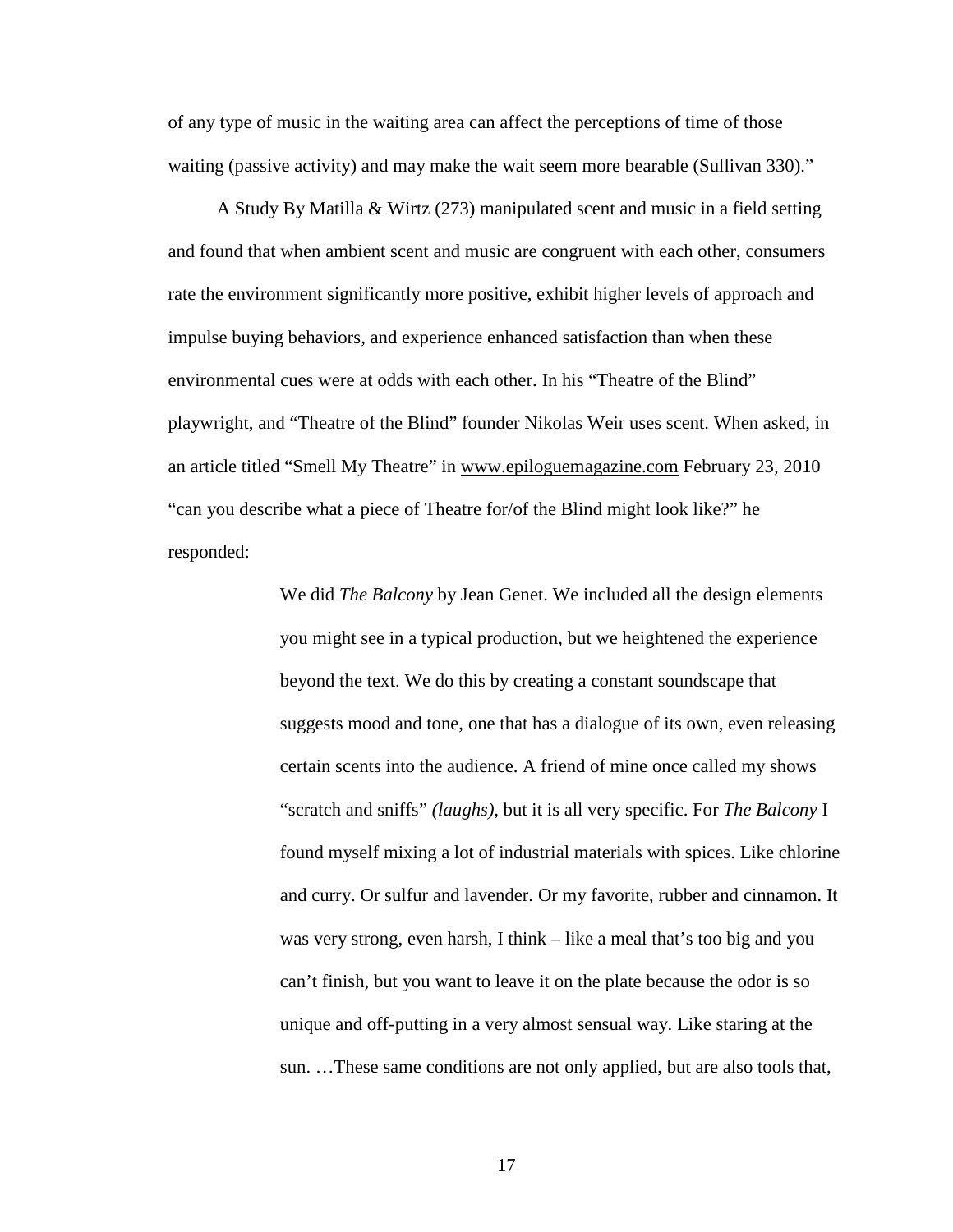when manipulated in an environment, create the best experience for the audience.

 Clearly Nikolas Weir is an innovative and risk taking individual. Rubber and cinnamon is his favorite experimental scent combination. There are no guarantees of success in his process. He experiments with a bit of scent alchemy and stands back to observe the reaction. By pushing the edges he is creating new areas for study in the world of live performance.

 Scent is often absent from live theatre performance, such critical drivers of sensory reactions as incidental music and scent might be assumed to have a permanent place at the table given that incidental music was developed for the theatre. Weir's challenges in coming up with an effective delivery system are a valid reason to bypass the use of scent for the immediate future. However, the fact that he is working toward a viable method to deliver his scents is encouraging.

 Gael D. Hancock, APR, CHE in her seminar *Designs for the Senses* (2008), states that purveyors of events must also be conscious of the evolution of the tool of scent. Hancock explains what she feels is critical to sensory elements in event productions, "Learn how to wrap guests in a cocoon of experience as color, fragrances and sound weave together to create the atmospheres clients seek."

#### **Soundscape**

 Literary, cultural, sociological, and historical studies have been conducted on the relationship between the senses. A first phase of sound scholarship has characterized research on the sense of listening "as the *other* of seeing: intimate rather than detached, embodied rather than abstract, passive rather than dominant, and above all temporal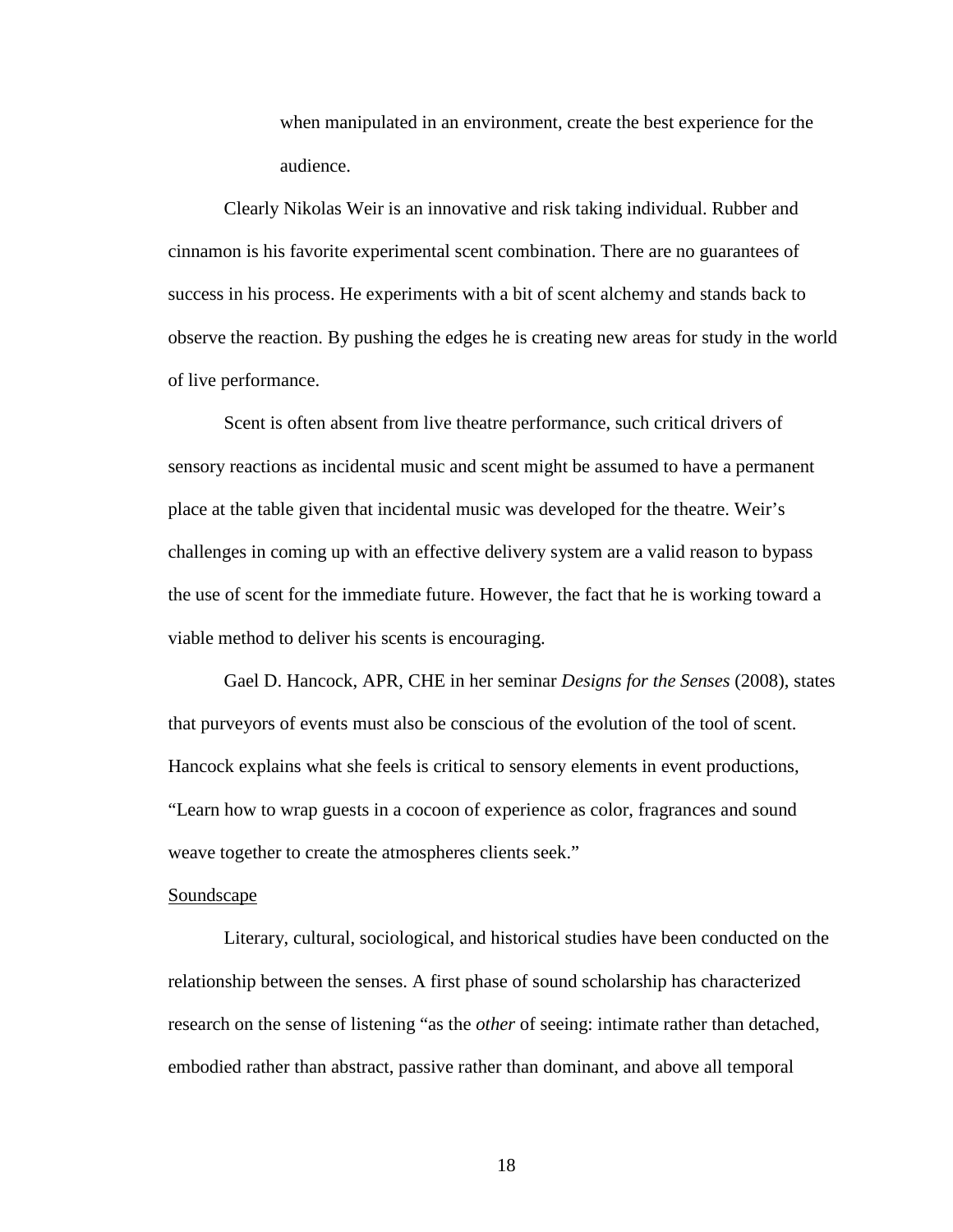rather than spatial" (Yablon, 629.) Cultural phenomenologist, Steven Connor (629), claims that sound is time: a temporal phenomenon. Sound is defined in the Merriam-Webster 2010 dictionary as a "**1 a**: a particular auditory impression: Tone **b**: the sensation perceived by the sense of hearing…"

 The notion of soundscape was proposed by R. Murray Schafer (1971) in his research project entitled: "World Soundscape Project" where a sound inventory was prepared of everyday activities that were addressed from an acoustic, ecological symbolic, aesthetic and musical standpoint.

 Example: In an event room at the Las Vegas Hilton the theme was trains. The sound of trains moving down a track were played through a speaker system positioned around the room and the "train" sounded as though it was circling the attendees in the event space.

 Example: Music is played in a trade show exhibit space that contains a booth themed as a malt shop. As 1950's oldies rock 'n roll music is played, it attracts attendees to and defines the purpose of the space.

From the Canadian Encyclopedia of Music (2010):

 In studying a specific soundscape it becomes apparent that the 'image' of the soundscape is shaped by the listener's perception of it. The analysis of the 'image' is based on cognitive units such as foreground, background, contour, rhythm, space, density, volume and silence. From these units have been derived such analytical concepts as keynote, signal, soundmark, sound object, and sound symbol.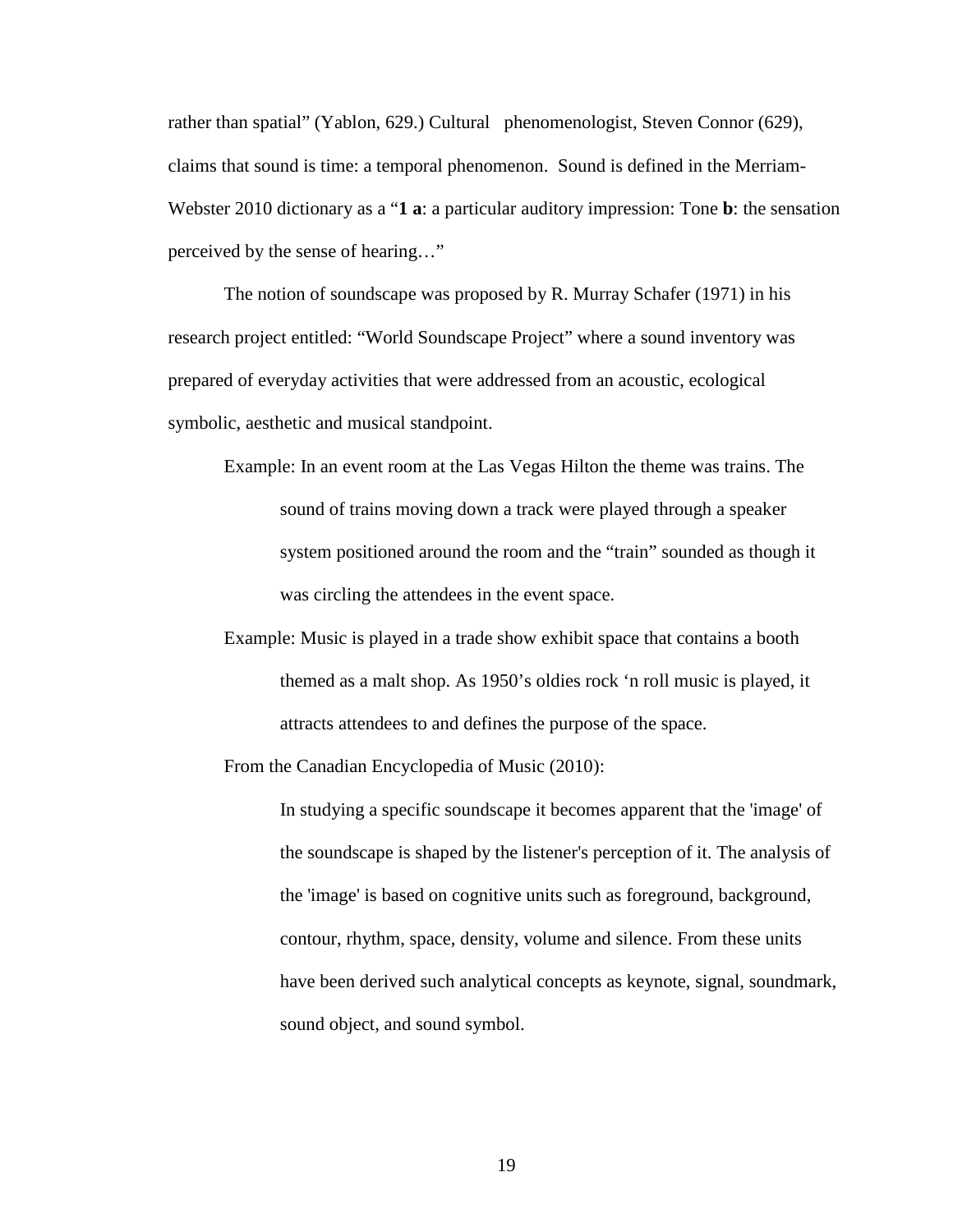Keynote - as a musical term refers to the key or tonality of a particular composition. In soundscape studies it refers to a ubiquitous and prevailing sound, usually in the background of the individual's perception, to which all other sounds in the soundscape are related.

 Signals - a term borrowed from communication theory, are foreground sounds, listened to consciously, often encoding certain messages or information.

 Soundmarks - analogous to landmarks, are unique sound objects, specific to a certain place.

 Sound object - as defined by Pierre Schaeffer, who coined the term ('l'objet sonore'), is 'an acoustical object for human perception, and not a mathematical or electro-acoustical object for synthesis.' The sound object is the smallest self-contained particle of a soundscape.

 Sound symbols - a more general category, are sounds which evoke personal responses based on collective and cultural levels of association.

With soundscaping, music becomes the non-verbal cues used in event environments to assist in changing and creating the pace, flow, and mood of attendee interaction with the event environment. In a ballroom setting, at the cocktail reception, a pianist or a string quartet would allow conversation while communicating an upscale perception. Transition to the dining area is accomplished by having the band on stage perform inviting, higher energy music to let guests know it is time to move into another area. Speakers, presenters, emcees, and award recipients, are played on and off the stage by the band. When the meal is served, dinner music facilitates conversation while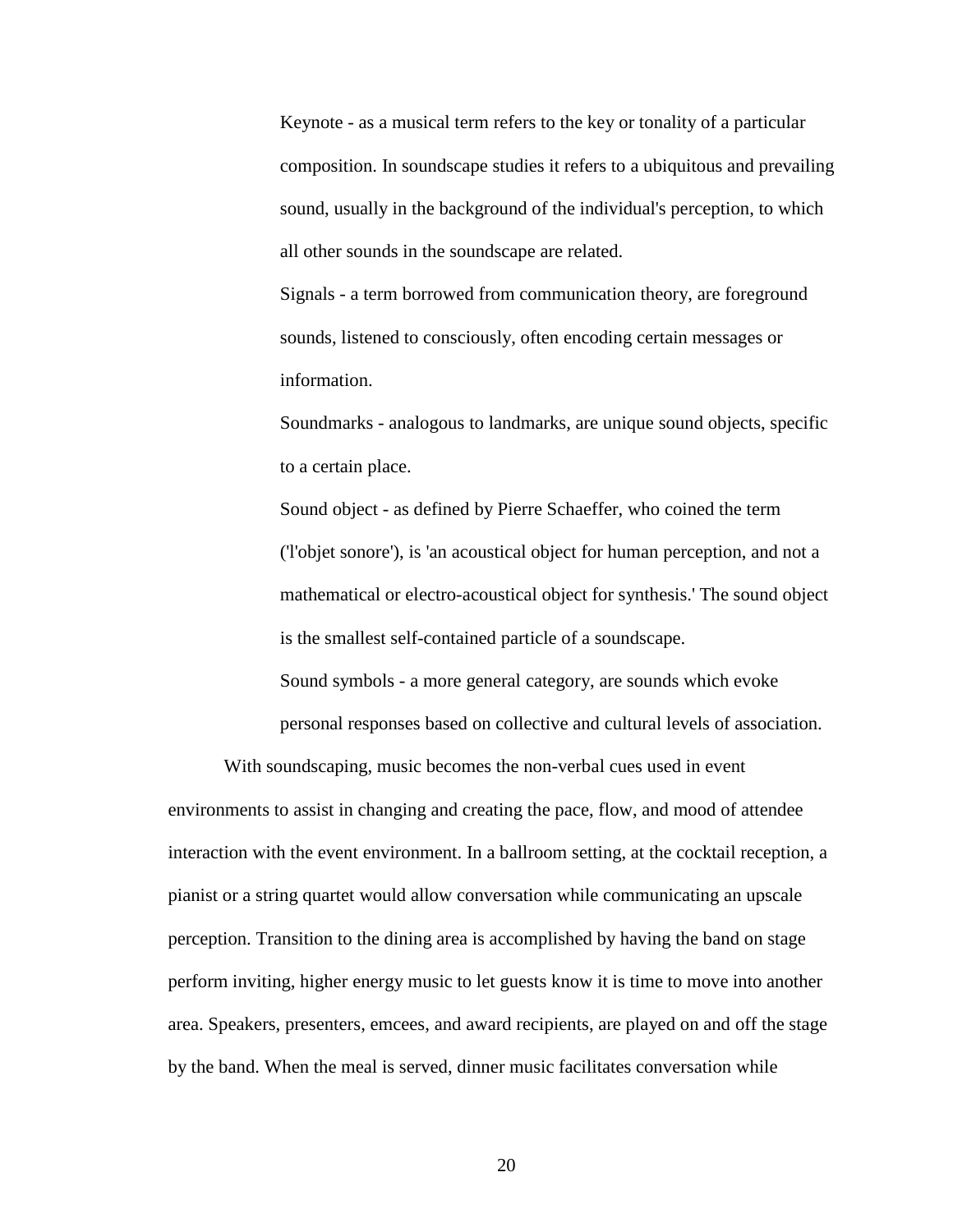maintaining a basic energy level. When dessert is served, it is a cue for the band to begin the dance music segment of the evening; and change the feel to a party mode. To accomplish this, the band will raise the volume and attitude of the music to facilitate dancing (Nelson 2008).

#### Ozier's *Five Tenets of Experience Creation and Emotional Connection*

For twenty-five years, Creative, Show Director and Producer Kile Ozier has created experiences that extend far beyond the realm of "event" or simple theater. His goal and mission has been the realization of a unique, experiential path to a profound, emotional connection between performance and audience. The audience is taken gently, unsuspecting as each member connects with the message on a deeper, resonant and uniquely personal level, reaching and surpassing originally projected results. Ozier applies his skills and talent across several contexts and industries, from theatre to theme park, to academic institution, product launch to brand experience, living room to ballroom, stadium, and the Washington Mall (Nelson 1).

 Ozier's production and design pedigree includes taking the Stanford University Campaign for Undergraduate Education on tour through twelve cities, helping to lay the foundation for the raising of \$1.2 billion. Ozier, an invitee to the 2007  $& 2008$ Experience Architecture Forum at Harvard University, maintains that you never simply "show" celebration or spectacle. Rather, "it is a force, an undercurrent of nuance, a subtext that informs and enlightens, framed in an experience" (Nelson & Ozier). With Ozier at the creative helm, substance and emotional connection always remain at the core of the project.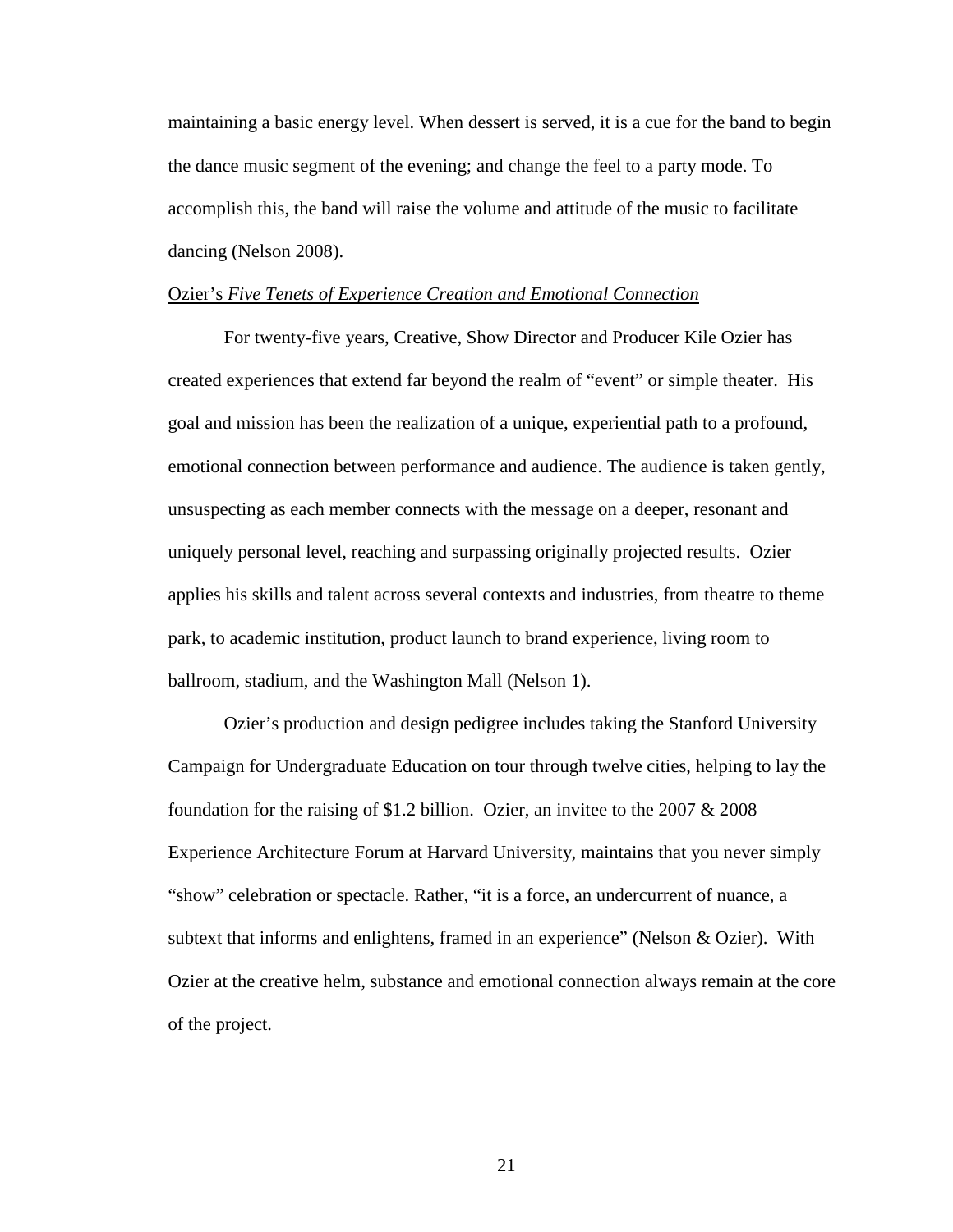Ozier has articulated *Five Tenets of Experience Creation and Emotional* 

*Connection* (Ozier 2004). These tenants are not only the core of experience creation for writers, producers, directors and designers; but are at the heart of the process of creation. **Summary** 

The literature revealed a wide range of information on the impact of incidental music. As noted, the entire concept of incidental music began in the theatre. Multiple industries, such as sociology, marketing , business, and hospitality have embraced these concepts and expanded upon them in order to better control the flow of people in diverse situations.

"All the world's a stage…" has finally, 400 years after Shakespeare wrote *As You Like It*, become a literal reality. Environments are manipulated to achieve many agendas from the length of time a person spends in a retail store to the most current movie theatre 3-D experience.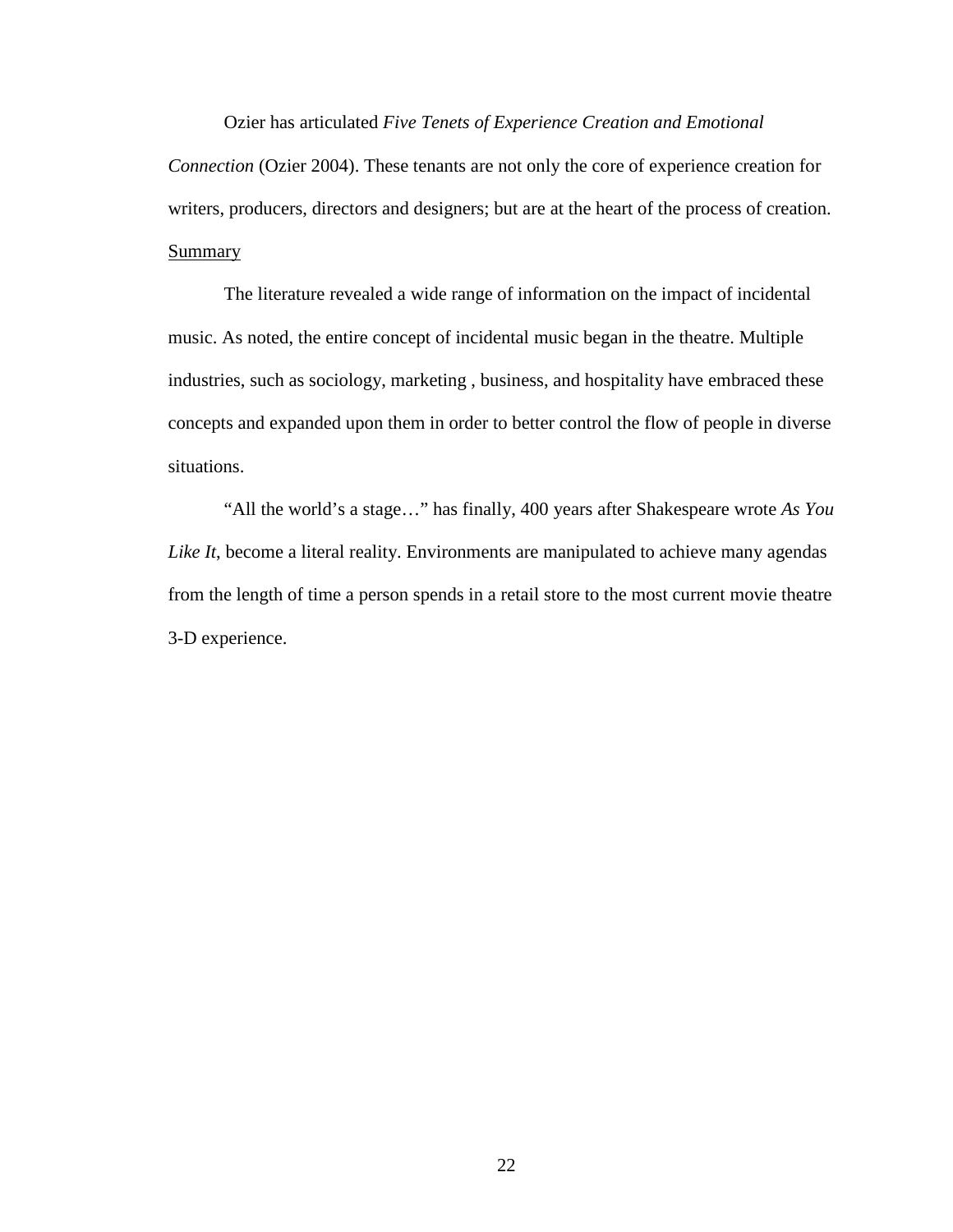#### CHAPTER 3

#### METHODOLOGY

#### Introduction

The practical approach of this study is to obtain first-hand information from directors, instructors, stage managers and playwrights to explore their perceptions of attitudes toward and uses of incidental music. An inductive study was utilized to answer research questions. Qualitative methods included individual structured interviews, which were conducted via email questionnaires, as well as reflective professional practice narratives by the researcher applied to Ozier's "Five Tenants of Experience Creation and Emotional Connection." The existing literature was reviewed to identify the principles that characterize incidental music and how they might be used in the future. According to Marshall and Rossman, "Qualitative research takes place in the natural world, uses multiple methods that are interactive and humanistic, is emergent, rather than tightly prefigured, and is fundamentally interpretive." p 3.

 The purpose of this chapter is to discuss how the study was conducted, procedures used to gather research data, and methods used to analyze the data. This chapter will also discuss design of the questionnaire, pre-testing of the survey instrument and survey administration.

#### Questionnaire Design

 Structured open-ended questions were utilized in this study and delivered on line to acknowledged experts who were experienced in theatre in the areas of direction, stage management, instruction, and playwriting. In addition, all those questioned had experience with theatrical projects that included incidental music.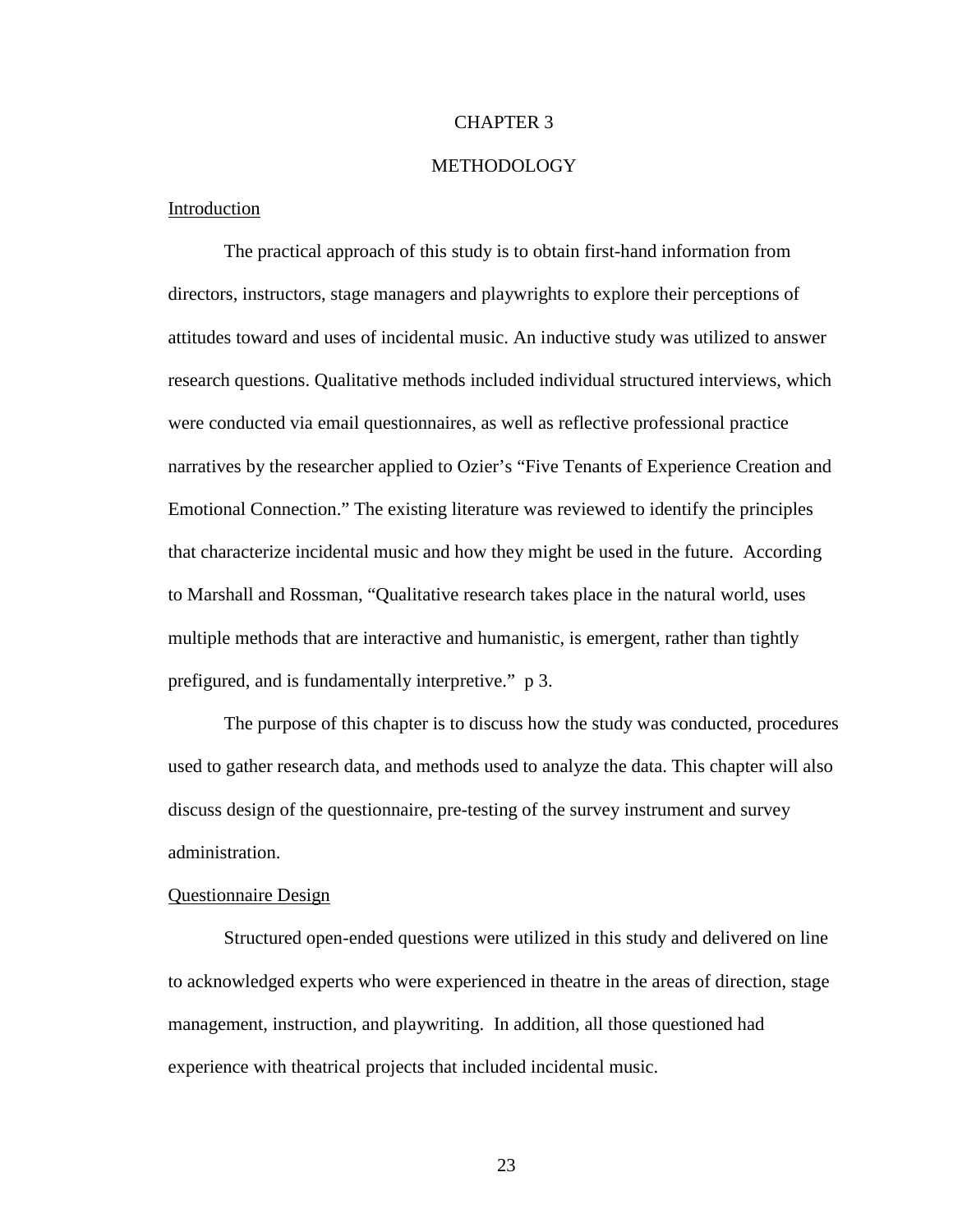Focus groups were conducted with members of the Las Vegas Chapter of the International Special Events Society whose company's' members are currently in theatrical positions, such as stage management, lighting, or sound technology. All subjects had present or past experience with incidental music.

 The information secured by these methods has the advantage of providing more depth and insight in that interviews allow for probing of information and respondent spontaneity. In both types of interviews, the researcher focused on topics to be covered, or what Miller refers to as "focused interviewing" (Miller 201-281).

Focus groups are particularly useful for gaining access to selected respondents, controlling the interview environment, and even for clarifying responses (Morgan ). These focus group interviews were tape recorded, and backed up with *Gregg* shorthand notes, with the permission of the informants.

 In planning the focus groups, the researcher followed the recommendations of Morgan (7-17) who suggests: a) a relatively structured interview with high moderator involvement; b) using  $6 - 10$  participants per focus group; however, the researcher deviated from his suggestion of using strangers as participants because most of the ISES participants at the leadership meetings more than likely know each other. In each session the researcher sought focus group participants who represented various work tasks and experiences. Interview sessions were kept to a 45-minute time span.

A pre-test of the e-mail and focus group interview questions was conducted with three ISES members as well as three theatre professionals.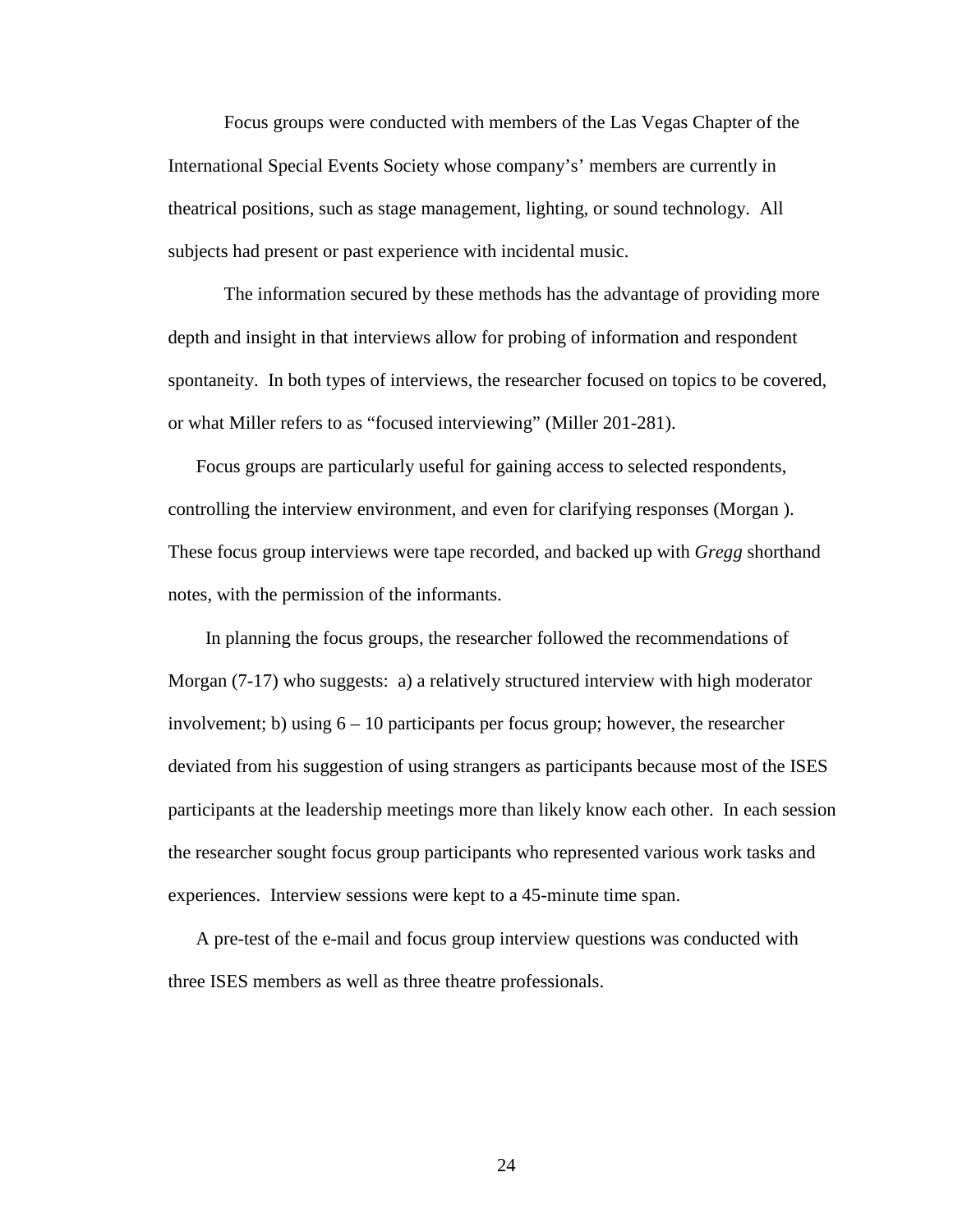Question #1.

Do you prefer the use of incidental music in live stage performance?

 This question was based on the literature review. It involved intrinsic cues (Zeithaml 33-46); ambient features such as noise, music, and aroma (Matilla& Wirtz 273- 289; Jacob 716-720).

Question #2.

What benefits are you hoping for through the use of music in plays?

 This question was based on the literature review that recognizes the effects that front and backstage personnel (Pratten 120-125), along with other audience members, can have on the overall audience experience. Also affected are the wider servicescapes of Bittner within which the service is offered (57-71).

Question #3.

 What is your process for discovering the correct incidental music for your projects?

 This question was based on the results of the focus groups with the Las Vegas Chapter of the International Special Events Society.

Question #4.

What are the challenges when using incidental music during live performance?

 This question was based on the results of the focus groups with the Las Vegas Chapter of the International Special Events Society.

Question #5.

 What advice would you offer to those who are just beginning to use incidental music?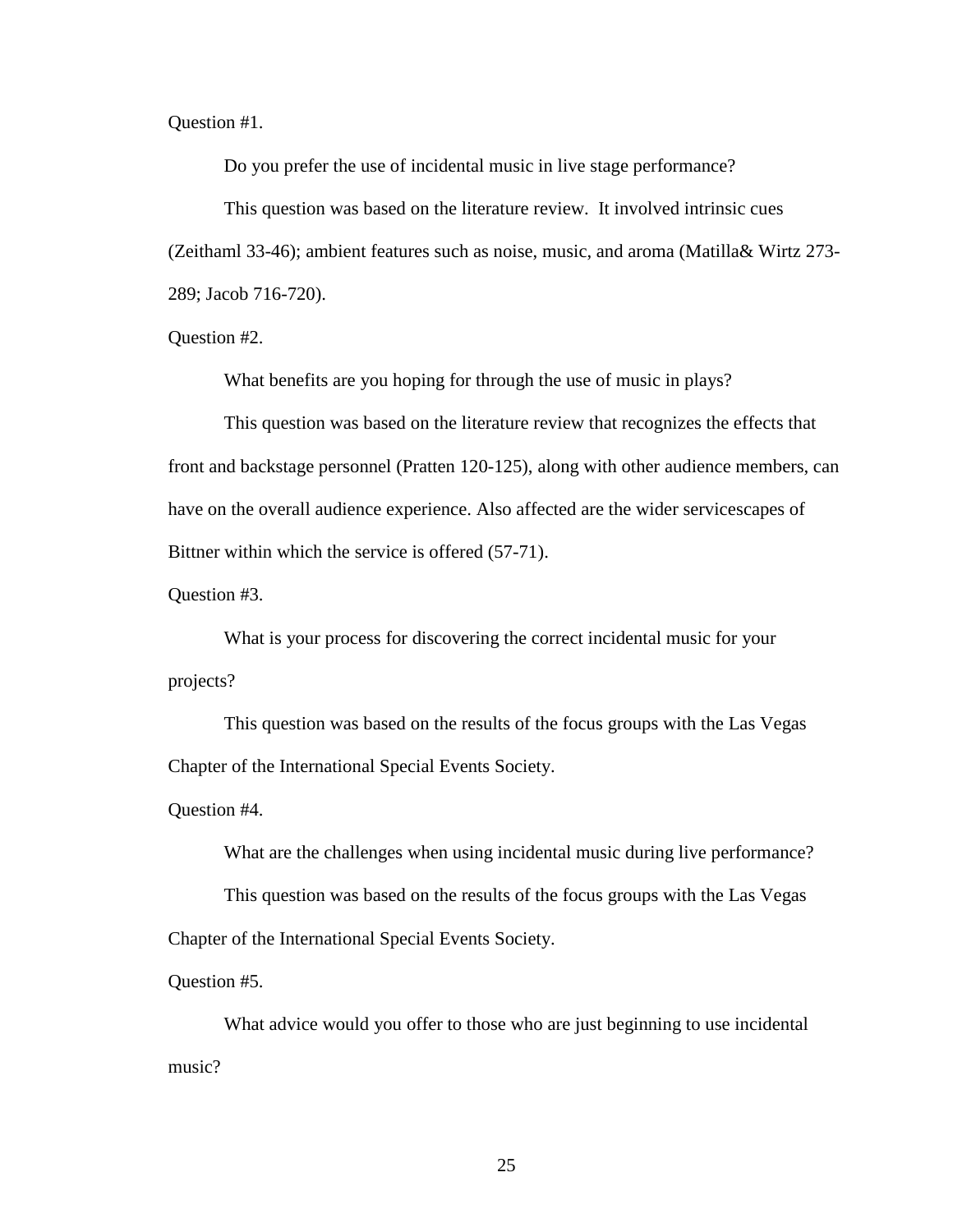This question was based on the results of the focus groups with the Las Vegas Chapter of the International Special Events Society.

#### Reflective Professional Practice

 In emerging fields such as event management, where there is a dearth of academic research, institutions, including research students and academics, rely on industry practitioners for group brainstorming and think tanks. According to Getz, speaking as a journal editor, "I can say that it has proved close to impossible to get practitioners to contribute research papers or case studies to refereed academic journals. The starting point is for practitioners to be reflective, . . . to use this reflection in part to initiate research projects." (354) With this suggestion, the researcher decided to include this method when applying it to Ozier's *Five Tenets of Experience Creation and Emotional Connection* (Nelson and Ozier 2008).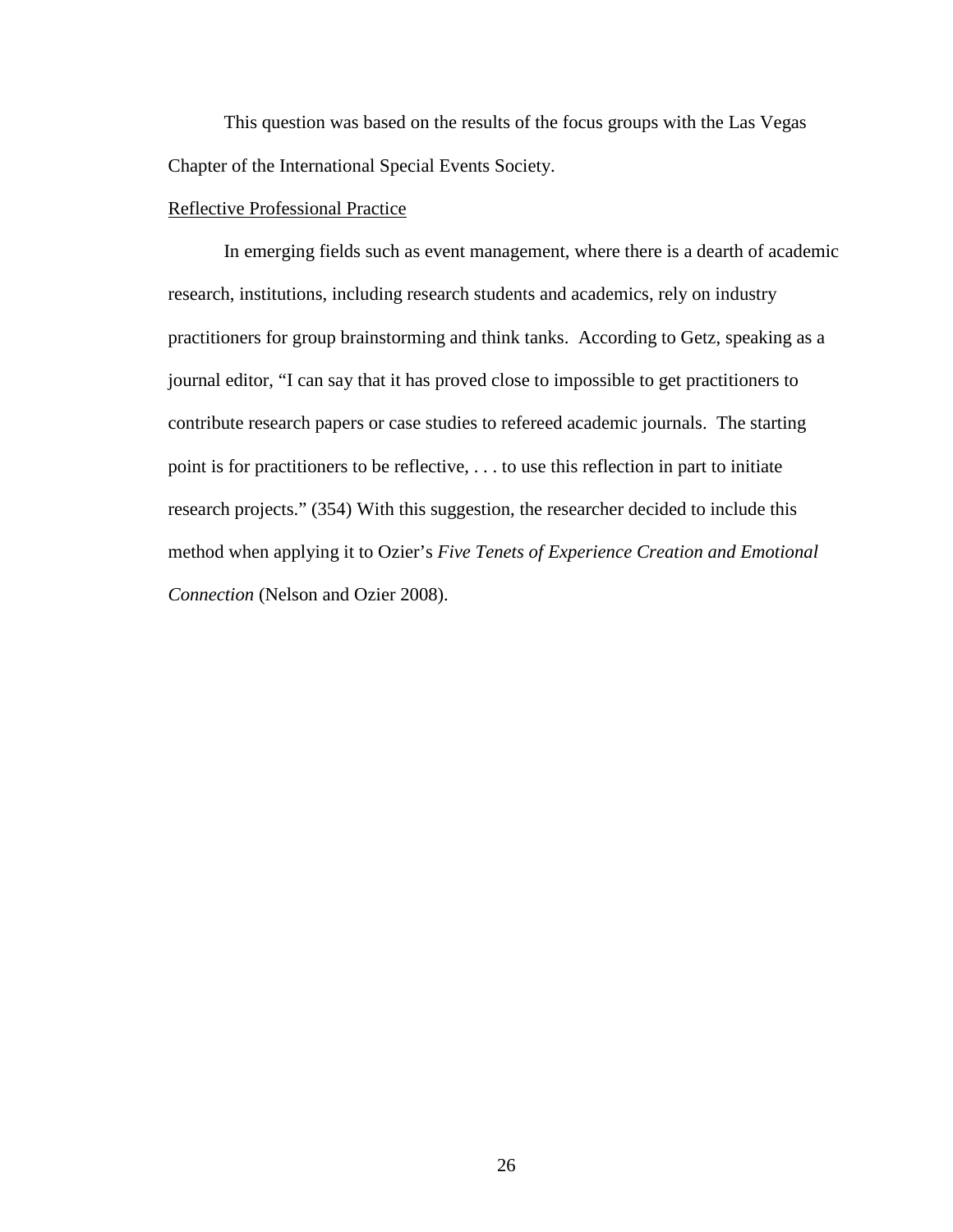#### CHAPTER 4

#### FINDINGS OF THE STUDY

#### Introduction

 Interviews were conducted via email to six knowledgeable theatre professionals. The primary research was comprised of open-ended questions. All verbiage of each response was given equal weight; no judgments were made as to positive verses negative response. Additionally, the researcher applied his reflective professional practices to Ozier's "Five Tenants of Experience Creation and Emotional Connection" to enrich the study.

 The writer of this thesis is a musician and events producer with 30 years experience in the events industry producing, designing, and executing stage shows. The writer has been teaching for nine years as an adjunct faculty member at the university level. Getz technique of "Reflective Professional Practice" (354) is used to lend experience examples to the "Five Tenants of Experience Creation and Emotional Connection" section of this thesis. This technique has been explained in the methodology chapter. Additionally, the Reflective Professional Practice responses in this thesis, refers to personal observations by the thesis writer.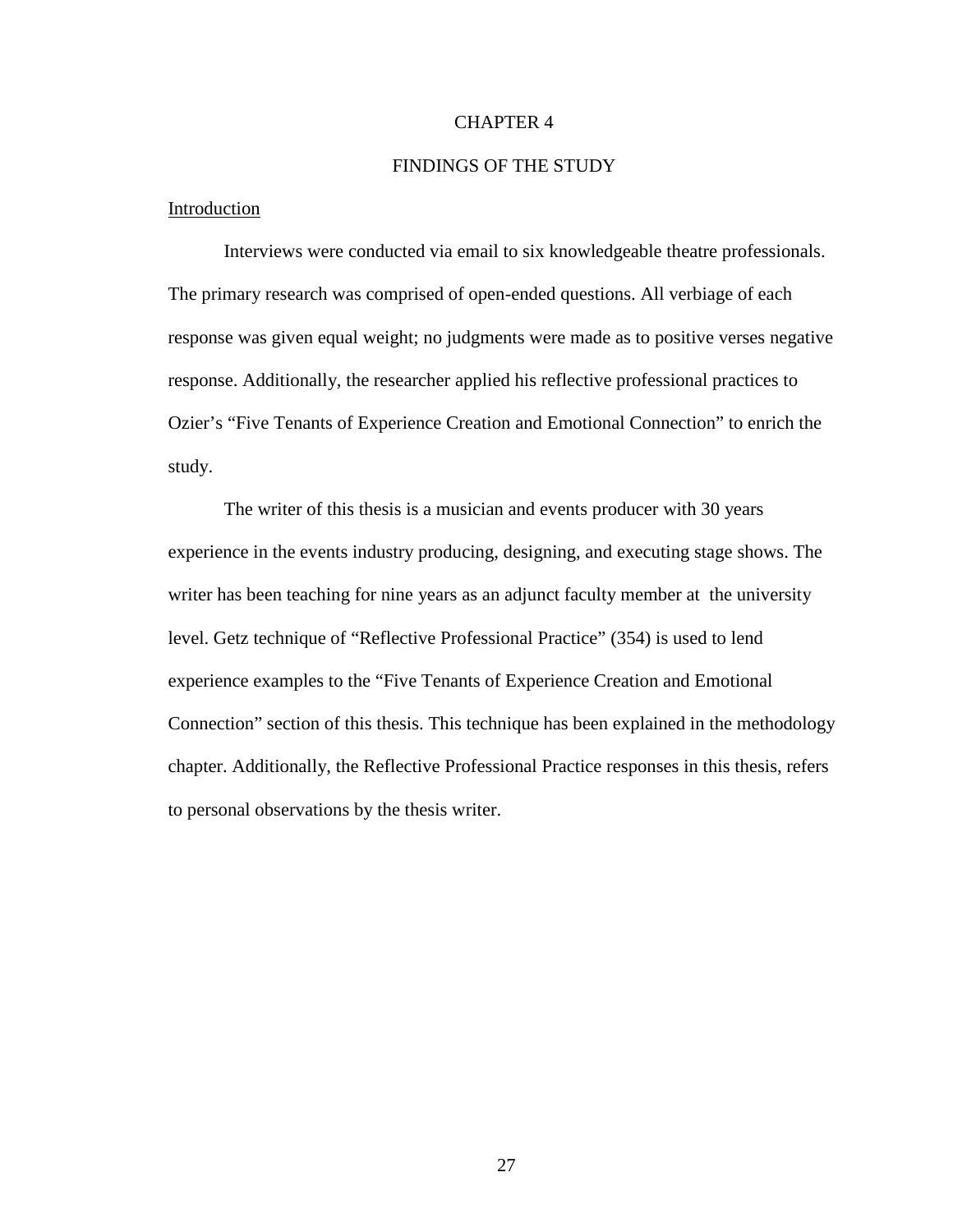## **Interview Questions**

(R-1, R-2, etcetera refer to respondent one, respondent two – through respondent six for

each question asked.)

Table 4.1 Interview Responses

| <b>Question 1:</b>             | R-1: I am not a huge fan of incidental music unless the whole show                                                                                                                                                                                                                                                                                                                                                                                                                                                                                                                                                                          |
|--------------------------------|---------------------------------------------------------------------------------------------------------------------------------------------------------------------------------------------------------------------------------------------------------------------------------------------------------------------------------------------------------------------------------------------------------------------------------------------------------------------------------------------------------------------------------------------------------------------------------------------------------------------------------------------|
| 1. Do you prefer               | is underscored. I feel like random incidentals distract.                                                                                                                                                                                                                                                                                                                                                                                                                                                                                                                                                                                    |
| the use of<br>incidental music | <b>R-2:</b> I don't know that I 'prefer' the use of incidental music. I think                                                                                                                                                                                                                                                                                                                                                                                                                                                                                                                                                               |
| in live stage                  | the project will dictate the use of it. Sometimes it can be too much.                                                                                                                                                                                                                                                                                                                                                                                                                                                                                                                                                                       |
| performances?                  | Sometimes it is necessary.                                                                                                                                                                                                                                                                                                                                                                                                                                                                                                                                                                                                                  |
|                                |                                                                                                                                                                                                                                                                                                                                                                                                                                                                                                                                                                                                                                             |
|                                | <b>R-3:</b> Yes. I recently did <b>BUG</b> at the Las Vegas Little Theatre and                                                                                                                                                                                                                                                                                                                                                                                                                                                                                                                                                              |
|                                | used incidental music to introduce scenes and characters allowing it                                                                                                                                                                                                                                                                                                                                                                                                                                                                                                                                                                        |
|                                | to continue into the scene defining the character with spice.                                                                                                                                                                                                                                                                                                                                                                                                                                                                                                                                                                               |
|                                | Without it, it just becomes another tired piece of baby-boomer crap.                                                                                                                                                                                                                                                                                                                                                                                                                                                                                                                                                                        |
|                                | <b>R-4:</b> "Researcher", while I get your question, I struggle with the<br>term incidental. If is it just incidental, like "coincidental" maybe<br>we don't need it at all? If you get my meaning. I struggle with<br>music in every play I do. I rarely use contemporary pop-music. I<br>hate anything with lyrics. I usually choose obscure, contemporary<br>classical music. I hate music used to arouse emotion in the<br>audience. The roots of this is in melodrama which is not good at<br>all. I often work with a composer. I have used live music on<br>several occasions. This is the best way, but musicians are<br>expensive. |
|                                | <b>R-5:</b> The project dictates the method - so if it is called upon. If I am<br>doing a piece influenced by naturalism I try to make the sounds and<br>smells as real to life as possible and do not use incidental music. I<br>find it distracts from the action. But right now I am working on an<br>opera where the transition music and music over the dialogue<br>heightens the sense of drama. In most of my shows where the<br>performance space is small, I also tend to stick to more natural<br>sounds.                                                                                                                         |
|                                | R-6:I use it about half of the time but I prefer live sounds that<br>create atmosphere.                                                                                                                                                                                                                                                                                                                                                                                                                                                                                                                                                     |
| <b>Question 2:</b>             | R-1: I feel like music adds to the directors feeling or mode they are                                                                                                                                                                                                                                                                                                                                                                                                                                                                                                                                                                       |
| What benefits                  | going for. It is very important for music like any design in theatre                                                                                                                                                                                                                                                                                                                                                                                                                                                                                                                                                                        |
| are you hoping                 | to add, to not distract, or overly detract from the performance.                                                                                                                                                                                                                                                                                                                                                                                                                                                                                                                                                                            |
| for through the                |                                                                                                                                                                                                                                                                                                                                                                                                                                                                                                                                                                                                                                             |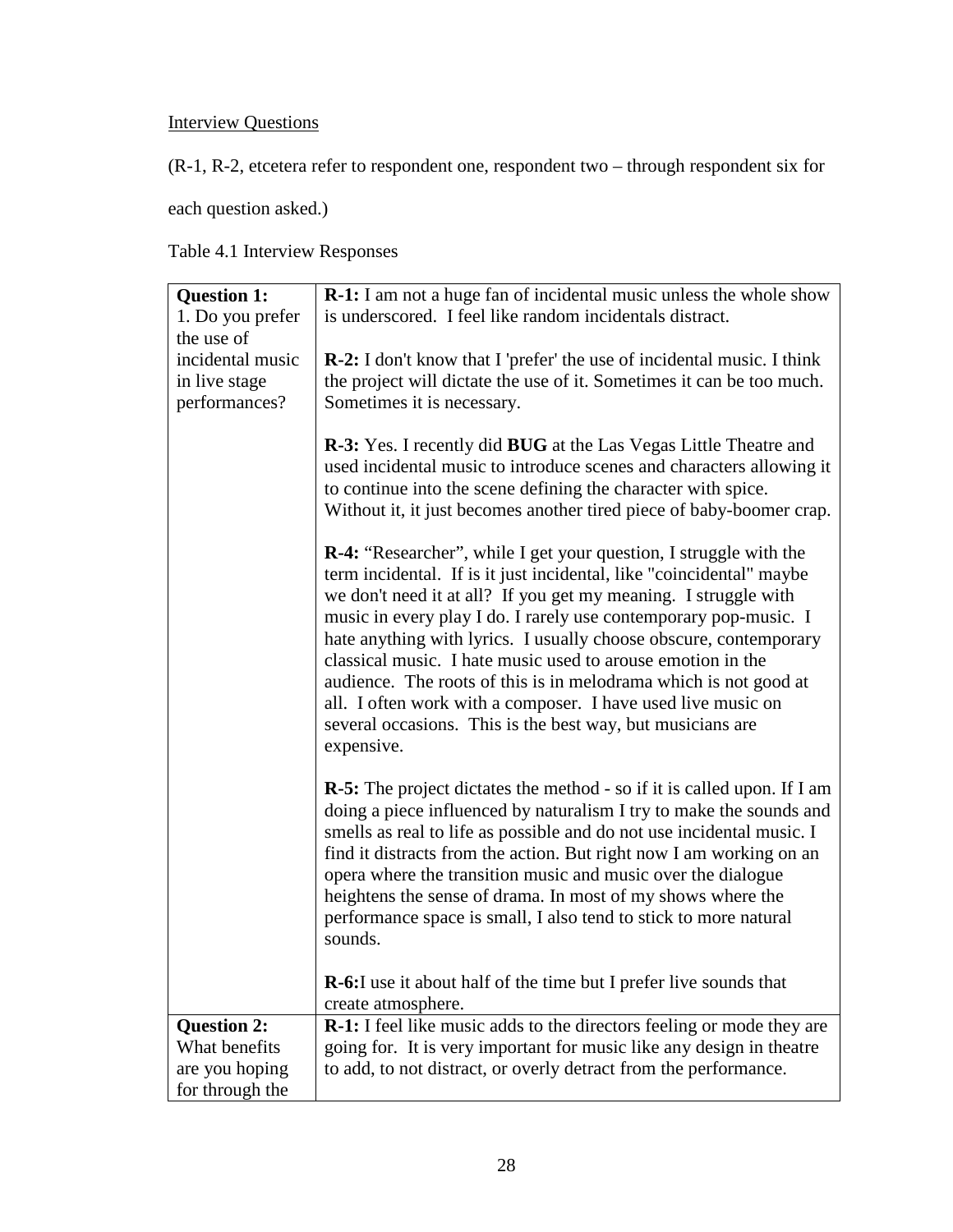| use of music in<br>plays?                                                                                                 | <b>R-2:</b> I believe that sometimes we directors miss the mark. We<br>should be striving to make our production lush. We should be<br>attempting to indulge all of the senses. In my current production we<br>are using the scent of real flowers, the sound of running water from<br>a fountain, music, and the audience will be given an opportunity to<br>sign a guest book as they enter the theater. So, I use it as an<br>opportunity to further create the illusion of the world I am trying to<br>create. |
|---------------------------------------------------------------------------------------------------------------------------|--------------------------------------------------------------------------------------------------------------------------------------------------------------------------------------------------------------------------------------------------------------------------------------------------------------------------------------------------------------------------------------------------------------------------------------------------------------------------------------------------------------------|
|                                                                                                                           | <b>R-3:</b> Music sets the psychology of the piece if applied in a way that<br>subtly allows the audience to move into the desired mood. It also<br>adds action to parts of pieces that are dull. It completes the<br>intellectual craving that is the reason people come to the theatre<br>(please note: I consider "musical theatre" not true theatre but rather<br>opera for people who can't understand opera or operetta).                                                                                    |
|                                                                                                                           | <b>R-4:</b> To fill in the gaps. Often we don't need as much music as we<br>think. Sometimes I feel plays are simply littered w/ unnecessary<br>Muzak--really just incidental. Often music is necessary to preserve<br>the tempo and pace of the piece.                                                                                                                                                                                                                                                            |
|                                                                                                                           | <b>R-5:</b> The benefits are of music in plays, like I said before, is that it<br>can really create, not unlike a musical, these intense moments of<br>flight. That is the essence of drama. There is music in all of our<br>lives and I think audiences half-expect it when they arrive at a<br>performance: that there will be some recognizable rhythm that will<br>carry over to their lives. Or sound                                                                                                         |
|                                                                                                                           | <b>R-6:</b> I want the sound to create an atmosphere, sometimes that<br>means a time period but more often a level of intensity, light to<br>dark, and for pacing                                                                                                                                                                                                                                                                                                                                                  |
| <b>Question 3:</b><br>What is your<br>process for<br>discovering the<br>correct incidental<br>music for<br>your projects? | R-1: MANY MANY MANY rehearsals, It is so important for all<br>music to be heard and felt by the actors and the director to make<br>sure it feels right and may need some re-writes and scoring.                                                                                                                                                                                                                                                                                                                    |
|                                                                                                                           | <b>R-2:</b> This depends. I guess, I look for a theme (style, era, artist,<br>etc.) that honors the script and then listen, listen, listen. Lots of<br>time on Youtube. I know I have found it when I hear it.                                                                                                                                                                                                                                                                                                     |
|                                                                                                                           | <b>R-3:</b> The theme of plays seem to show the direction that one needs<br>to go or a path not well worn. In BUG I used "Cocaine Blues" to<br>introduce the character of Goss and kept it playing through the<br>scene until the music was completed by bringing the volume down<br>so it sounded as if the music was coming from another motel room.<br>It completely allowed the actor to even sing part of the song as the                                                                                     |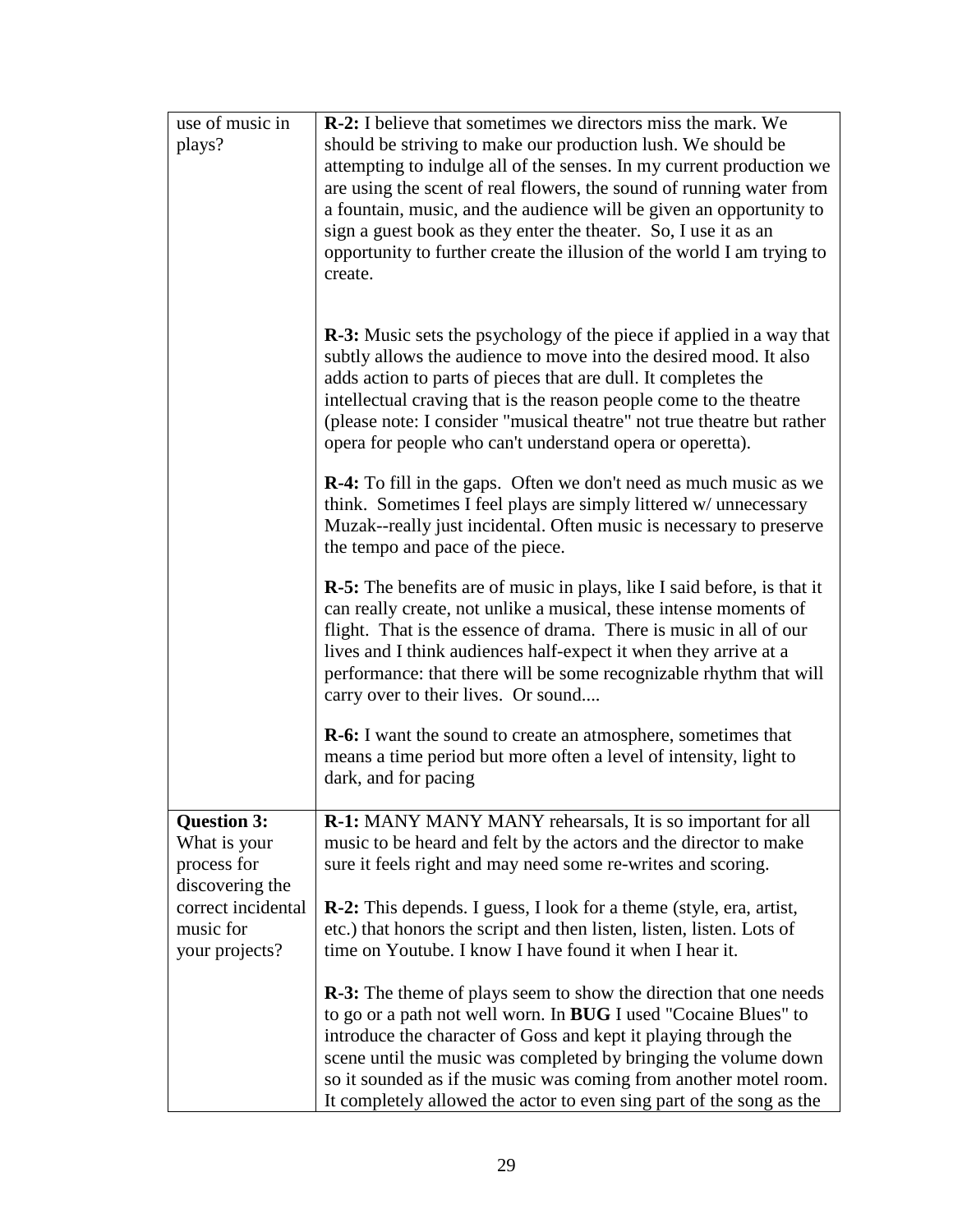|                                                                                                                | character would onstage.                                                                                                                                                                                                                                                                                                                                                                                                                                                                                           |
|----------------------------------------------------------------------------------------------------------------|--------------------------------------------------------------------------------------------------------------------------------------------------------------------------------------------------------------------------------------------------------------------------------------------------------------------------------------------------------------------------------------------------------------------------------------------------------------------------------------------------------------------|
|                                                                                                                | <b>R-4:</b> I ask my smart friends what they are listening to. I seek<br>advice from musicians who hate pop music. I don't like to use<br>music that people are familiar with. I like everyone to think they<br>hearing it for the fist time.                                                                                                                                                                                                                                                                      |
|                                                                                                                | <b>R-5:</b> I generally have a musical director that is in on the process. I<br>take whatever "score" I'm working with and adapt it to fit the<br>space. I think this is a thing most people do, even those who don't<br>recognize it. When it comes to sound effects and natural sounds, I<br>usually want a foley artist or I do it myself.                                                                                                                                                                      |
|                                                                                                                | <b>R-6:</b> Too often it is left to long with so much work to do.<br>Sometimes I have had to settle quickly, I am sad to say. I always<br>mean to do it first. Sometimes, through the rehearsal process I<br>change my mind and discover a new road. For me, it is almost<br>never the first consideration.                                                                                                                                                                                                        |
| <b>Question 4:</b><br>What are the<br>challenges when<br>using incidental<br>music during live<br>performance? | <b>R-1:</b> Timing, The fact that live theatre changes and sometimes the<br>feel of that music doesn't fit that night. Volume!                                                                                                                                                                                                                                                                                                                                                                                     |
|                                                                                                                | <b>R-2:</b> Incidental music should be just that, incidental. Sometimes<br>you can lose your audience to the music. It is a fine line that is easy<br>to cross. I like a subtle use of music if it is underscoring.<br>Otherwise, I try to keep it in the blackouts.                                                                                                                                                                                                                                               |
|                                                                                                                | <b>R-3:</b> Volume. Actors must speak loud enough and with excellent<br>diction in order to keep command of the scene and not allow the<br>audience to fade into the music and what it brings from their<br>memories. It must also be choreographed against the script so<br>that it doesn't just appear unexpected out of nowhere. Live music<br>being used creates the classic conflict between the actor and the<br>musician as to who should have focus. You must be a strong<br>director to hold it together. |
|                                                                                                                | <b>R-4:</b> Engineering the material to serve the needs of the piece. It<br>can often be difficult to cut. You don't just need a technician often<br>you need a musician--An expert that knows what they are doing.                                                                                                                                                                                                                                                                                                |
|                                                                                                                | <b>R-5:</b> It's tied to what I said previously about people expecting it. I<br>saw a performance last month where they were using what sounded<br>like the Top 20 mix CD as the score to their play. It was distracting<br>because I didn't hit me anywhere powerful. It breezed over. There<br>was no weight to it. But, this is all because it had no relationship to<br>the play. For another type of performance this choice of music                                                                         |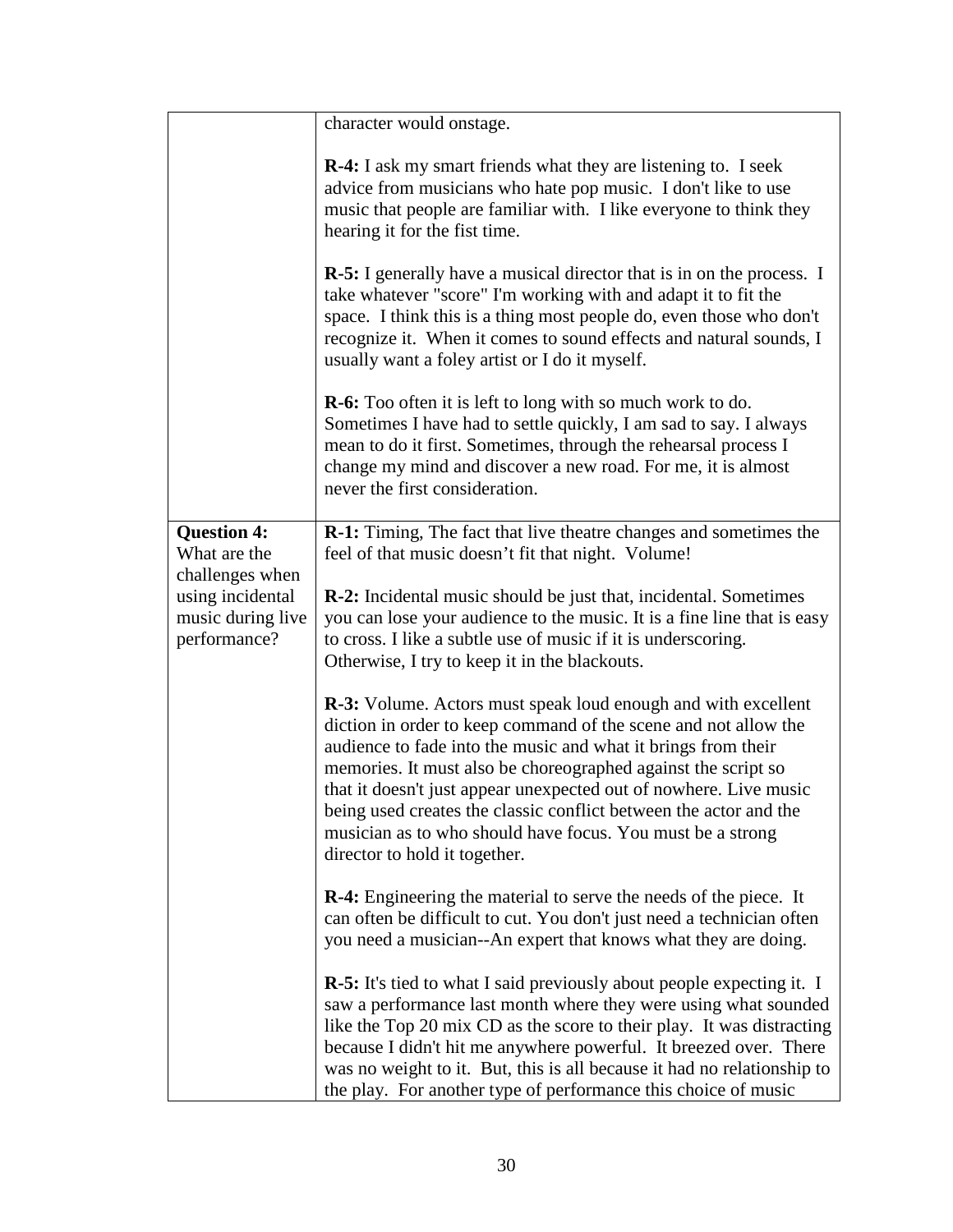|                    | may have worked brilliantly. Who knows. But this is                           |
|--------------------|-------------------------------------------------------------------------------|
|                    | an issue: Understanding your choice when using incidental music               |
|                    | and not just choosing out of a weakness in your action.                       |
|                    |                                                                               |
|                    | <b>R-6:</b> Most difficult is the exactness of the cueing that never seems    |
|                    | important to the technicians who control it.                                  |
| <b>Question 5:</b> | R-1: Practice a lot, and be ready for new ideas, and cuts. It's               |
| What advice        | important for collaboration.                                                  |
| would you offer    |                                                                               |
| to those who are   | <b>R-2:</b> Honor the script. Don't use music just to use it. Ask yourself if |
| just beginning to  | it is overkill. Don't use a song just because you like it. Watch the          |
| use                | show in the mindset of an audience member and ask if you were                 |
| incidental music?  |                                                                               |
|                    | listening to the actor or the music.                                          |
|                    |                                                                               |
|                    | <b>R-3:</b> Experiment in the rehearsal process. Be bold! Risk is             |
|                    | everything. Without risk there is no great reward (unless you are             |
|                    | born into the aristocracy of the Empire). Experiment with volume              |
|                    | and distortions. Let the actors hear and know what they are facing            |
|                    | early in the process and they will respond with what you desire. Let          |
|                    | the actors contribute. Some of the best effects came from the young           |
|                    | actors who were more fluent in today's "music". Make sure your                |
|                    | music is aimed at the age level of your audience. I, as a producer            |
|                    | and director, am only interested in young audience members so I               |
|                    | try to incorporate sound and music that they can associate with in            |
|                    | the play. If I did grey hair theatre I would use music they associate         |
|                    | to themselves and their interpretation of the world. Don't take any           |
|                    | criticism to heart! Trust your artistic instincts and know sometimes          |
|                    | it will work and sometimes it will fail but that is the learning curve        |
|                    | of life. So don't quit!!!                                                     |
|                    |                                                                               |
|                    | <b>R-4:</b> Use it sparingly. The music should not make obvious and           |
|                    | simplistic statements. It should never tell anyone what to feel.              |
|                    |                                                                               |
|                    | <b>R-5:</b> Do your research before using something. Let things               |
|                    | influence you sometimes rather than going after the music that will           |
|                    | be used. I often encounter a project and will try to force-feed it the        |
|                    | sounds and smells and shapes that I want. This is fatal. Don't do it.         |
|                    |                                                                               |
|                    |                                                                               |
|                    | R-6: Make it live music.                                                      |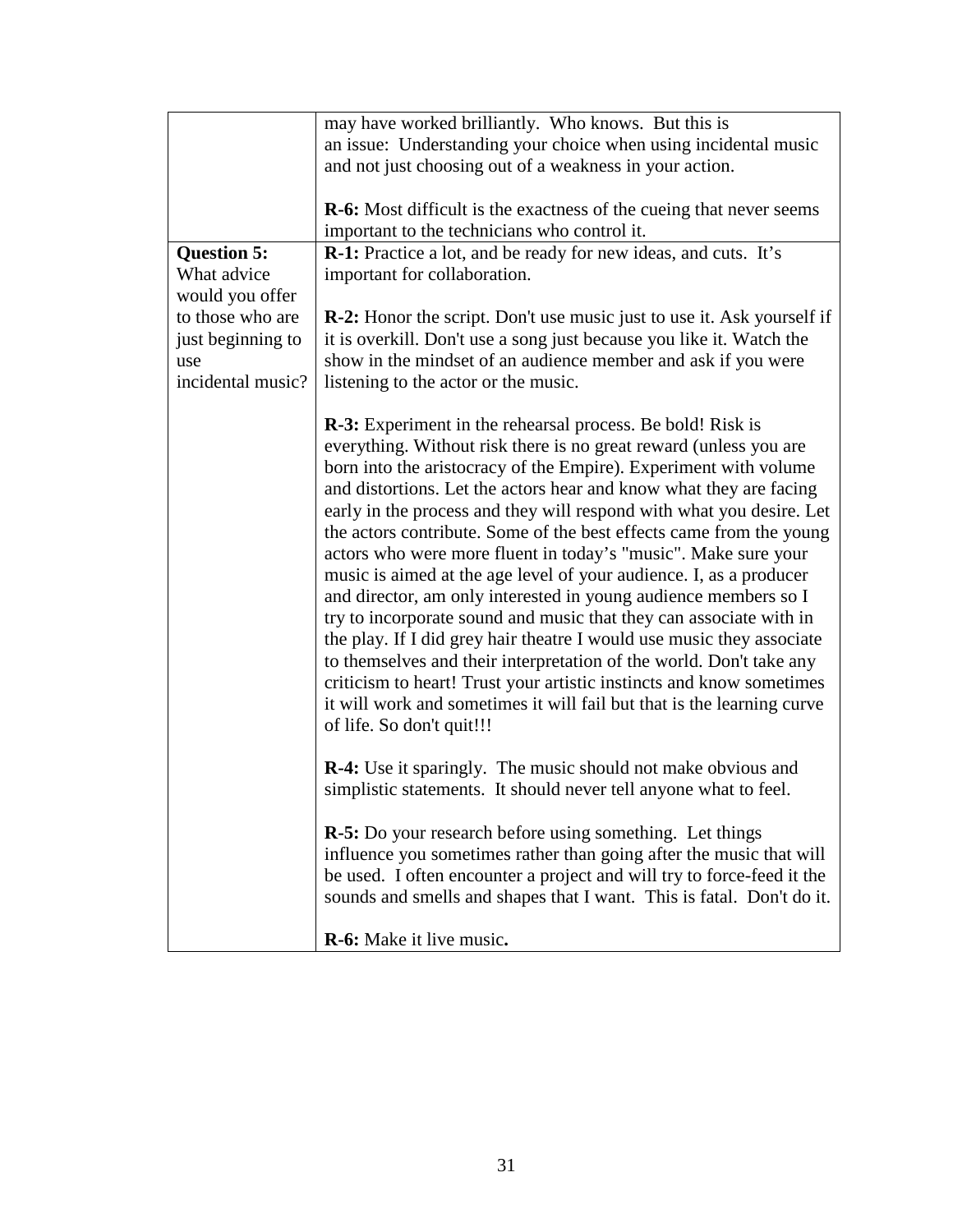| Table 4.2 Respondents to Incidental Music Study |  |
|-------------------------------------------------|--|
|-------------------------------------------------|--|

| All are theatre professionals |                                        |  |
|-------------------------------|----------------------------------------|--|
| Respondent 1                  | actor, stage manager, technical expert |  |
| Respondent 2                  | director, actor                        |  |
| Respondent 3                  | director, instructor                   |  |
| Respondent 4                  | director, instructor                   |  |
| Respondent 5                  | author, director, actor                |  |
| Respondent 6                  | actor, director, instructor            |  |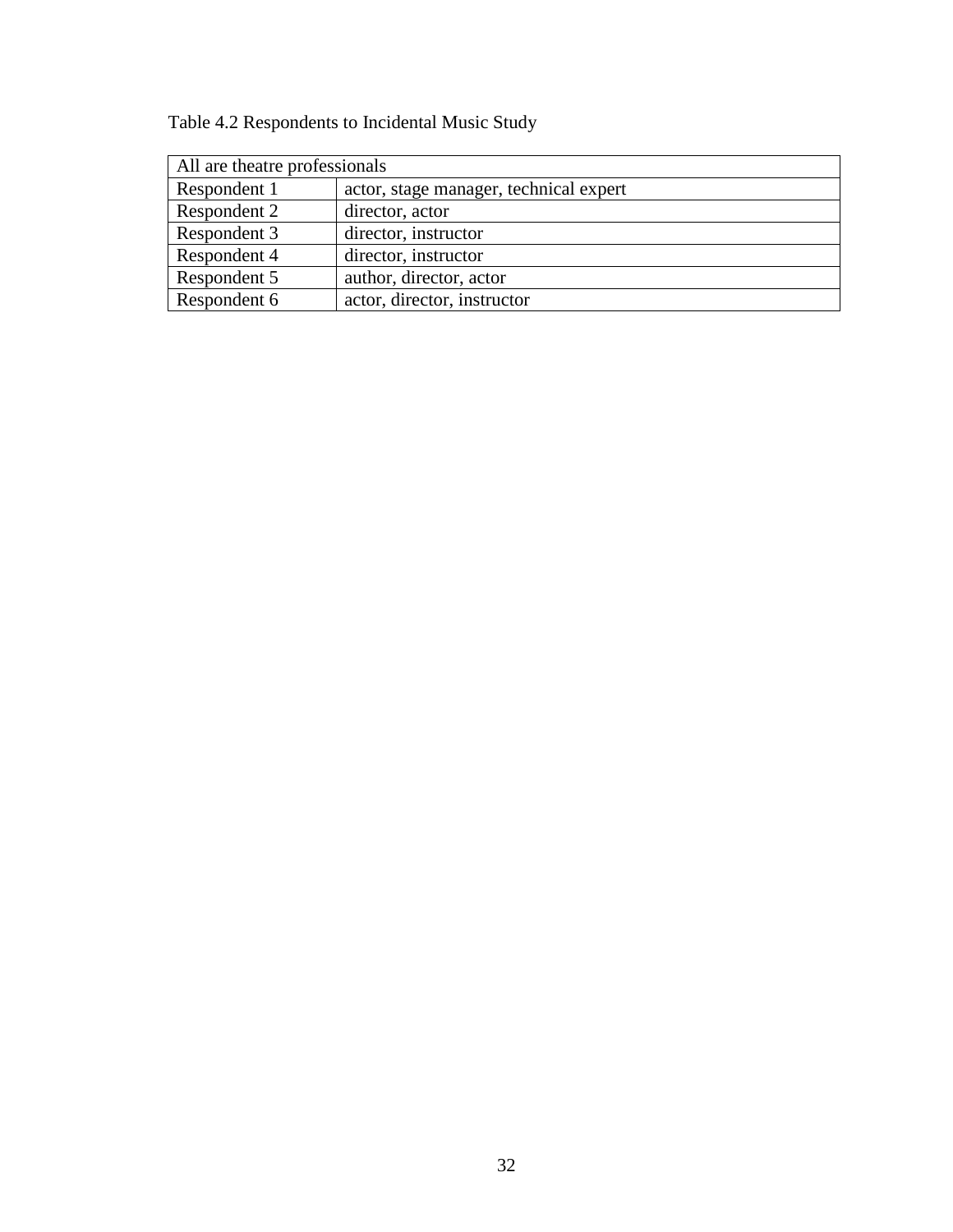#### Reflective Professional Practice

 The following section includes Ozier's *Five Tenets of Experience Creation and Emotional Connection* explained. Each is followed by a reflective comment from the writer's 30 years of design and production experience to assist the reader with an illustration of the practical application of the "tenets."

#### Exploration of Assumption

 "I often refer to this piece as 'gasp and grasp,' as the audience recognizes or appreciates what is unfolding before and around them in pieces that follow from what has come, before, and lead to the next revelation of piece of the story. This keeps the audience engaged, gives time the sense of moving more rapidly, and instills a soupçon of exhilaration into the dynamic." (Ozier, 2004) No matter how many times a professional designs an environment; subtle assumptions creep into his/her approaches and methods. The first thing producer and designer Kile Ozier does, when approaching any new project, is explore his own unperceived assumptions in order to get them cleared out of the way before beginning to work with his clients and muses to begin the creation process. The second step is to gently take client through the same, "nuanced" process (Ozier, 2008).

Reflective Professional Practice:

 When my company produced a theatre and ancillary entertainment evening at a Moroccan bazaar for a tech company from Silicon Valley in 1996 this technique came into play. In the end I designed a seemingly conceptually unconnected program transitioning from the belly dancing floor show occurring around the venue to a point where Wayfarer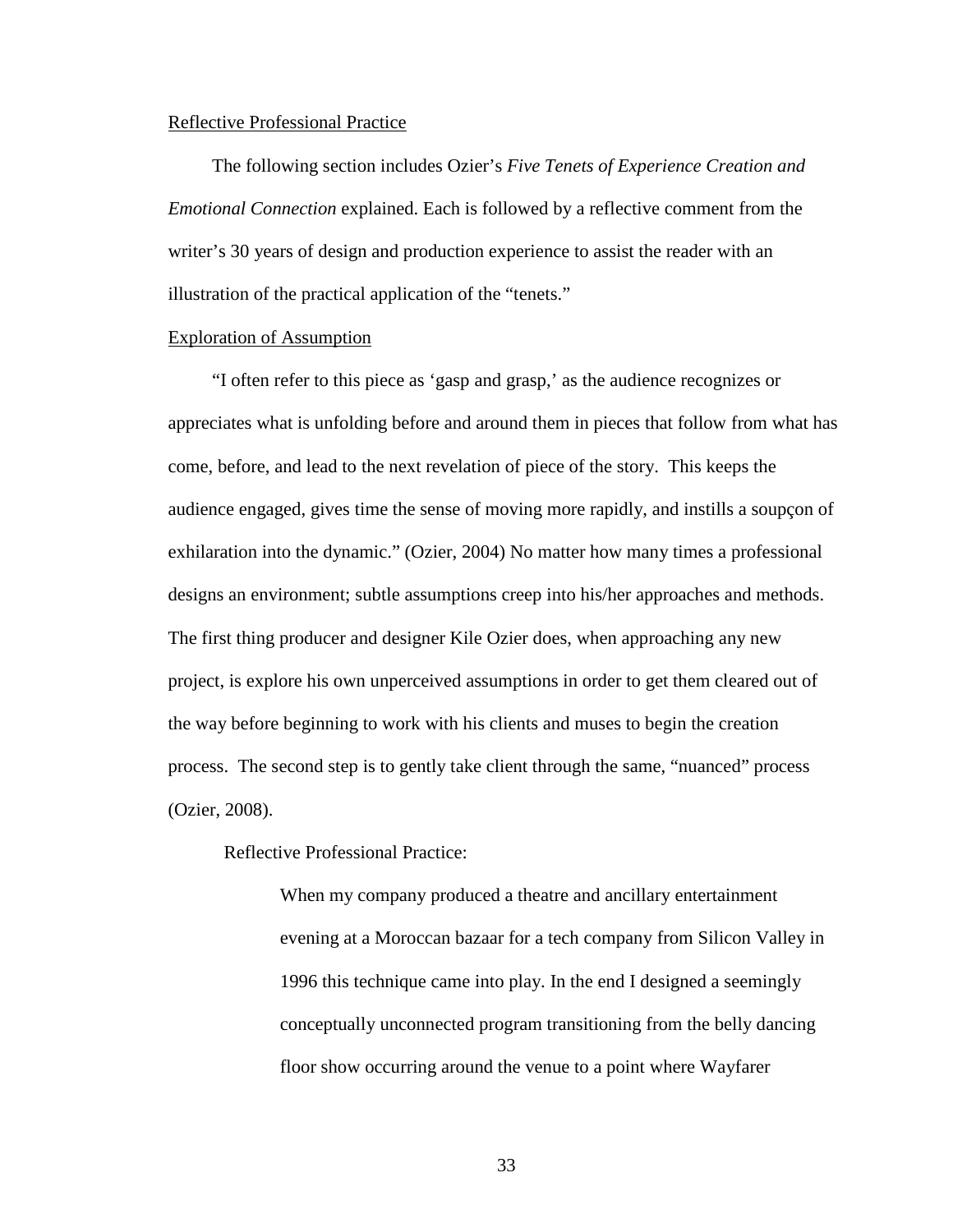sunglasses were passed out to the audience and an eleven-piece horn band took the stage. Incidental music from a lone sax player set the scene for the entry of the band, which launched into a high-energy Blues Brothers show. The dance floor was packed with the middle-eastern clad audience members wearing sunglasses and dancing to the strains of "Soul Man". Under the "exploration of assumption." What made this possible was not only my ability to clear my assumptions out of the way but invite the client to join me in the journey.

#### Comfortable Disorientation

 As the audience enters the space where the actual experience is to take place, the mixed juxtaposition of music identified with colors and architectural elements onstage offers familiarity and comfort; yet, the way in which these are presented is very different than in reality. Example: Clearly they are not, for example, in a jungle but indications suggest (plants, animals, sounds, village scene décor) that is the case. The audience is disoriented, but not uncomfortably so; such that the immediate reaction is to begin exploring the room, assuming nothing, and become engaged in the experience before it officially begins (Ozier, 2008).

Reflective Professional Practice:

 At the Riviera Hotel in 1988, a "tunnel" of black fabric was constructed with severe angles lit with blue and magenta shafts of light and a light hazy smoke with incidental music snippets playing in a random pattern from Buddy Holly to M.C. Hammer. When the audience emerged into the performance space and was greeted by music icons living and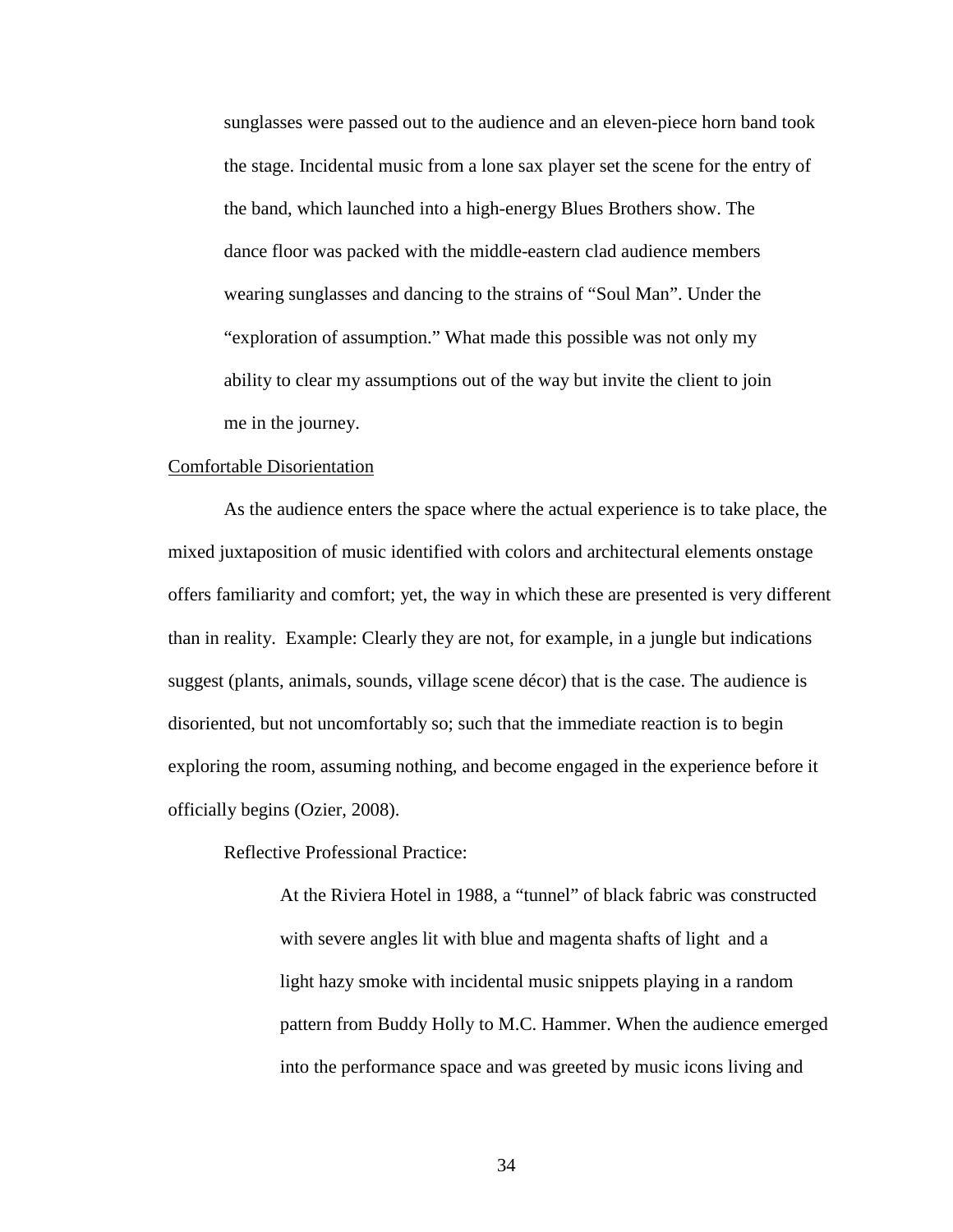dead it became clear that this was a journey through the time and space of Pop Music. The Comfortable Disorientation element of the entrance augmented by sounds of the past and present opened the minds of the audience for the discovery awaiting them at the end of the tunnel. They were disorientated but not uncomfortably so, reassured by the incidental music surrounding them lending a familiarity to the oblique nature of the tunnel.

#### Liberation of Preconception

 The environment where the theatrical performance occurs offers comfort and mystique, yet completely wipes away any preconceptions that this is to be an ordinary night at the theater. Finally, once inside the space, the atmosphere tends to support the preconception that the program will be presented in the "usual way;" yet, as the drama unfolds and the audience learns that that preconception becomes eradicated (Ozier, 2008).

#### Reflective Professional Practice:

In 1995 Audience members were bussed to the middle of the desert in expecting to have a tour of a 500,000-megawatt switching system in a desolate and remote location. Upon arrival they were met by tuxedo clad greeters and a lavish air-conditioned tent with a carpeted floor, clothed tables, wine and cheese bar, and a full luncheon buffet. Music played from a jazz trio on a stage where the balance of the presentation would take place. The preconception of a dusty bus ride through the facility was erased and an unexpected level of comfort was discovered.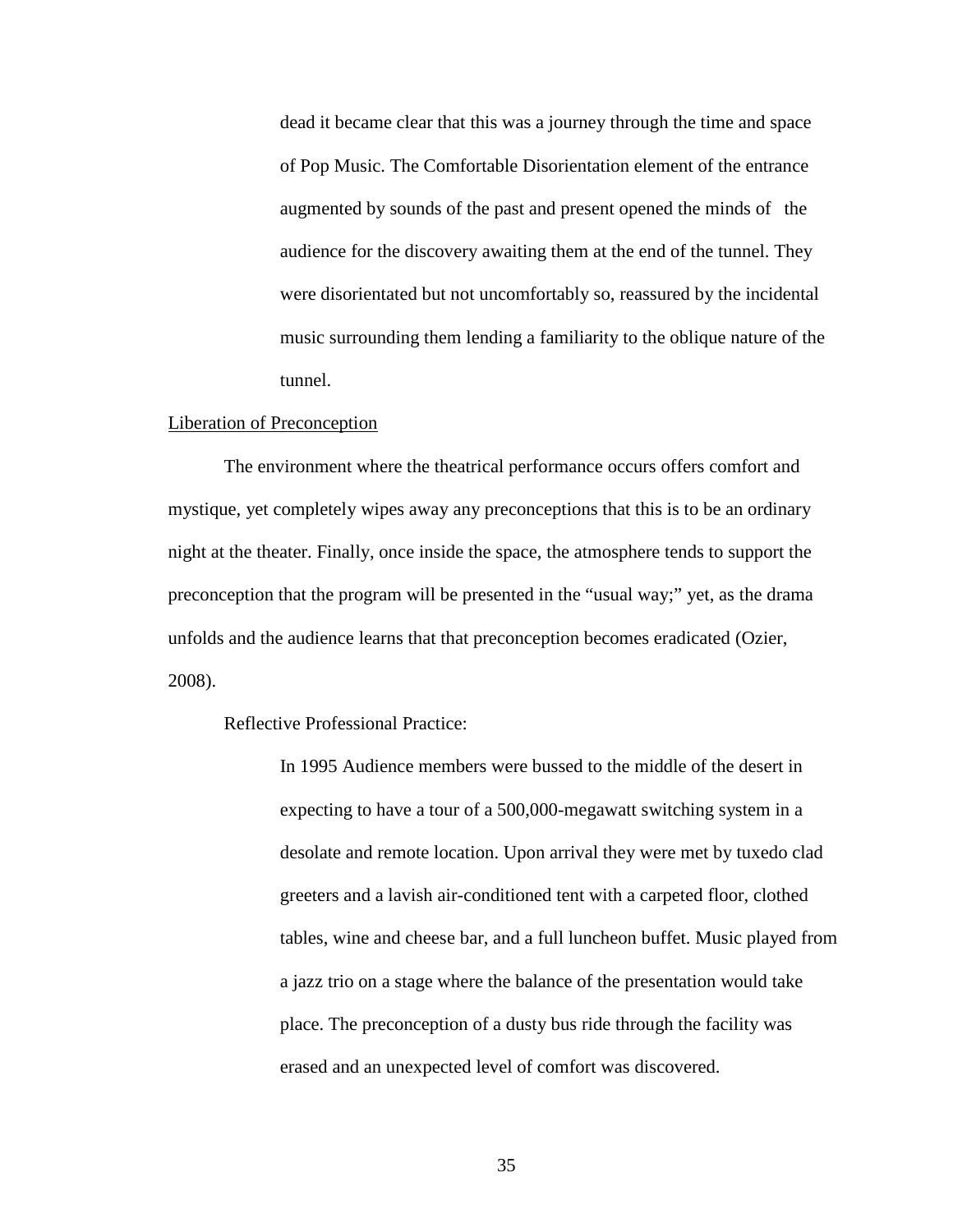#### Successive Revelation

 Finally, each component of the experience, each beat of the story, ought to come in its own time, "successively revealed" rather than lain out all at once, as in the unfolding of actions in a play. Only then can Experience Creation and Emotional Connection benefit the audience. When approaching a new project, artistic designers explore unperceived assumptions in order to get them out of the way before beginning to work with what is about to be created (Ozier, 2008).

Reflective Professional Practice:

 For nine years from 1990 until 1999 my company produced all of the events at the Fremont Street Experience. Events were created in a space in transition from an actual four-city block section of a public street, to a three-year construction site, which culminated in a seventy million dollar pedestrian mall. Every day was a "new project" as nothing had ever been done in the continually evolving space fifty-two weeks a year. Perceived or unperceived assumptions were set aside, as a normal part of this researcher's creation process. The unstable and untried event space demanded creative solutions. Events were "successively revealed" as the attendees walked the four city blocks during an event as the state of the art, one of a kind arch of 1.2 million lights played over the venue.

#### Subliminal Engagement

 Subliminal literally means "beneath the threshold of conscious awareness". While easy to define, there has been considerable controversy and debate regarding how it should be measured. After all, notice the paradox here …"how can one show that a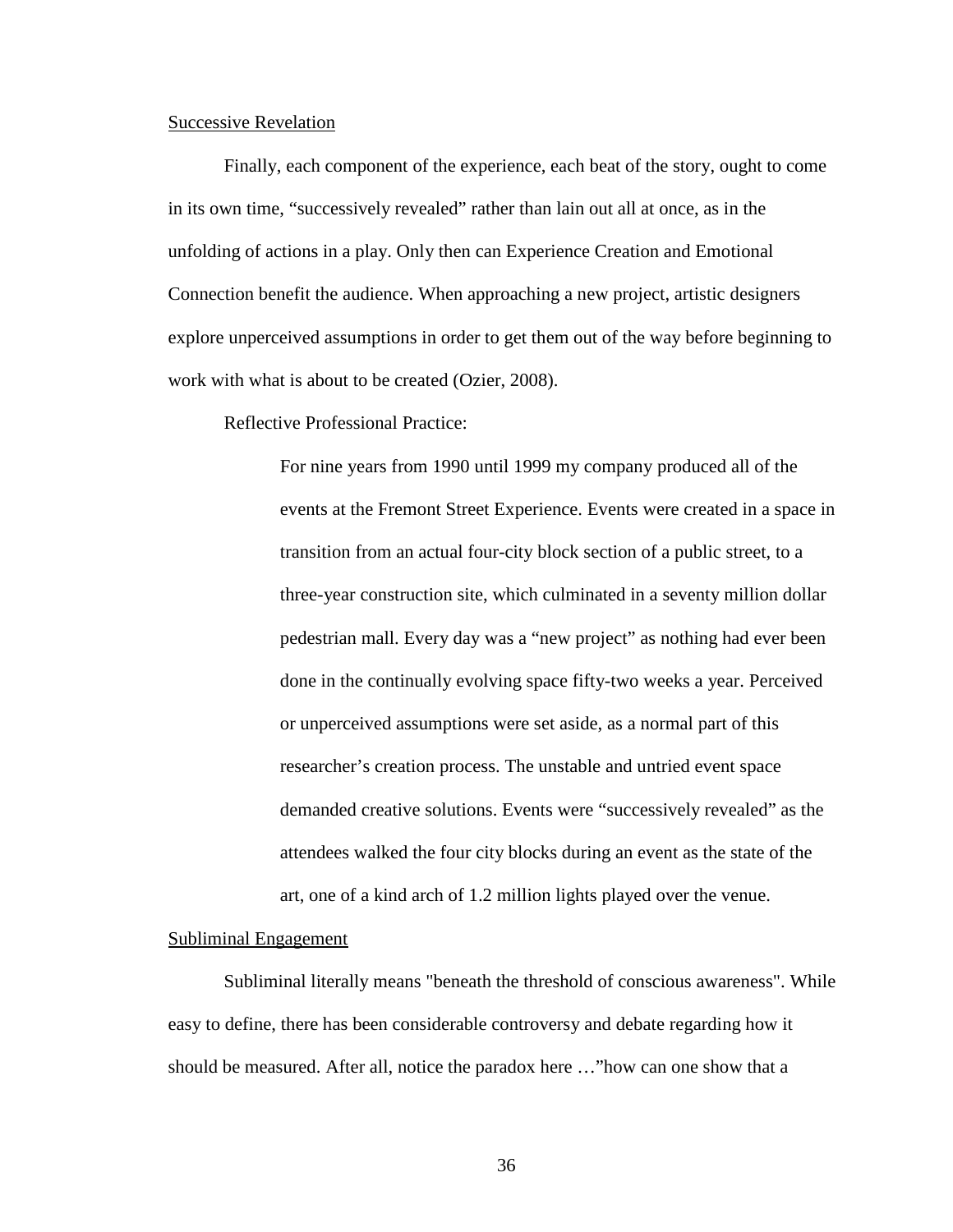stimulus has had an influence if a person claims to be unaware of its exact nature or even existence?" (Merikle 115-34)

 When presentation techniques suggest a predictable experience and the techniques applied to the experience require a stretch of credulity by the audience, each audience member is creating a personal experience. The fact that each audience member discovers the experience at nearly the same time, almost in unison, initiates a "pheremonallycharged simultaneous set of personal experiences. A virtual, subliminal gasp of recognition takes place among and shared by the audience members and energy erupts in the room that is intangible while being profoundly powerful" (Ozier, 2008).

Reflective Professional Practice:

 With an event space created in a film sound stage, in 2001, which was essentially a eighty by one hundred two hundred-foot black box. The space was divided into three sections cocktail reception, dinner and awards showroom, and ultra-lounge party room with a live band. All the spaces were concealed from view with kabuki drops (floor to ceiling black curtains) that could be instantly dropped to reveal the next experience. The two hundred attendees erupted in spontaneous applause and shouts of approval as each new section of the event was revealed.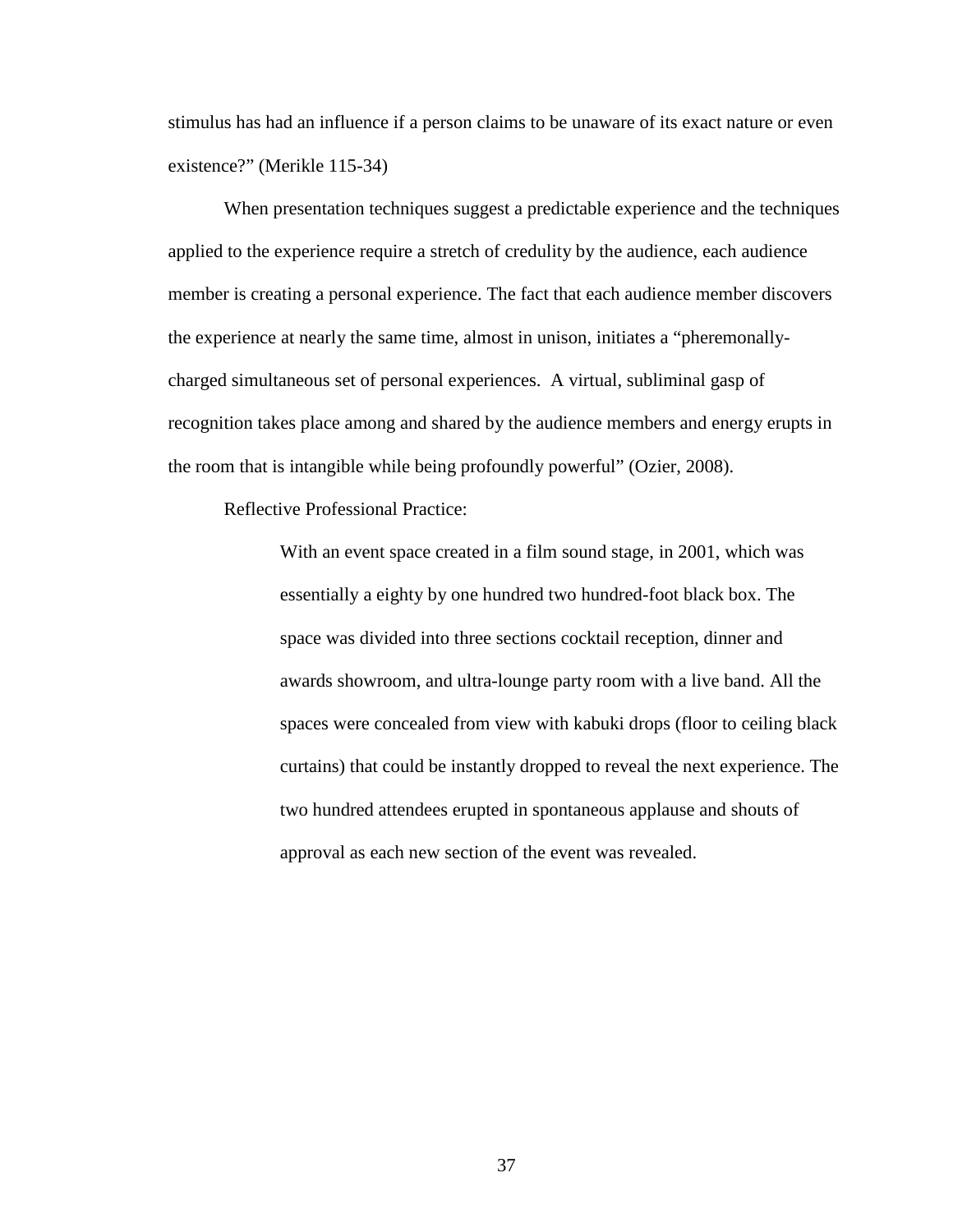#### CHAPTER 5

#### SUMMARY, CONCLUSIONS AND RECOMMENDATIONS

 This thesis attempted to explore the relationship between incidental music and the salient components of experience design in relation to theatrical performance, retail spaces, and event environments. The study also looked at those who utilize the space, such as actors, designers, and providers of experiences, services, staff, and audience/attendees/patrons.

#### Results of the Study

 The study found through the interview process that incidental music is widely and in some cases reluctantly, used in live theatre productions. The positive finding is that music does help establish a mood or timeframe, but if not used carefully music can be a distraction from the script. The fear expressed by many of the respondents is the audience will be listening to the music and not the dialogue.

 Although the main purpose of the focus group (comprised of event professionals) was to hone the interview questions they revealed the pervasive use of music of all descriptions as a cue to the attendees at an event to move on to the next phase, room, or activity planned for them. In many events music goes through an evolutionary process beginning with incidental music and ending as the focus of an evening's entertainment. Future Studies

 The effective use of incidental music would be enhanced by a study of various arts and event professionals being exposed in a controlled environment to replicate Weir's experimental blindfold design study. This would entail blindfolding subjects as they listen to a small grouping of songs. As the music plays they would be asked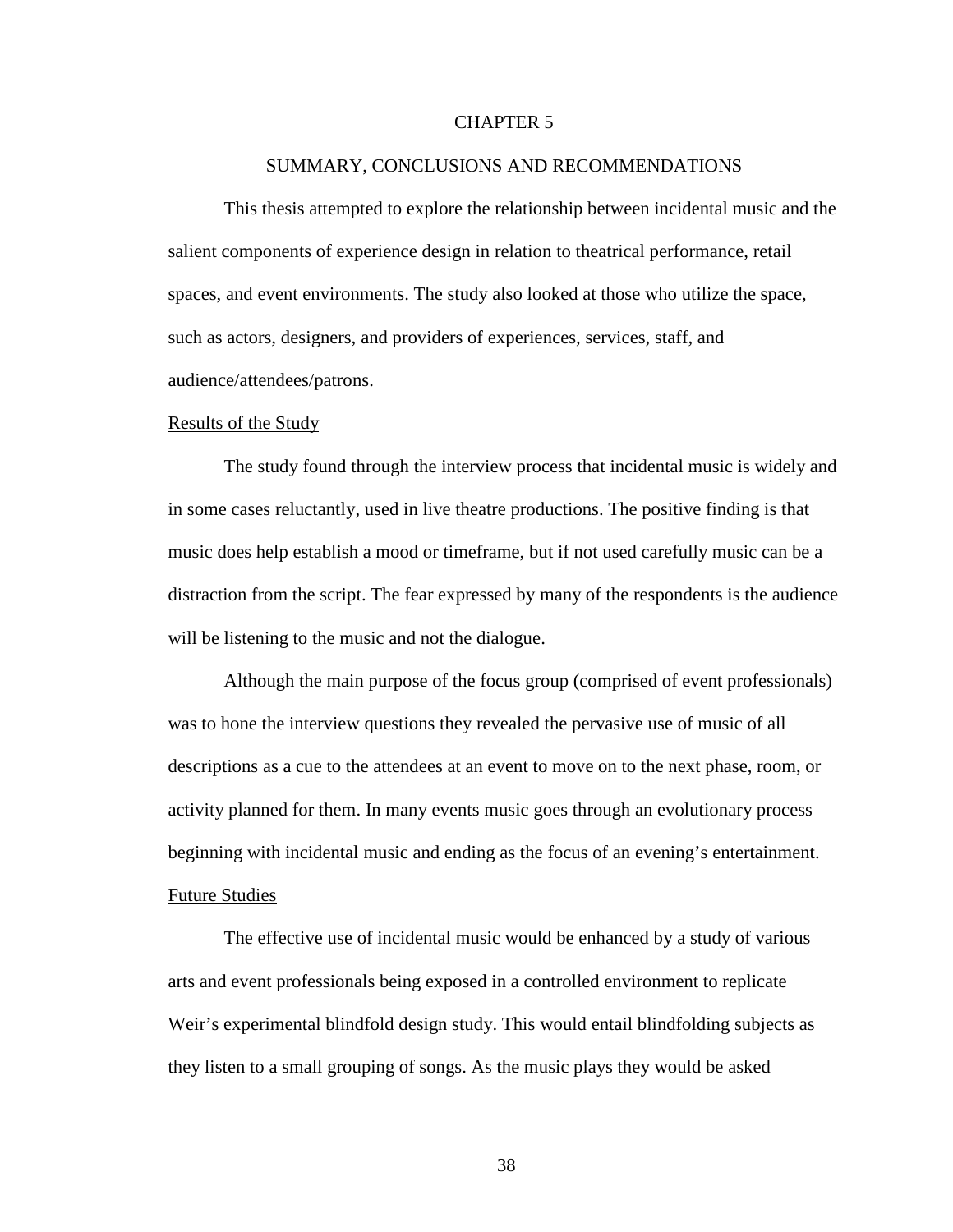questions, researchers would record their verbal responses as to perceptions of mood, vision, possible use, and style of music. Continuing on with the focus of the study replicate this process with different demographics, population samples and trained musicians for a comprehensive overview.

 Max Schoen in his book *The Psychology of Music: A Survey for the Teacher and Musician* extols the virtues of music as a motivator of emotion, "Of the power of music over the emotions, to stir, soothe and inspire, the poets have sung for ages, while the literature of essay, drama and fiction is replete with stories testimonials and eulogies of its influence over the passions of man." (Schoen 1940)

 Anne Savan in her 1999 article, *The effect of Background Music on Learning*  suggests quantifiable results were gathered from a study of boys aged twelve to thirteen with learning disabilities. Savan states;

> In each case an improvement in co-ordination was observed, accompanied by a corresponding drop in the aforementioned physiological parameters and an observed improvement in behavior. It is suggested that Mozartian qualities may stimulate the production of a chemical, possibly an endorphin, within the brain's limbic system, which directly affects the physiological parameters of blood pressure, body temperature, and pulse rate in such pupils, slowing down body metabolism and reducing enzyme and hormone production. This may then produce an improvement in pupils' co-ordination, reduce their frustration, and in turn reduce their aggressive and disruptive behavior.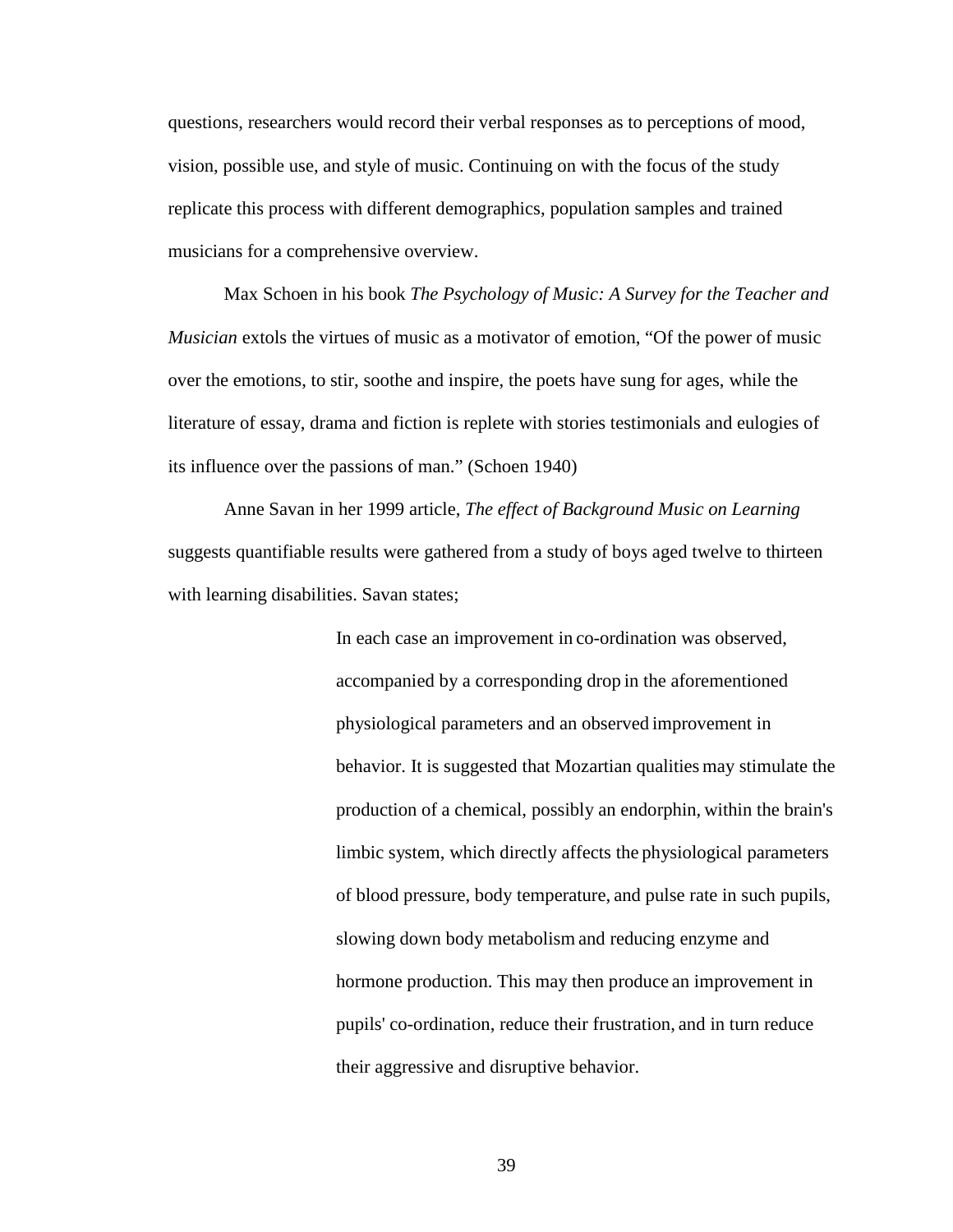Clearly more study as to the effects of incidental music is being conducted and realizing a positive result.

#### Conclusion

 This study shows that incidental music enhances emotional experience. Incidental music, as it has evolved to date, has proven not to be "incidental". In fact research has shown quite the reverse, this music is essential to the relationship between elements utilized to create enhanced experiences for the theatre audience, event attendees, and all those interacting with music in their everyday lives. Incidental music is used every day in nearly every television show, film, and in all places of business and performance to enhance, engage, and encourage, much in the same way theatre performance seeks to engage and enhance experiences for the theater attendee. As artistic creativity produces more captivating projects, it is true that incidental music alone will not replace a good story, excellent customer service, or a quality product. It does appear that creation and consumption of music are a part of human DNA.

 This research has shown is that it is not necessary that a person be involved in theatre or the arts to benefit from the sound of soothing, inspiring, thought provoking, or drink inducing music. If you want to sell more pants in your store, play the right music and sales will increase. People can be subliminally affected during a particular song played by a live band during a concert, but strong feelings could rise in the clothing store, an awards banquet, bus stop, or a dentist's office.

 Incidental music can make a business more money, bring a crowd to its feet, reduce an audience to tears, and recall feelings long forgotten. Such a powerful tool of emotional manipulation demands further study. Whether or not the connection between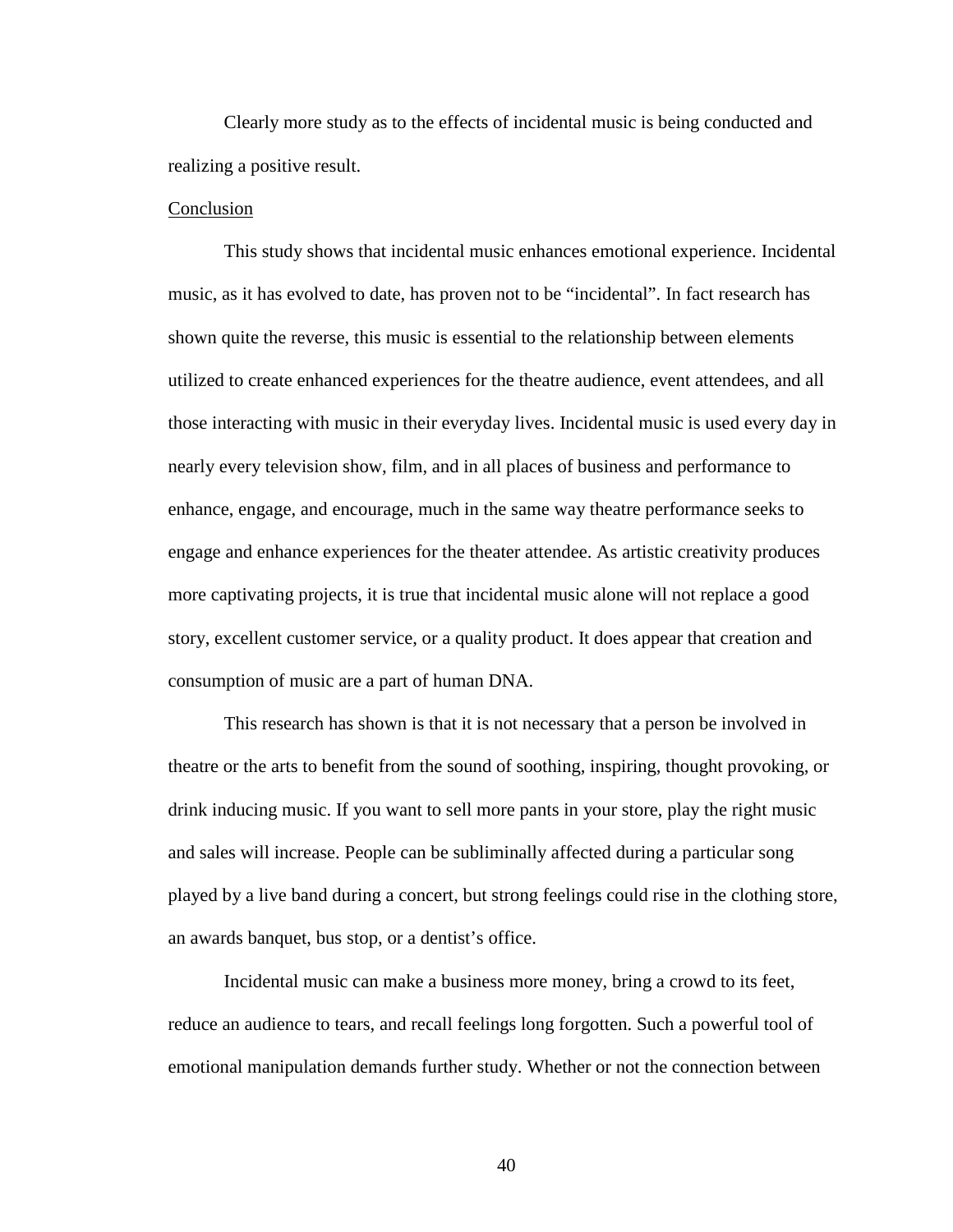human behavior and music is completely understood on a scientific or emotional level it is undeniable that during a walk though your local supermarket, incidental music prepares, expands, and frames the visual presentation. This begs the question - what else is possible? This use of incidental music evolved in the theatre but has reached far beyond theatre to touch peoples across the globe. Human beings respond to music.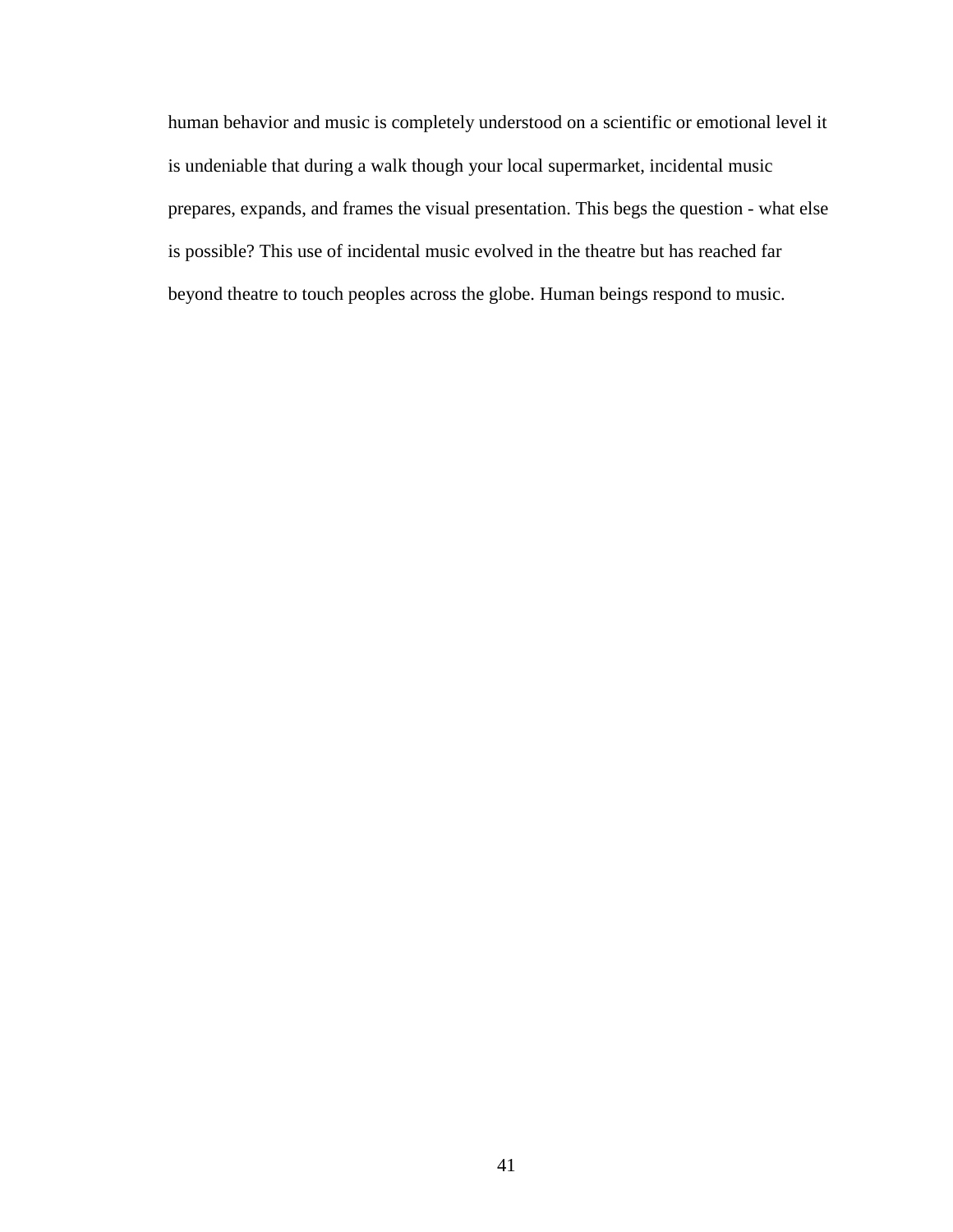#### BIBLIOGRAPHY

- Bennett, M.I. and Bennett, M, B. "The uses of hopelessness" The American Journal of Psychiatry 141 (1984): 559-562. Print.
- Best, Michael. *Shakespeare's Life and Times*. Internet Shakespeare Editions, University of Victoria: Victoria, BC, 2001-2005. http://ise.uvic.ca/Library/SLT/. Visited [April 5, 2010].
- Bitner, M. J. Servicescapes: The impact of physical surroundings on customers and employees. *Journal of Marketing* 56(2), 1992. 57-71. Print.
- Brockett, O. G. and Hildy, F. J. *History of the Theatre Foundation Edition*. Boston MA: Allyn & Bacon, 2007. Print.
- Cain-Smith, P. and R. Curnow, Arousal hypothesis and the effects of music on purchasing behavior, *Journal of Applied Psychology.* 50. 1966, pp. 255–256. Print.
- None indicated. "World Soundscape Project." *The Canadian Encyclopedia / The Encyclopedia of Music in Canada*. Historica Dominion. Historica Dominion Institute, 2010. www.thecanadianencyclopedia.com. 4/2/2010
- Foxall, G. and Greenly, G. "The Affective Structure of Consumer Situations." *Environment and Behavior*, Vol. 30, No. 6, 1999: 781-798. Print.
- Freed, R. Program note originally written for the following performance: National Symphony Orchestra: Ivan Fischer, conductor, with an all-Mendelssohn program Feb  $8 - 10$ , 2007.
- Getz, D. *Event Studies Theory, research and policy for planned events*. Oxford, UK: Elsevier, (2007) pp. 354. Print.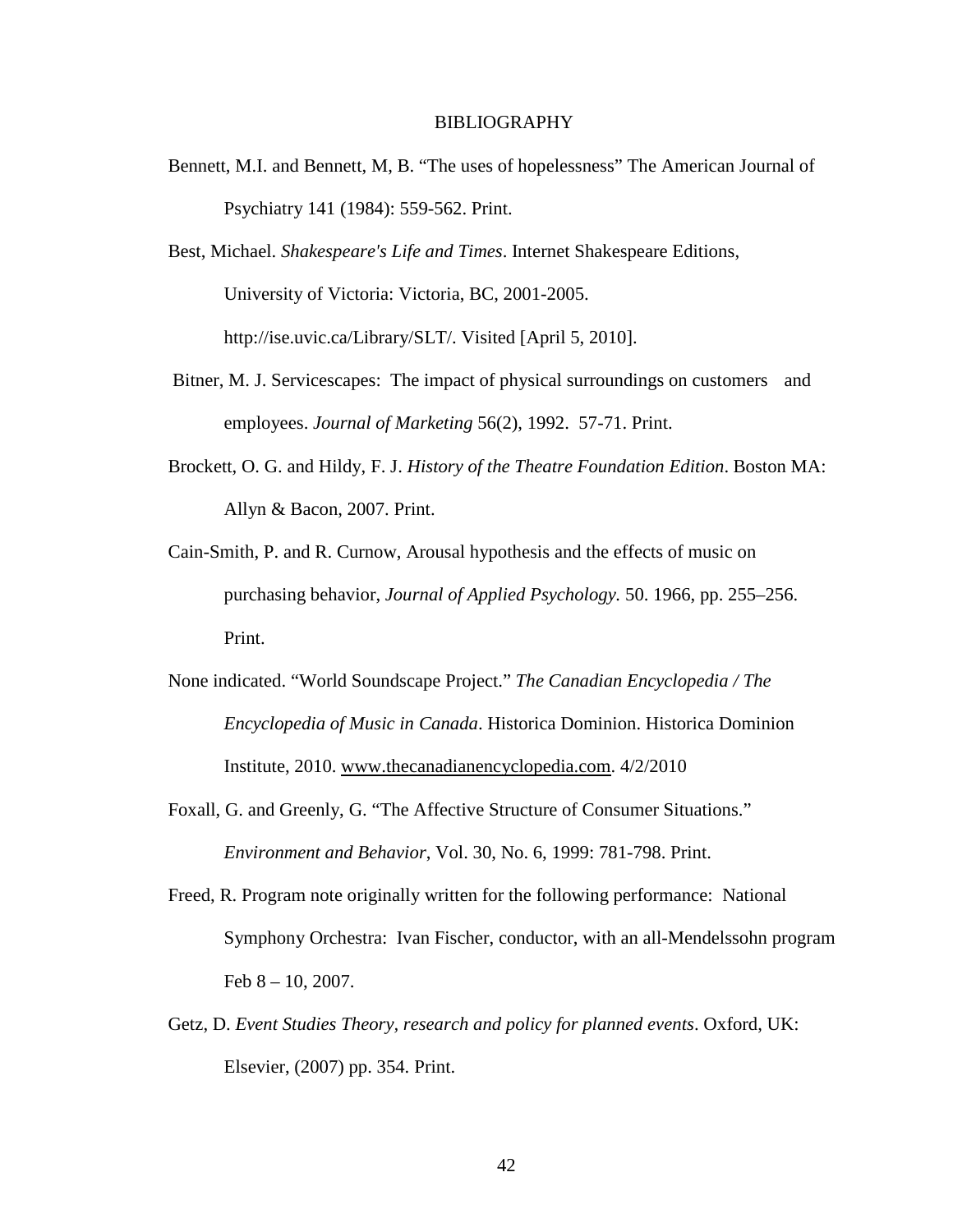- Gifford, R. *Environmental Psycology: Principles and Practices*. Canada: Optimal Books, 2002. Print.
- Goffman, E. *The presentation of self in everyday life*. New York: Anchor Books. 1959. pp. 1-12. Print.
- Goldhill, Simon. "Aeschylus The Oresteia." *Cambridge University Press, Inc.*, 1994. Print.
- Goldblatt, J. "Special Events: The Roots and Wings of Celebration. New Jersey: John Wiley and Sons, Inc., 2008. Print.
- "Jeu de Robin et Marion". *Grove Concise Dictionary of Music*. Grove Publications; Revised Edition. 1994. Print.
- Grove, S. J., Fisk, R. P. & Bitner, M. J. Dramatizing the service experience: A managerial approach. *Advances in Services Marketing and Management*. 1, 91- 121. 1992. Print.
- Hall, S. "Representation: Cultural Representations and Signifying Practices" *Sage Publications & Open University*; 1 edition. 1997, pp. 8. Print.
- Halle, de la Adam. The Concise Grove Dictionary of Music. Oxford University Press, Inc., 1994. Print.
- Hancock, G.D. Designs for the senses. *Events Solutions Presentation*. 02/13/08. Las Vegas, NV. 2008. Presentation.
- Jacob, C. Styles of background music and consumption in a bar: an empirical evaluation, *International Journal of Hospitality Management* **25** (4) (2006), pp. 716–720. Print.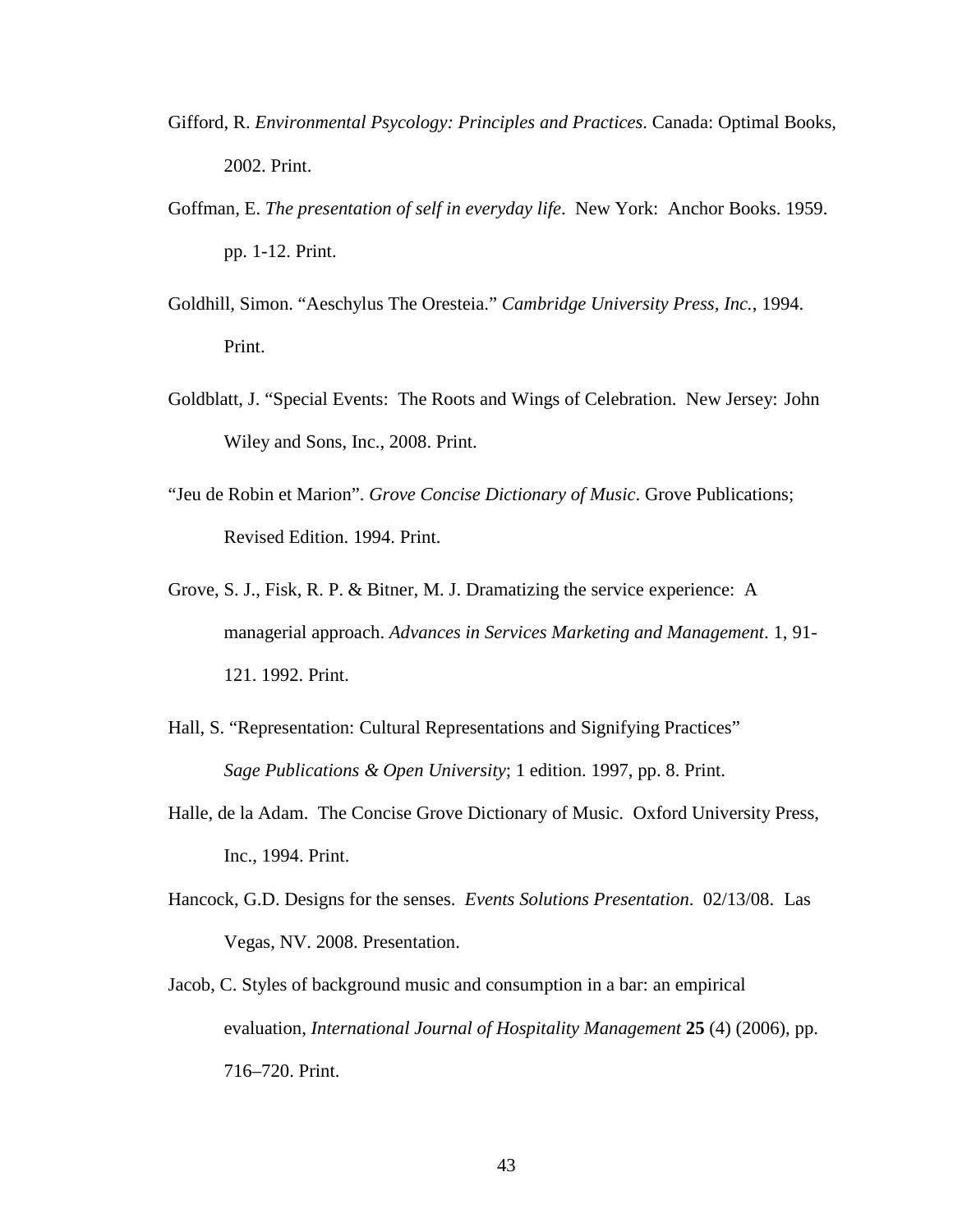Falck, R.: 'Adam de la Halle', Grove Music Online ed. L. Macy (Accessed 7 April 2008), http://www.grovemusic.com

Kotler, P. (1973). Atmospherics as a marketing tool." *Journal of Retailing*. 4, 48-64.

- Langeard, E., Bateson, J., Lovelock, C., Eiglier, P. "Marketing of services: new insights from consumers and managers." *Marketing Sciences Institute, Cambridge*. 1981: 81-104. Print.
- Marshall, C., Rossman, G. B. "Designing qualitative research." Thousand Oaks, CA: *Sage*. 1999. Print.
- Matilla, A.S. & Wirtz, J. "Congruency of scent and music as a driver of in-store evaluations and behavior." *Journal of Retailing* 77(2), 2001. pp 273-289. Print.
- Mehrabian, A. & Russell, J.A. *An Approach to environmental psychology*.

Cambridge, MA: Massachusetts Institute of Technology. 1974. pp. 1-278. Print.

- Merikle, P.M.; Eastwood, J.D. Perception without awareness: perspectives from cognitive psychology. Cognition, 79(1-2), 2001: 115-134. Print.
- Milliman, R. Using Background Music to Affect the Behavior of Supermarket Shoppers. *Journal of Marketing*. 46 1986: 86-91. Print
- Miller, D. *Handbook of Research Design and Social Measurement*. Newbury Park, CA: Sage.
- Morgan, D. L. *Focus Groups as Qualitative Research*. Thousand Oaks, CA: Sage Publications, Inc; 1991. 2 edition 1996: 201-281. Print.
- Nelson, D.E. *UNLV Singapore*. October, 2008. Interview.
- Nelson, K.B. & Ozier, K. (2007). "Profound emotional connection through creation of experience." Presentation: *The Special Event*. Los Angeles, CA: January, 2007.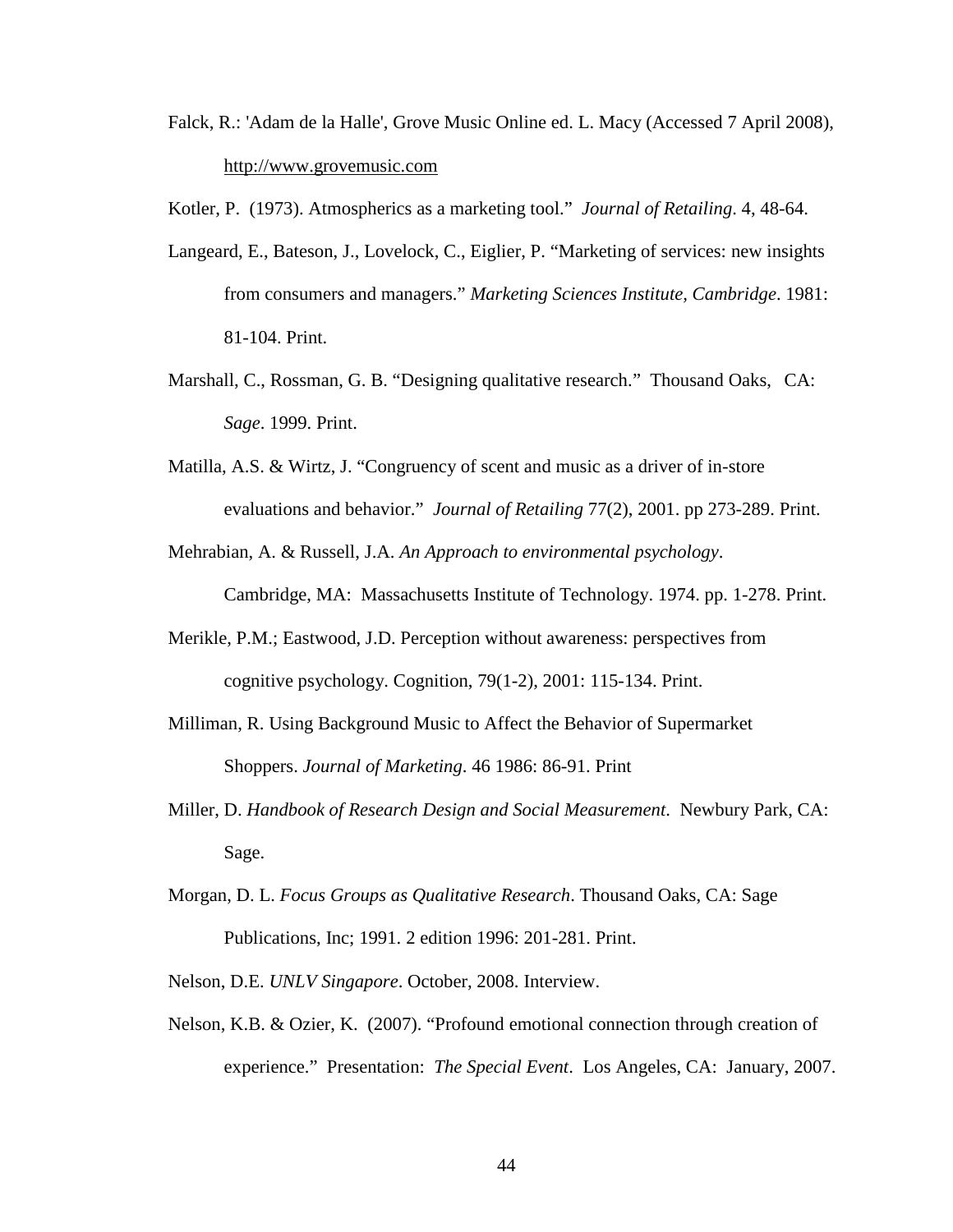- Nelson, K.B. "It's 8:00—Do you know where your left brain is?!" *Campus Events Professional*. 2008. Print
- Ozier, K. "Re-branding media for Annual Meeting and Conference." *Graduate Management Admissions Council* (GMAC), Reston, VA.. June 2004. Presentation
- Pine, B. J. II. & Gilmore, J. H. "Welcome to the experience economy." *Harvard Business Review*, July-August, (1998): 97-105. Print.
- Pine, B. J. II. & Gilmore, J. H. *The experience economy: Work is theatre and every business is a stage*. Boston: Harvard Business School Press. 1999. Print.
- J.D. Pratten J. D., "Smoking policies in UK pubs: a business opportunity?", *International Journal of Contemporary Hospitality Management* **15** (12) (2003): pp. 120–125. Print.
- Roballey, T., McGreevy C., Rongo, R., Schwantes, M., Steger, P., Winiger, M., and Gardner, E., "The effect of music on eating behavior," *Bulletin of the Psychonomic Society* 23 (1985): pp. 221–222. Print.
- Savan, A. "The Effect of Background Music on Learning." *Psychology of Music*, Vol. 27, No. 2, (1999): 138-146. Print.
- Schafer, R.Murray. "World Soundscape Project." *The Canadian Encyclopedia*. Historica Foundation, 2007. 28 March 2010. http://www.thecanadianencyclopedia.com
- Schoen, M. *The Psychology of Music: A Survey for Teacher and Musician*. Ronald Press. New York. (1940), PP. 87. Print
- "sound." Merriam-Webster Online Dictionary. 2010.Merriam-Webster Online. 7 April 2010. http://www.merriam-webster.com/dictionary/sound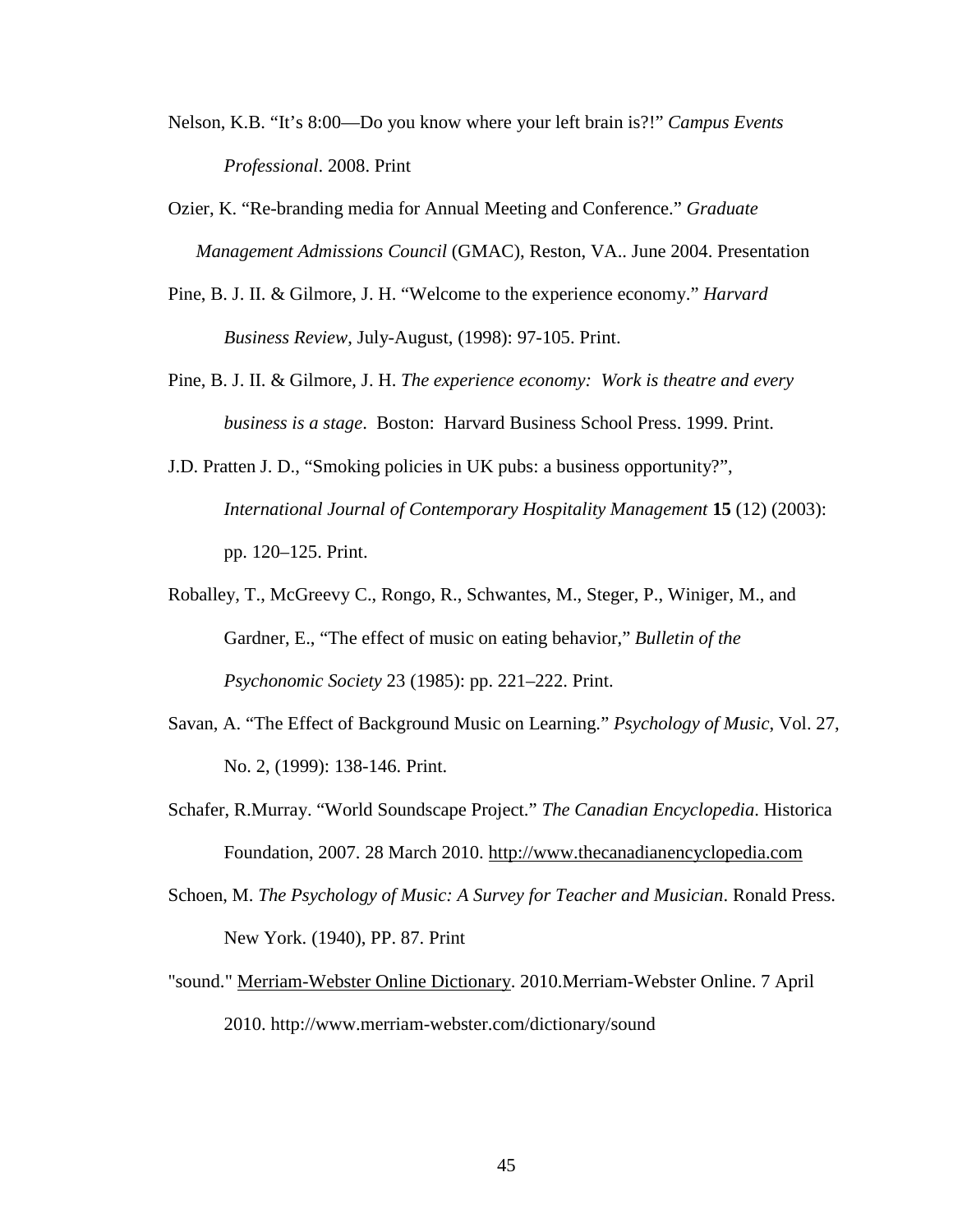- Sullivan, M. (2002). "The impact of pitch, volume and tempo on the atmospheric effects of music." *International Journal of Retail & Distribution Management*. 30, 323- 330.
- Turner, V.W. *Dramas, Fields, and Metaphors: Symbolic Action in Human Society.* Ithaca, Cornell University Press,1974. Print
- Yablon, N. "Echoes of the City: Spacing Sound, Sounding Space, 1888-1916" American Literary History. (2007); 19: 629. Print
- Zeithaml, V., Parasuraman, A., & and Berry, L.L. "Problems and strategies in service marketing." *Journal of Marketing*. 49, (1985): 33-46. Print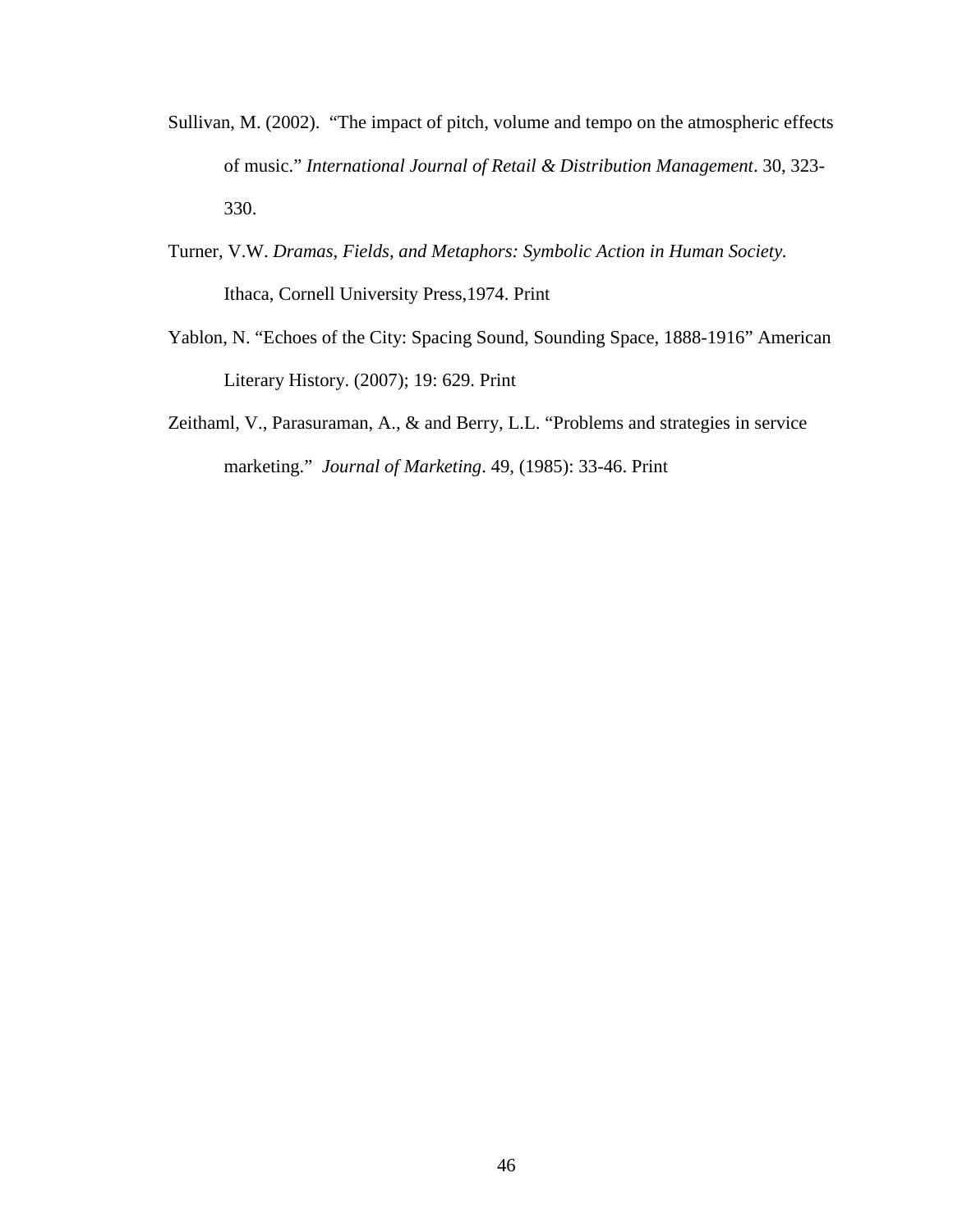#### VITA

#### Graduate College University of Nevada, Las Vegas

#### Daniel Edward Nelson

Degrees: Bachelor of Science, Education, 2006 University of Nevada, Las Vegas

Special Honors and Awards: Certified Special Events Professional Designation (CSEP)

Certified Meeting Professional Designation (CMP)

ISES Las Vegas Award for "10 years of Success" 2008

ISES President's Award 2002

Las Vegas ISES Chapter Founder's Award 2002

ISES Western Region Vice-President 2002

 Western ISES Region (International Special Events Society) Excellence Award 2001; Best Team Event over \$100,000

 Western ISES Region (International Special Events Society) Excellence Award 2001; Best Team Event under \$25,000

 Western ISES Region (International Special Events Society) Excellence Award 2000; Logistical Achievement of an Event for Nevada Power

 ISES Las Vegas Mettle Attitude Award 2000 Special Olympics, Nellis Air Force Base

 State of Nevada - Nevada Recreation and Park Society 1999 Program of the Year - Splishin' & Splashin' Swingin' Summer Concert

 International Special Events Society Founding President - Las Vegas Chapter (1998)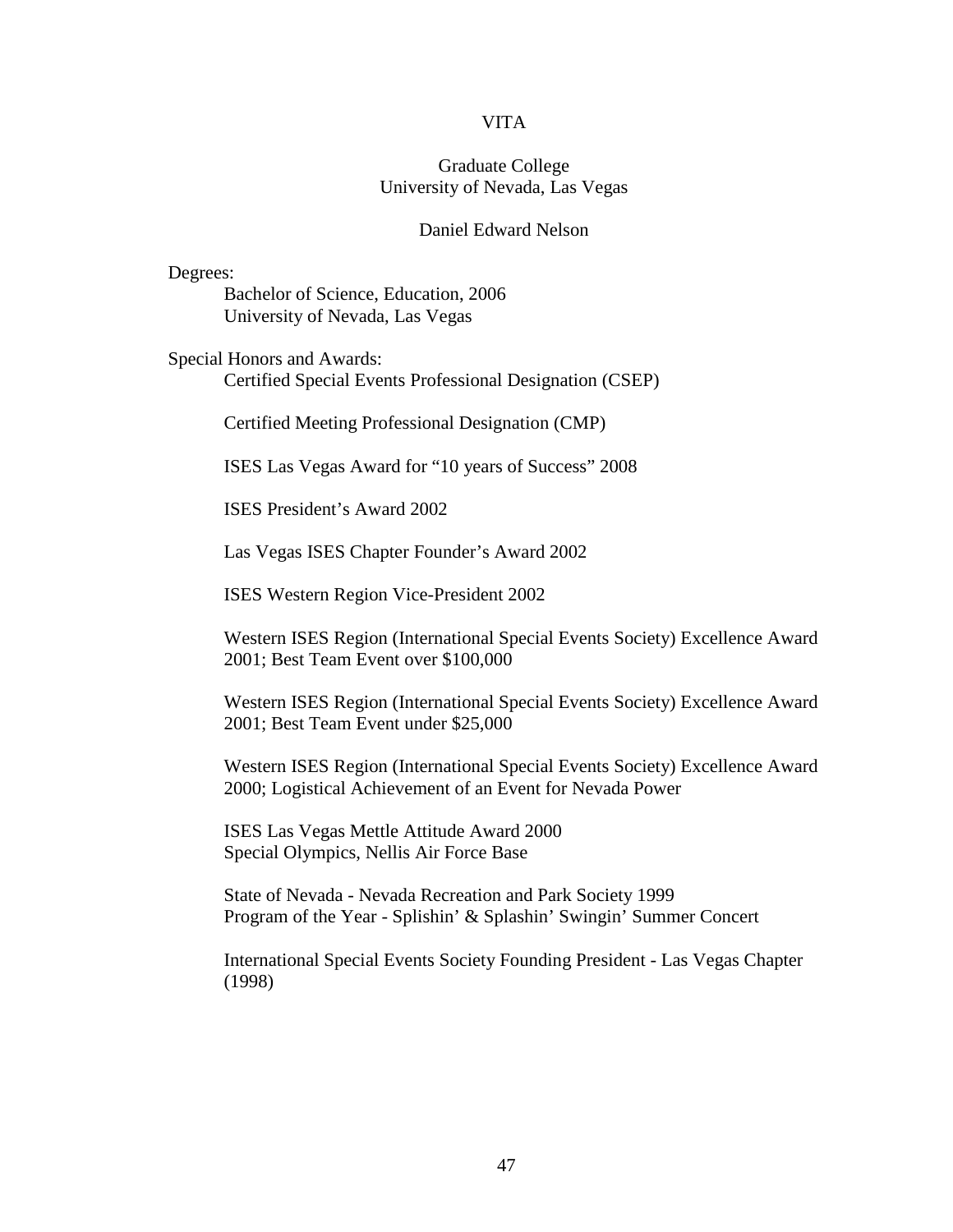Publications:

 Nelson, K. B. and Nelson, D. E. (2009). Bet on Bette and the Audience Wins. *Mark Sonder Productions: Event Entertainment News You Can Use Newsletter*. June.

 Nelson, K.B. and Nelson, D.E. (2007). Industry Certification Equals Increased Competency, *American Entertainment Business Magazine*.

 Nelson, K.B. and Nelson, D.E. (2008). Elvis at Eighty: The King Reappears in Las Vegas. *International Journal of Planned Events*. Invited Author: Pilot Issue.

 Nelson, K.B. and Nelson, D.E. (2007). Field Notes from the Association of Collegiate Conference and Events Directors-International (ACCED-I), *Campus Events Professional*

 Nelson, K.B. and Nelson, D.E. (2006). Elements of Non-conformity to Generate Curiosity. *International Hospitality & Tourism Journal (Oporto Hotel School),* Oporto, Portugal. (Invited Authors)

 Nelson, D.E., Wartburg Seniors Decide to Graduate Twice, *Campus Events Professional*, May 2005

 Nelson, D.E., Getting Your Good Ideas Off the Shelf, *Campus Events Professional*, January 2005

 Nelson, D.E., Finding the Best Music for Your Reception, *Campus Events Professional,* February 2005

 Nelson, D.E., Events and Alcohol: Risky Business, *Campus Events Professional*, March, 2005

 Nelson, D.E., Food, Wine, and Fundraising on the Beach, *Campus Events Professional*, April 2005

 Nelson, D.E., Webby Awards Recognize the Events Industry, *Campus Events Professional*, May 2005

 Nelson, D.E., 'New and Improved' Commencement Speakers, *Campus Events Professional*, June 2005

 Nelson, D.E., What Can a Consultant Do for You? *Campus Events Professional*, July 2005

 Nelson, K.S., Nelson, D.E., Nelson, C.J., New-Student Programs from the Family's Point of View, *Campus Events Professional*, September 2005